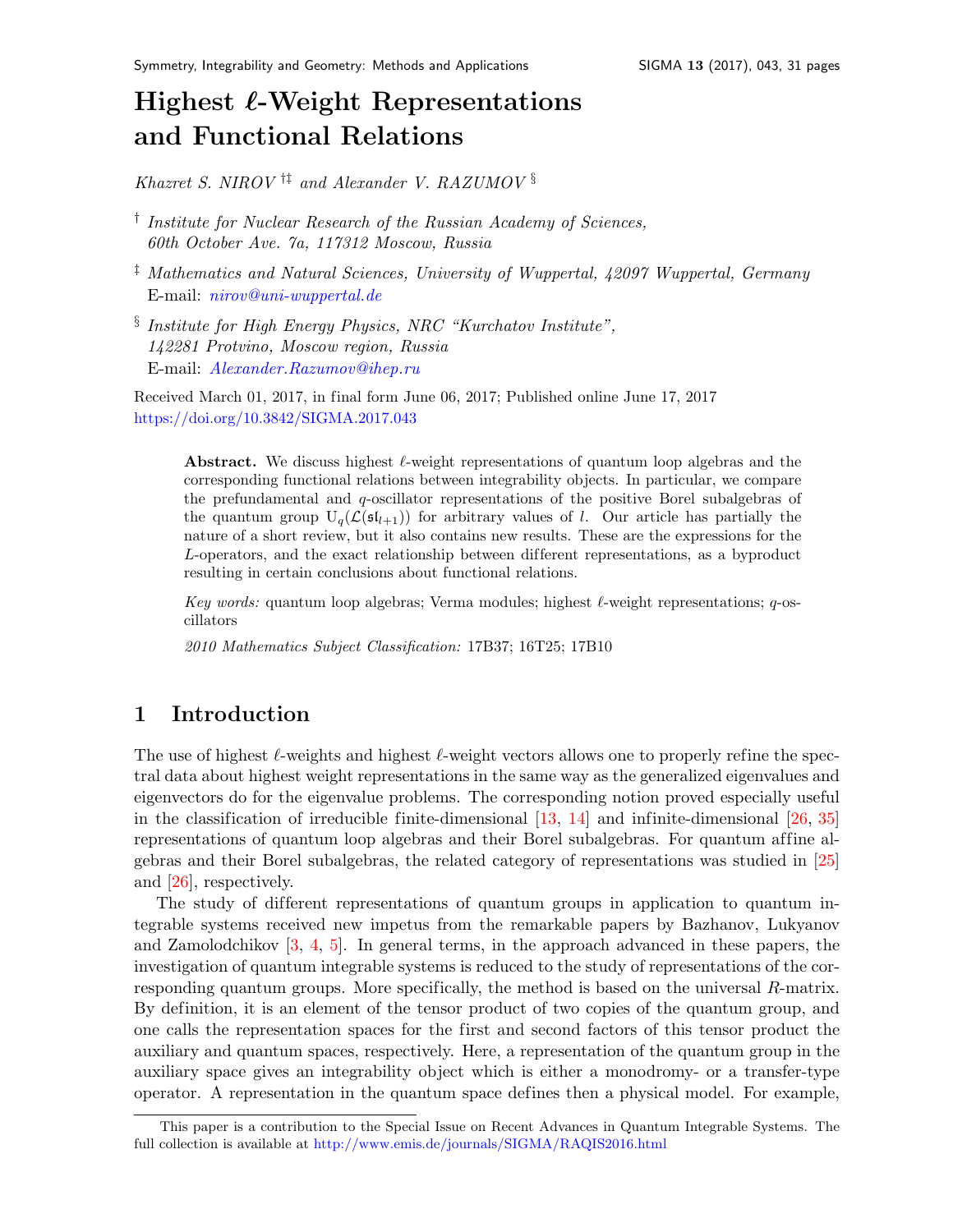it can be a low-dimensional quantum field theory as in  $[2, 3, 4, 5]$  $[2, 3, 4, 5]$  $[2, 3, 4, 5]$  $[2, 3, 4, 5]$  $[2, 3, 4, 5]$  $[2, 3, 4, 5]$  or a spin-chain model as in [\[9,](#page-29-6) [10,](#page-29-7) [36\]](#page-30-3). The integrability objects satisfy functional relations as a consequence of the characteristics of the representations of the quantum group in the auxiliary and quantum spaces. In fact, such functional relations can be derived in a *universal form*, fixing representations of the quantum group only in the auxiliary space and being thus independent of the representations in the quantum space. We would like to refer to the paper [\[10\]](#page-29-7) for more details.

Now, it is relevant to point out that the universal  $R$ -matrix is actually an element of (a completion of) the tensor product of the positive and negative Borel subalgebras of the initial quantum group. This means inter alia that given a representation of the whole quantum group, one can obtain representations for the construction of integrability objects by restricting it to the corresponding Borel subalgebras. This way does work for the monodromy and transfer operators. However, there are representations of the Borel subalgebras which cannot be obtained by such a simple restriction. In particular, one obtains such representations mapping the positive Borel subalgebra to a q-oscillator algebra and using representations of the latter. This method was proposed in [\[4,](#page-29-3) [5\]](#page-29-4) for the construction of CFT analogs of the Baxter's Q-operators. Such representations can be deduced from those ones employed earlier for the construction of monodromy and transfer operators by a certain degeneration procedure [\[2,](#page-29-5) [8,](#page-29-8) [9,](#page-29-6) [10,](#page-29-7) [36\]](#page-30-3). This relationship between representations ascertains that the corresponding integrability objects are involved in nontrivial functional equations.

In [\[26\]](#page-30-0), Hernandez and Jimbo studied inductive limits of the Kirillov–Reshetikhin modules and obtained new simple infinite-dimensional representations of the Borel subalgebras of quantum loop algebras. These are highest  $\ell$ -weight modules characterized by highest  $\ell$ -weights of simplest possible form. Later on, in [\[22\]](#page-30-4), based on the notion of  $q$ -characters, generalized Baxter's  $TQ$ -relations were given an interpretation as of relations in the Grothendieck ring of the category O from [\[26\]](#page-30-0). Just as in [\[22\]](#page-30-4), we call the above highest  $\ell$ -weight representations prefundamental.

In the paper [\[11\]](#page-29-9), we found the  $\ell$ -weights and the corresponding  $\ell$ -weight vectors for the finiteand infinite-dimensional representations of the quantum loop algebra  $U_q(\mathcal{L}(\mathfrak{sl}_{l+1}))$  for  $l = 1$  and 2 constructed through Jimbo's evaluation representations. We also found there the  $\ell$ -weights and the  $\ell$ -weight vectors for the q-oscillator representations of the positive Borel subalgebras of the same quantum groups. The work  $[11]$  showed how the q-oscillator and prefundamental representations are explicitly related. However, the consideration of these cases, with  $l = 1$  and  $l = 2$ , did not allow for a direct generalization to the arbitrary higher ranks. Quite recently, based on the paper  $[37]$ , we have considered the general case with arbitrary l and obtained the  $\ell$ -weights and the corresponding  $\ell$ -weight vectors for q-oscillator representations of the positive Borel subalgebra of  $U_q(\mathcal{L}(\mathfrak{sl}_{l+1}))$  [\[12\]](#page-29-10). Here we use the notations and calculations of [12].

The article has partially the nature of a short review, but it also contains new results (see Sections [6](#page-21-0) and [7\)](#page-26-0). In Section [2,](#page-2-0) we recall the quantum groups in general in order to introduce the universal R-matrix as the main tool. Applying to it different representations, we define the universal integrability objects and discuss their basic properties. In Section [3,](#page-4-0) we specify the general notion of quantum groups to the quantum group of the general linear Lie algebra of arbitrary rank. Here we discuss its highest weight representations. In Section [4,](#page-8-0) we describe the quantum group of the untwisted loop algebra of the special linear Lie algebra of arbitrary rank. It is traditional to call this object a quantum loop algebra. We construct representations of this algebra using the corresponding Jimbo's evaluation homomorphism. Besides, we define the Borel subalgebras of the quantum loop algebra and, following our paper [\[37\]](#page-30-5), describe their representations. In Section [5,](#page-17-0) we recall necessary data on the highest  $\ell$ -weight representations with rational  $\ell$ -weights. As the respective basic examples of our special interest, we discuss the prefundamental and q-oscillator representations of the positive Borel subalgebra of the quantum loop algebra under consideration. In Section  $6$ , we describe the symmetry transformations which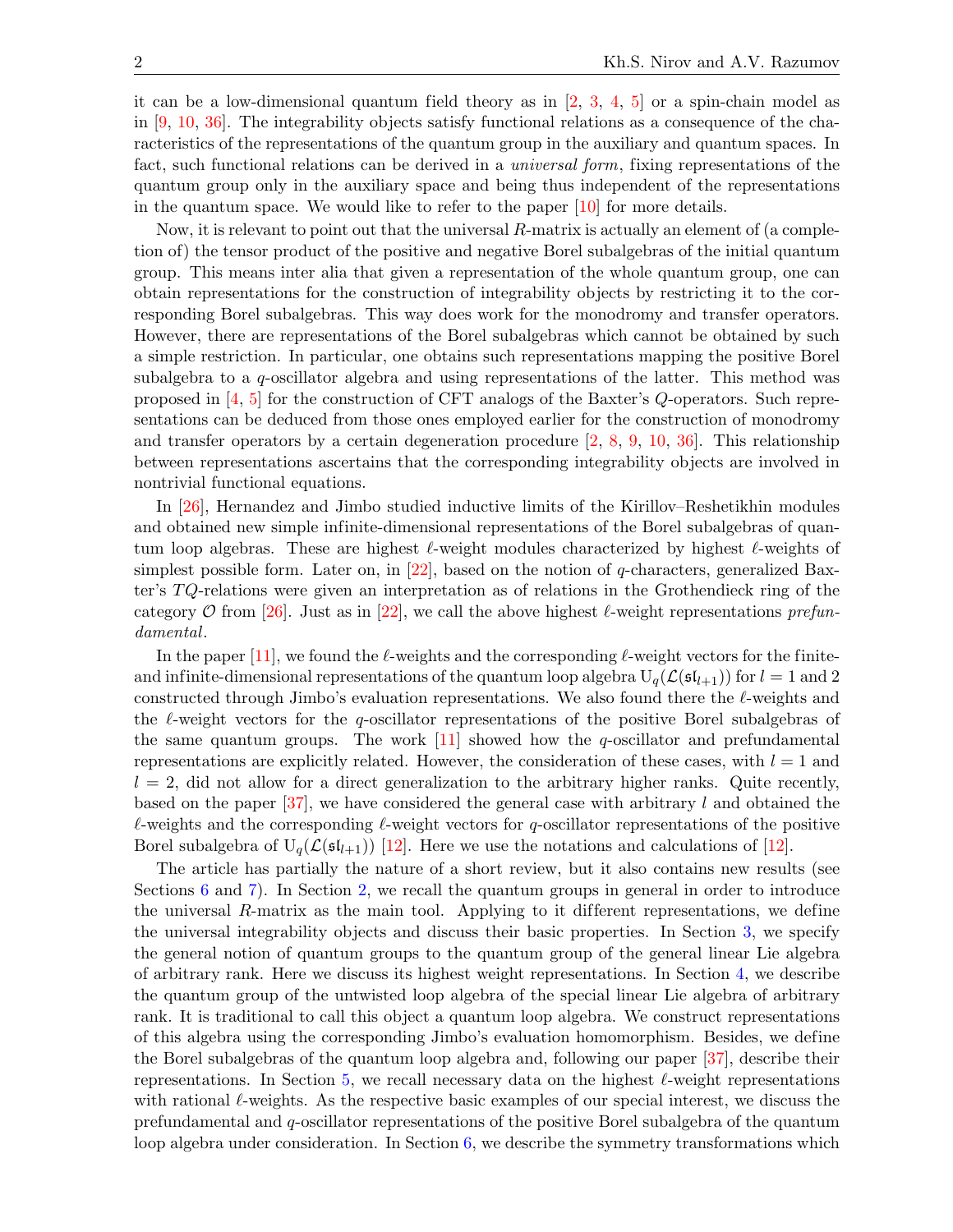allow us to construct more q-oscillator representations of the Borel subalgebra. In Section [7,](#page-26-0) we present the highest  $\ell$ -weights for the q-oscillator representations from the preceding section and discuss explicit relations between them. These relations reproduce the defining characteristics of the functional relations between the universal integrability objects. Our results establish a direct connection between the q-oscillator and prefundamental representations. We conclude with some remarks.

To subsequently define the quantum groups, we introduce the corresponding deformation parameter. Here we determine a nonzero complex number  $\hbar$ , such that  $q = \exp \hbar$  is not a root of unity. With such a deformation parameter  $q$ , the quantum groups under consideration are treated as C-algebras. Besides, we assume that

$$
q^{\nu} = \exp(\hbar \nu), \qquad \nu \in \mathbb{C}.
$$

For the  $q$ -numbers and  $q$ -factorials we use the traditional notations

$$
[n]_q = \frac{q^n - q^{-n}}{q - q^{-1}}, \qquad n \in \mathbb{Z},
$$

and

$$
[n]_q! = \prod_{m=1}^n [m]_q, \quad n \in \mathbb{N}, \qquad [0]_q! = 1,
$$

respectively. We also use the convenience of the notation

$$
\kappa_q = q - q^{-1}.
$$

## <span id="page-2-0"></span>2 Quantum groups and integrability objects

Following Drinfeld [\[17,](#page-30-6) [18\]](#page-30-7) and Jimbo [\[27\]](#page-30-8), we treat a quantum group  $\mathcal G$  as a one-parameter deformation of the universal enveloping algebra of a Lie algebra g. Hence the usual notation for G as  $U_q(\mathfrak{g})$ , where q is the mentioned deformation parameter. The nature of the quantum group can essentially depend on the specification of this parameter, see the books [\[14,](#page-29-1) [29,](#page-30-9) [20\]](#page-30-10) for a discussion of the point. The quantum group is defined as a Hopf algebra with respect to appropriate co-multiplication  $\Delta$ , antipode S and co-unit  $\epsilon$ . It is also a Hopf algebra with respect to the opposite co-multiplication  $\Delta^{op} = \Pi \circ \Delta$ , where the permutation operator is defined by

$$
\Pi(a\otimes b)=b\otimes a,\qquad a,b\in\mathcal{G}.
$$

The quantum group is a quasitriangular Hopf algebra. It means that there exists the so-called universal R-matrix  $R$  being an element of the completed tensor product of two copies of the quantum group and relating the co-multiplication and the opposite one as

$$
\Delta^{\mathrm{op}}(a) = \mathcal{R}\Delta(a)\mathcal{R}^{-1}, \qquad a \in \mathcal{G}, \qquad \mathcal{R} \in \mathcal{G} \otimes \mathcal{G},
$$

and satisfying the following relations:

$$
(\Delta \otimes \mathrm{id})(\mathcal{R}) = \mathcal{R}^{13} \mathcal{R}^{23}, \qquad (\mathrm{id} \otimes \Delta)(\mathcal{R}) = \mathcal{R}^{13} \mathcal{R}^{12},
$$

where the indices have the standard meaning. The above relations lead to the following equation for the universal R-matrix:

$$
\mathcal{R}^{12}\mathcal{R}^{13}\mathcal{R}^{23}=\mathcal{R}^{23}\mathcal{R}^{13}\mathcal{R}^{12}
$$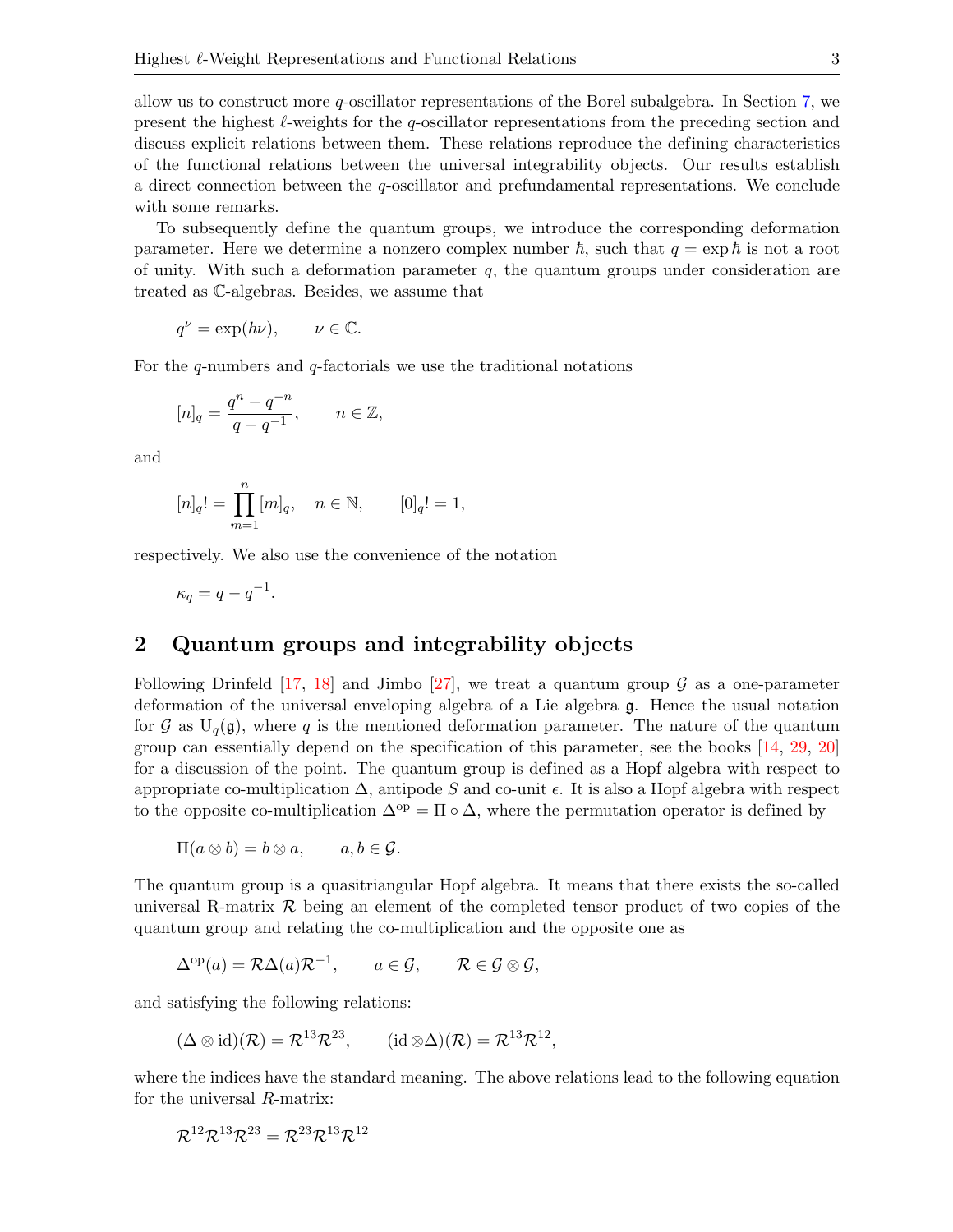called the Yang–Baxter equation. It is defined in the tensor cube of the quantum group. However, it is important to note that the universal  $R$ -matrix belongs to the completed tensor product of the positive and the negative Borel subalgebras of the quantum group,

$$
\mathcal{R}\in\mathcal{B}_+\otimes\mathcal{B}_-\subset\mathcal{G}\otimes\mathcal{G}.
$$

This fact has profound implications in the theory of quantum integrable systems. First of all, it means that the Yang–Baxter equation is actually defined not in the full tensor cube of the quantum group, but in the space  $\mathcal{B}_+ \otimes \mathcal{G} \otimes \mathcal{B}_-$ . Secondly, it allows one to consider integrability objects, such as monodromy- and transfer-type operators, having essentially different nature.

To be more specific, let us describe how the integrability objects associated with the quantum group G and its Borel subalgebra  $\mathcal{B}_+$  arise in general. We refer the reader to [\[8\]](#page-29-8) for more details. With the help of a group-like element  $t$ , by definition satisfying the relation

$$
\Delta(t)=t\otimes t,
$$

we obtain from the Yang–Baxter equation the equation

<span id="page-3-0"></span>
$$
(\mathcal{R}^{13}t^1)(\mathcal{R}^{23}t^2) = (\mathcal{R}^{12})^{-1}(\mathcal{R}^{23}t^2)(\mathcal{R}^{13}t^1)(\mathcal{R}^{12}).
$$
\n(2.1)

Let  $\varphi$  be a representation of  $\mathcal G$  in a vector space V. We define the monodromy-type operator  $\mathcal{M}_{\varphi}$  associated with this representation as

$$
\mathcal{M}_{\varphi}=(\varphi\otimes \mathrm{id})(\mathcal{R})
$$

and see that it is an element of  $\text{End}(V) \otimes \mathcal{B}_-$ . Next we define the corresponding transfer-type operator  $\mathcal{T}_{\varphi}$  as

$$
\mathcal{T}_{\varphi} = (\text{tr}_V \otimes \text{id})(\mathcal{M}_{\varphi}(\varphi(t) \otimes 1)) = ((\text{tr}_V \circ \varphi) \otimes \text{id})(\mathcal{R}(t \otimes 1)).
$$

Here 1 is the unit element of  $\mathcal{G}$ , and we assume that t is such that the trace over the representation space V is well-defined. It is clear that  $\mathcal{T}_{\varphi}$  belongs to the negative Borel subalgebra  $\mathcal{B}_-\subset\mathcal{G}$ . We see that to define these integrability objects,  $\mathcal{M}_{\varphi}$  and  $\mathcal{T}_{\varphi}$ , one starts with a representation of the whole quantum group  $\mathcal{G}$ , but one then uses only its restriction to the positive Borel subalgebra  $\mathcal{B}_+$ . Moreover, one can define in this way different transfer-type operators associated with representations  $\varphi_1$  and  $\varphi_2$  of G and see directly from [\(2.1\)](#page-3-0) that they commute,

$$
\mathcal{T}_{\varphi_1}\mathcal{T}_{\varphi_2}=\mathcal{T}_{\varphi_2}\mathcal{T}_{\varphi_1}.
$$

This is the primary indication of the integrability of models which can be associated with G. One can also consider parameterized representations of the quantum group and arrive at the commutativity of the transfer-type operators for dif ferent values of the corresponding parameters.

To have more integrability objects, one considers representations which are not restrictions of a representation of G to  $\mathcal{B}_+$  or  $\mathcal{B}_-$ , and which cannot be extended from the Borel subalgebras to a representation of the full quantum group. Let  $\rho$  be such a representation of  $\mathcal{B}_+$  in a vector space W. We introduce a monodromy-type operator  $\mathcal{L}_{\rho}$  associated with this representation,

$$
\mathcal{L}_{\rho} = (\rho \otimes id)(\mathcal{R}),
$$

being an element of End(W) ⊗ B−. The corresponding Q-operator  $\mathcal{Q}_{\rho}$  is then an element of B− defined as

$$
\mathcal{Q}_{\rho} = (\text{tr}_W \otimes \text{id})(\mathcal{L}_{\rho}(\rho(t) \otimes 1)) = ((\text{tr}_W \circ \rho) \otimes \text{id})(\mathcal{R}(t \otimes 1)).
$$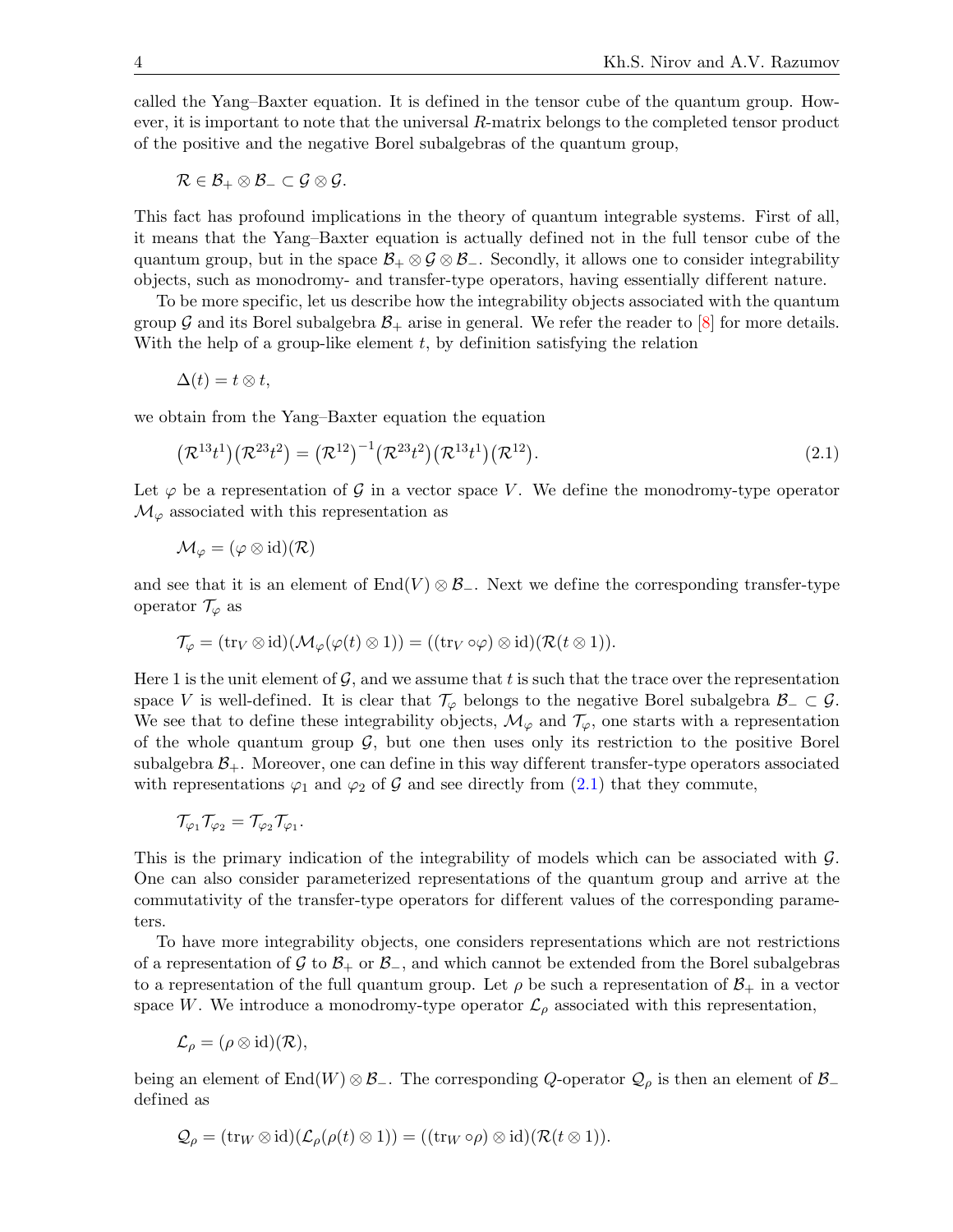$$
\mathcal{Q}_{\rho}\mathcal{T}_{\varphi}=\mathcal{T}_{\varphi}\mathcal{Q}_{\rho}.
$$

Appropriate representations of such kind to be used for  $\rho$ , the so-called q-oscillator representations, were considered for the first time in  $[4, 5]$  $[4, 5]$  and  $[2]$ , where integrable structures of conformal quantum field theories were investigated. One can show that also the Q-operators commute for different representations  $\rho_1$  and  $\rho_2$ . However, this commutativity and other nontrivial relations between the transfer-type integrability objects do not follow simply from the Yang–Baxter equation [\(2.1\)](#page-3-0) anymore. For some partial cases the commutativity was proved exploring details on the tensor products of the respective representations in the papers [\[2,](#page-29-5) [8,](#page-29-8) [9,](#page-29-6) [10,](#page-29-7) [36\]](#page-30-3). The proof for the general case was given in the paper [\[22,](#page-30-4) Section 5.2].

It is convenient to use a more general definition of monodromy-type operators. Here the mappings  $\varphi$  and  $\rho$  are homomorphisms from  $\mathcal{G}$ , or  $\mathcal{B}_+$ , to some algebra with a relevant set of representations. One constructs integrability objects with such  $\varphi$  and  $\rho$  and then apply to them appropriate representations.

We note finally that the integrability objects above have been introduced in such a way that only a representation of the quantum group in the auxiliary space was fixed, and no representation in the quantum space was chosen. In this sense, they are model independent. For this reason we call the above monodromy- and transfer-type operators the universal integrability objects. To obtain the corresponding integrability objects for specific models, one has to fix a representation of the quantum group in the quantum space.

Further, we need to specify the quantum group  $\mathcal{G} = U_q(\mathfrak{g})$  and its Borel subalgebras. Actually, we will consider two cases with the Lie algebra g being the general linear Lie algebra  $\mathfrak{gl}_{l+1}$  and the loop algebra  $\mathcal{L}(\mathfrak{sl}_{l+1})$ . Recall that the deformation parameter q is always supposed to be an exponential of a complex number  $\hbar$ , such that q is not a root of unity. It allows one to treat  $U_q(\mathfrak{g})$  as a unital associative C-algebra obtained by the q-deformation of the universal enveloping algebra of the Lie algebra g.

# <span id="page-4-0"></span>3 Quantum group  $U_q(\mathfrak{gl}_{l+1})$  and its representations

Let  $\mathfrak{k}_{l+1}$  be the standard Cartan subalgebra of the Lie algebra  $\mathfrak{gl}_{l+1}$  and  $\Delta$  be the root system of  $\mathfrak{gl}_{l+1}$  respective to  $\mathfrak{k}_{l+1}$ . Denote by  $\{\alpha_i \in \mathfrak{k}_{l+1}^* | i = 1, \ldots, l\}$  the corresponding set of simple roots. Then, with  $K_i$ ,  $i = 1, ..., l + 1$ , forming the standard basis of  $\mathfrak{k}_{l+1}$ , we have

$$
\langle \alpha_j, K_i \rangle = c_{ij},
$$

where

$$
c_{ij} = \delta_{ij} - \delta_{i,j+1}.
$$

The general linear Lie algebra  $\mathfrak{gl}_{l+1}$  is generated by 2l Chevalley generators  $E_i$ ,  $F_i$ ,  $i = 1, \ldots, l$ , and by  $l+1$  Cartan elements  $K_i$ , together satisfying well-known defining relations supplemented also with the Serre relations. For the total root system we have

$$
\triangle = \triangle_+ \sqcup \triangle_-,
$$

where  $\Delta_{+}$  is the set of positive roots which are all of the form

$$
\alpha_{ij} = \sum_{k=i}^{j-1} \alpha_k, \qquad 1 \le i < j \le l+1,
$$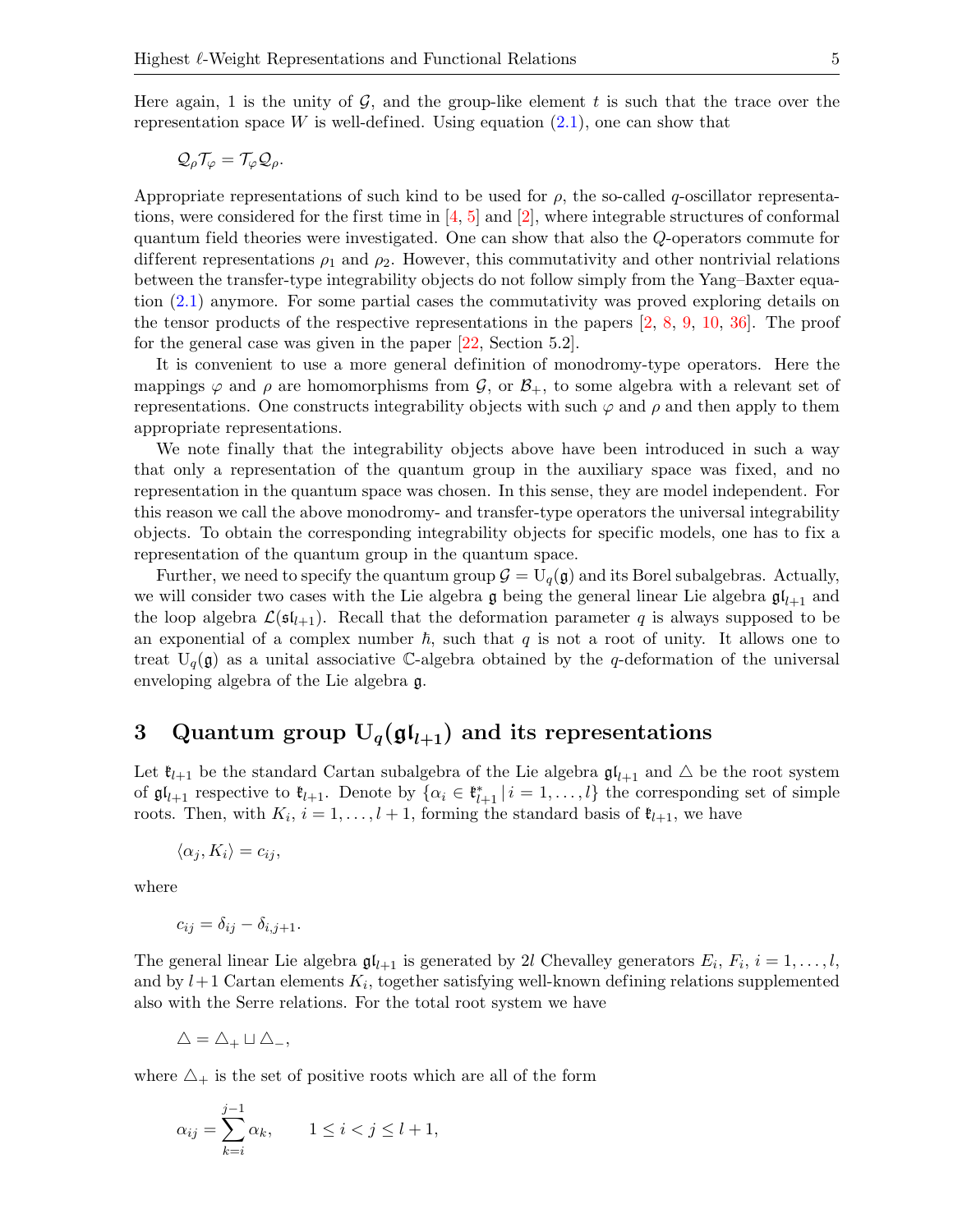and we also have  $\alpha_i = \alpha_{i,i+1}$ , and  $\Delta_- = -\Delta_+$  is the set of negative roots. The restriction to the special linear Lie algebra  $\mathfrak{sl}_{l+1}$  is obtained by setting

$$
H_i = K_i - K_{i+1}, \qquad i = 1, \ldots, l,
$$

as the generators of the standard Cartan subalgebra  $\mathfrak{h}_{l+1}$  of  $\mathfrak{sl}_{l+1}$  and keeping  $E_i$  and  $F_i$  as the corresponding Chevalley generators. The positive and negative roots of  $\mathfrak{sl}_{l+1}$  are the restrictions of  $\alpha_{ij}$  and  $-\alpha_{ij}$  to  $\mathfrak{h}_{l+1}$ , respectively. Then we have

$$
\langle \alpha_j, H_i \rangle = a_{ij},
$$

where

$$
a_{ij} = c_{ij} - c_{i+1,j}
$$

are the entries of the Cartan matrix of  $\mathfrak{sl}_{l+1}$ . As usual the fundamental weights  $\omega_i \in \mathfrak{h}^*$ ,  $i = 1, \ldots, l$ , are defined by the relations

$$
\langle \omega_i, H_j \rangle = \delta_{ij}, \qquad j = 1, \dots, l.
$$

The quantum group  $U_q(\mathfrak{gl}_{l+1})$  is generated by the elements

 $E_i, \quad F_i, \quad i=1,\ldots,l, \qquad q^X, \quad X \in \mathfrak{k}_{l+1},$ 

satisfying the defining relations

$$
q^0 = 1, \qquad q^{X_1} q^{X_2} = q^{X_1 + X_2}, \tag{3.1}
$$

$$
q^X E_i q^{-X} = q^{\langle \alpha_i, X \rangle} E_i, \qquad q^X F_i q^{-X} = q^{-\langle \alpha_i, X \rangle} F_i,
$$
\n(3.2)

<span id="page-5-0"></span>
$$
[E_i, F_j] = \delta_{ij} \frac{q^{K_i - K_{i+1}} - q^{-K_i + K_{i+1}}}{q - q^{-1}},
$$
\n(3.3)

and the Serre relations

$$
E_i E_j = E_j E_i, \t F_i F_j = F_j F_i, \t |i - j| \ge 2,
$$
  
\n
$$
E_i^2 E_{i \pm 1} - [2]_q E_i E_{i \pm 1} E_i + E_{i \pm 1} E_i^2 = 0, \t F_i^2 F_{i \pm 1} - [2]_q F_i F_{i \pm 1} F_i + F_{i \pm 1} F_i^2 = 0.
$$

The set of the elements of the form  $q^X$  is parameterized by the Cartan subalgebra  $\mathfrak{k}_{l+1}$ . The quantum group  $U_q(\mathfrak{sl}_{l+1})$  is generated by the same generators as  $U_q(\mathfrak{gl}_{l+1})$ , only that the generators  $q^X$  of  $U_q(\mathfrak{sl}_{l+1})$  are parameterized by the Cartan subalgebra  $\mathfrak{h}_{l+1}$ . The generators of  $U_q(\mathfrak{sl}_{l+1})$  fulfil the same relations as of  $U_q(\mathfrak{gl}_{l+1})$ , with one exception that  $(3.3)$  takes now the form

$$
[E_i, F_j] = \delta_{ij} \frac{q^{H_i} - q^{-H_i}}{q - q^{-1}}.
$$

We assume everywhere that

$$
q^{X+\nu} = q^{\nu}q^X
$$
,  $[X + \nu]_q = \frac{q^{X+\nu} - q^{-X-\nu}}{q - q^{-1}}$ ,  $X \in \mathfrak{k}_{l+1}$ ,  $\nu \in \mathbb{C}$ .

Both quantum groups,  $U_q(\mathfrak{gl}_{l+1})$  and  $U_q(\mathfrak{sl}_{l+1})$ , are Hopf algebras with respect to the comultiplication, antipode and co-unit defined as follows:

$$
\Delta(q^X) = q^X \otimes q^X, \qquad \Delta(E_i) = E_i \otimes 1 + q^{H_i} \otimes E_i, \qquad \Delta(F_i) = F_i \otimes q^{-H_i} + 1 \otimes F_i,
$$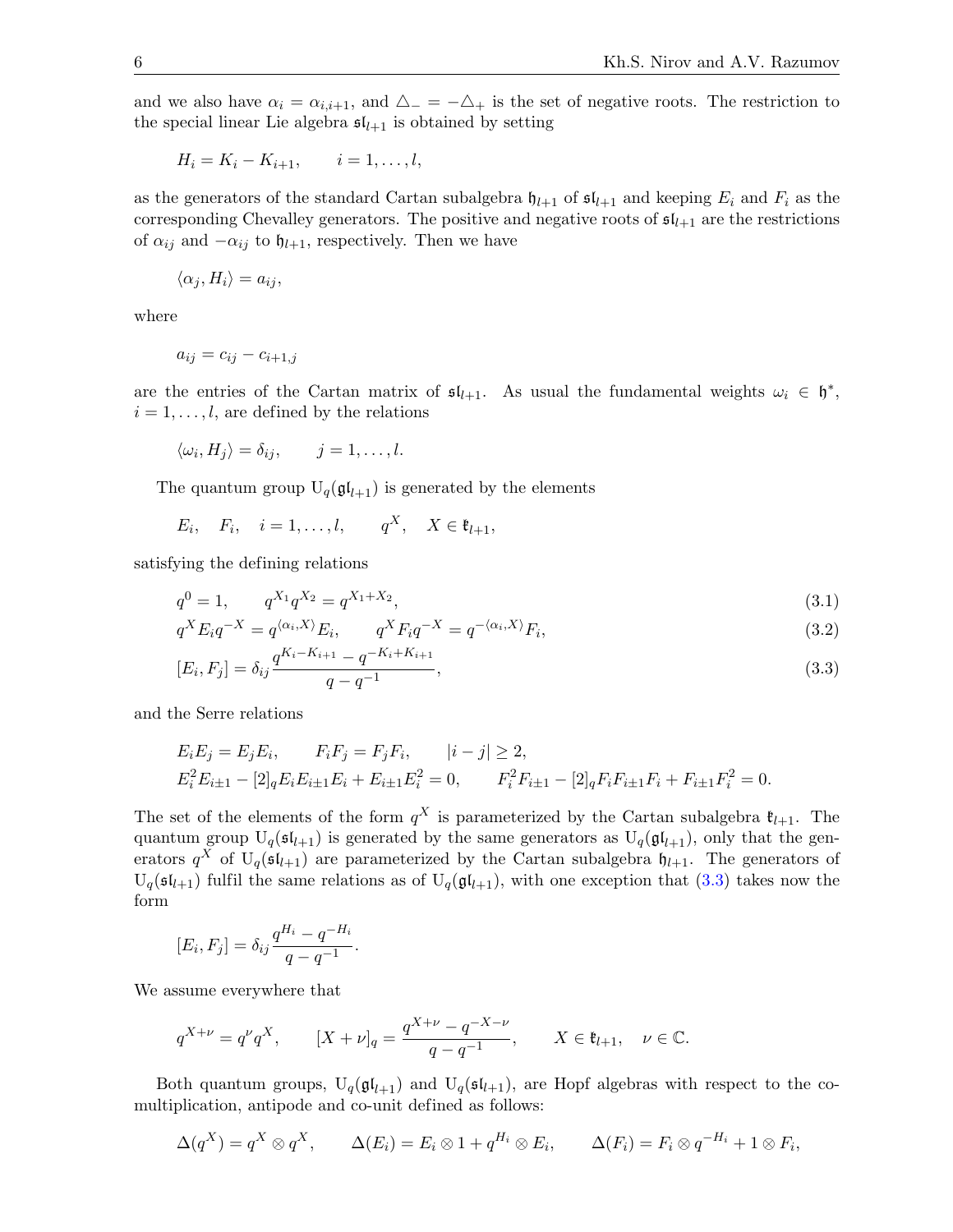$$
S(q^X) = q^{-X}, \qquad S(E_i) = -q^{-H_i} E_i, \qquad S(F_i) = -F_i q^{H_i}
$$
  

$$
\epsilon(q^X) = 1, \qquad \epsilon(E_i) = 0, \qquad \epsilon(F_i) = 0.
$$

Although these relations are not used in this paper, we note that the Hopf algebra structure is crucial for the quantum integrable systems associated with these quantum groups.

,

The quantum group  $U_q(\mathfrak{gl}_{l+1})$  possesses a Poincaré–Birkhoff–Witt basis. To construct it, one needs an appropriate definition of the root vectors. We first introduce a Q-gradation of  $U_q(\mathfrak{gl}_{l+1})$  with respect to the root lattice of  $\mathfrak{gl}_{l+1}$ . The latter is the abelian group

$$
Q=\bigoplus_{i=1}^l\mathbb{Z}\alpha_i,
$$

and  $U_q(\mathfrak{gl}_{l+1})$  becomes Q-graded if we assume that

$$
E_i \in U_q(\mathfrak{gl}_{l+1})_{\alpha_i}, \qquad F_i \in U_q(\mathfrak{gl}_{l+1})_{-\alpha_i}, \qquad q^X \in U_q(\mathfrak{gl}_{l+1})_0
$$

for all  $i = 1, ..., l$  and  $X \in \mathfrak{k}_{l+1}$ . An element a of  $U_q(\mathfrak{gl}_{l+1})$  is called a root vector corresponding to the root  $\gamma$  of  $\mathfrak{gl}_{l+1}$  if  $a \in U_q(\mathfrak{gl}_{l+1})_\gamma$ . In the case under consideration, this is equivalent to the relations

$$
q^X a q^{-X} = q^{\langle \gamma, X \rangle} a, \qquad X \in \mathfrak{k}_{l+1}.
$$

The Chevalley generators  $E_i$  and  $F_i$  are obviously root vectors corresponding to the roots  $\alpha_i$ and  $-\alpha_i$ . Now we define the whole set of linearly independent root vectors. We start introducing the set

$$
\Lambda_l = \{(i, j) \in \mathbb{N} \times \mathbb{N} \mid 1 \le i < j \le l+1\}
$$

and define the elements  $E_{ij}$  and  $F_{ij}$ ,  $(i, j) \in \Lambda_l$ , according to Jimbo [\[28\]](#page-30-11),

$$
E_{i,i+1} = E_i, \quad i = 1, ..., l, \qquad E_{ij} = E_{i,j-1}E_{j-1,j} - qE_{j-1,j}E_{i,j-1}, \quad j - i > 1,
$$
  
\n
$$
F_{i,i+1} = F_i, \quad i = 1, ..., l, \qquad F_{ij} = F_{j-1,j}F_{i,j-1} - q^{-1}F_{i,j-1}F_{j-1,j}, \quad j - i > 1.
$$

The elements  $E_{ij}$  are the root vectors corresponding to the positive roots  $\alpha_{ij}$ , and the elements  $F_{ij}$  are the root vectors corresponding to the negative roots  $-\alpha_{ij}$ . The Cartan–Weyl generators of  $U_q(\mathfrak{gl}_{l+1})$  are the elements  $q^X$ ,  $X \in \mathfrak{k}_{l+1}$ , and  $E_{ij}$ ,  $F_{ij}$ . The Poincaré–Birkhoff– Witt basis of  $U_q(\mathfrak{gl}_{l+1})$  is formed by the ordered monomials constructed from the Cartan–Weyl generators. To define such monomials explicitly, let us impose the lexicographic order on the set  $\Lambda_l$ , which means that  $(i, j) < (m, n)$  if  $i < m$ , or if  $i = m$  and  $j < n$ .<sup>[1](#page-6-0)</sup> Then, a respectively ordered monomial being an appropriate Poincaré–Birkhoff–Witt basis element can be taken in the form

<span id="page-6-1"></span>
$$
F_{i_1j_1}\cdots F_{i_rj_r}q^X E_{m_1n_1}\cdots E_{m_sn_s},\tag{3.4}
$$

where  $(i_1, j_1) \leq \cdots \leq (i_r, j_r)$ ,  $(m_1, n_1) \leq \cdots \leq (m_s, n_s)$  and X is an arbitrary element of  $\mathfrak{k}_{l+1}$ . The monomials of the same form with  $X \in \mathfrak{h}_{l+1}$  form a Poincaré–Birkhoff–Witt basis of  $U_q(\mathfrak{sl}_{l+1})$ .

By definition of the Poincaré–Birkhoff–Witt basis, any monomial can be given by a sum of ordered monomials of the form [\(3.4\)](#page-6-1). To find an ordered form of a given monomial, one must

<span id="page-6-0"></span><sup>&</sup>lt;sup>1</sup>Note that in  $\left[37\right]$  we used the co-lexicographic ordering. If we define an ordering of the positive roots according to the co-lexicographic order on  $\Lambda_l$ , we would have a normal ordering in the sense of [\[1,](#page-29-11) [33\]](#page-30-12). Here, in contrast, we use the lexicographic order and obtain a different realization of the normal ordering of positive roots.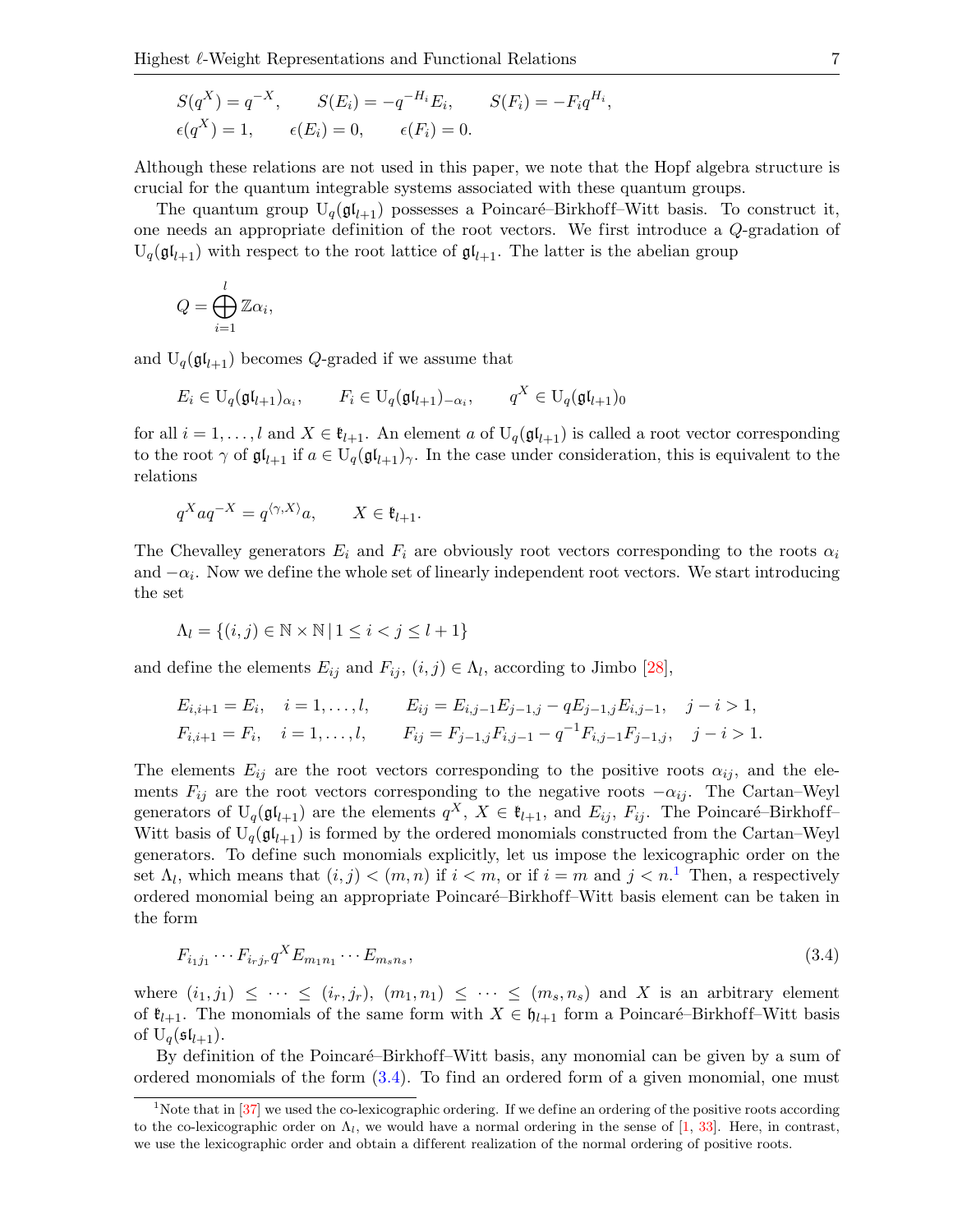be able to reorder, if necessary, the constituent elements  $q^X$ ,  $E_{ij}$  and  $F_{ij}$ , and the process of reordering requires certain relations between these elements. All such relations were derived in [\[40\]](#page-30-13). In a recent paper [\[37\]](#page-30-5), we adopted those relations in a suitable for our definitions form and used them to obtain the defining relations of the Verma  $U_q(\mathfrak{gl}_{l+1})$ -module.

We denote by  $\widetilde{V}^{\lambda}$  the Verma  $U_q(\mathfrak{gl}_{l+1})$ -module corresponding to the highest weight  $\lambda \in \mathfrak{k}_{l+1}^*$ . Here, for the highest weight vector  $v^{\lambda}$  we have the defining relations

$$
E_i v^{\lambda} = 0, \quad i = 1, \dots, l, \qquad q^X v^{\lambda} = q^{\langle \lambda, X \rangle} v^{\lambda}, \quad X \in \mathfrak{k}_{l+1}, \quad \lambda \in \mathfrak{k}_{l+1}^*.
$$

As usual, the highest weight is identified with its components respective to the basis of  $\mathfrak{k}_{l+1}$ ,

$$
\lambda_i = \langle \lambda, K_i \rangle.
$$

The representation of  $U_q(\mathfrak{gl}_{l+1})$  corresponding to  $\tilde{V}^{\lambda}$  is denoted by  $\tilde{\pi}^{\lambda}$ . The structure and properties of  $\tilde{V}^{\lambda}$  and  $\tilde{\pi}^{\lambda}$  for  $l = 1$  and  $l = 2$  are considered in much detail in our papers  $[8, 9, 10, 11, 36]$  $[8, 9, 10, 11, 36]$  $[8, 9, 10, 11, 36]$  $[8, 9, 10, 11, 36]$  $[8, 9, 10, 11, 36]$  $[8, 9, 10, 11, 36]$  $[8, 9, 10, 11, 36]$  $[8, 9, 10, 11, 36]$  $[8, 9, 10, 11, 36]$ . The case of general l was studied in our recent paper  $[37]$ . Here we shortly recall the corresponding results from [\[37\]](#page-30-5).

Let us denote by **m** the  $l(l+1)/2$ -tuple of non-negative integers  $m_{ij}$ , arranged in the lexicographic order of  $(i, j) \in \Lambda_l$ . Explicitly we have

 $\mathbf{m} = (m_{12}, m_{13}, \ldots, m_{1,l+1}, \ldots, m_{i,i+1}, m_{i,i+2}, \ldots, m_{i,l+1}, \ldots, m_{l,l+1}).$ 

The vectors

$$
v_{m} = F_{12}^{m_{12}} F_{13}^{m_{13}} \cdots F_{1,l+1}^{m_{1,l+1}} \cdots F_{i,i+1}^{m_{i,i+1}} \cdots F_{i,i+2}^{m_{i,i+2}} \cdots F_{i,l+1}^{m_{i,l+1}} \cdots F_{l,l+1}^{m_{l,l+1}} v_{0},
$$

where for consistency  $v_0$  denotes the highest-weight vector  $v^{\lambda}$ , form a basis of  $\tilde{V}^{\lambda}$ . Note that in [\[37\]](#page-30-5) the integers  $m_{ij}$  were arranged in the co-lexicographic order, but the basis vectors  $v_m$  for both orderings, the lexicographic and co-lexicographic ones, coincide, and the defining module relations do not distinguish the choice between these orderings.

The  $U_q(\mathfrak{gl}_{l+1})$ -module defining relations from [\[37\]](#page-30-5) are as follows:

<span id="page-7-0"></span>
$$
q^{\nu K_i} v_{\boldsymbol{m}} = q^{\nu \left(\lambda_i + \sum_{k=1}^{i-1} m_{ki} - \sum_{k=i+1}^{l+1} m_{ik}\right)} v_{\boldsymbol{m}}, \qquad i = 1, ..., l+1,
$$
\n
$$
F_{i,i+1} v_{\boldsymbol{m}} = q^{-\sum_{k=1}^{i-1} (m_{ki} - m_{k,i+1})} v_{\boldsymbol{m} + \epsilon_{i,i+1}} + \sum_{j=1}^{i-1} q^{-\sum_{k=1}^{j-1} (m_{ki} - m_{k,i+1})} [m_{ji}]_q v_{\boldsymbol{m} - \epsilon_{ji} + \epsilon_{j,i+1}},
$$
\n
$$
E_{i,i+1} v_{\boldsymbol{m}} = \left[\lambda_i - \lambda_{i+1} - \sum_{j=i+2}^{l+1} (m_{ij} - m_{i+1,j}) - m_{i,i+1} + 1\right]_q [m_{i,i+1}]_q v_{\boldsymbol{m} - \epsilon_{i,i+1}}
$$
\n
$$
+ q^{\lambda_i - \lambda_{i+1} - 2m_{i,i+1} - \sum_{j=i+2}^{l+1} (m_{ij} - m_{i+1,j})} \sum_{j=1}^{i-1} q^{\sum_{k=j+1}^{i-1} (m_{ki} - m_{k,i+1})} [m_{j,i+1}]_q v_{\boldsymbol{m} - \epsilon_{j,i+1} + \epsilon_{ji}}
$$
\n
$$
- \sum_{j=i+2}^{l+1} q^{-\lambda_i + \lambda_{i+1} - 2 + \sum_{k=j}^{l+1} (m_{ik} - m_{i+1,k})} [m_{ij}]_q v_{\boldsymbol{m} - \epsilon_{ij} + \epsilon_{i+1,j}},
$$
\n
$$
(3.5)
$$

where  $i = 1, \ldots, l$  in last two equations. Here and below  $m + \nu \epsilon_{ij}$  means shifting by  $\nu$  the entry  $m_{ij}$  in the  $l(l + 1)/2$ -tuple m. In what follows, we will also need the action of the root vectors  $F_{1,l+1}$  on the basis vectors  $v_m$ . This is given by the equation

$$
F_{1,l+1}v_{m} = q^{\sum_{i=2}^{l}m_{1i}}v_{m+\epsilon_{1,l+1}}.
$$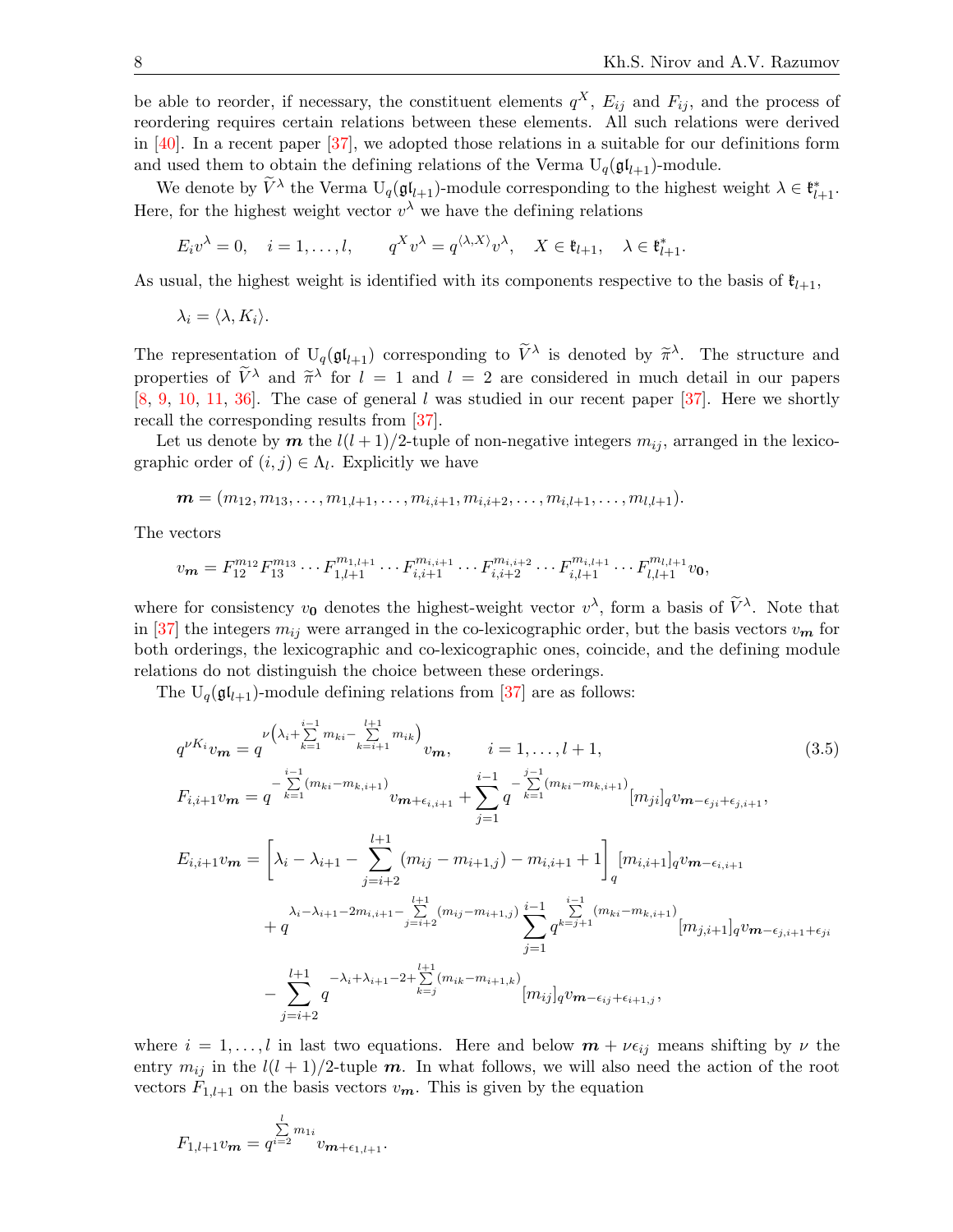The reduction to the special linear case from the general linear one can obviously be obtained by replacing equation [\(3.5\)](#page-7-0) by

$$
q^{\nu H_i} v_{\boldsymbol{m}} = q^{\nu \left[ \lambda_i - \lambda_{i+1} + \sum\limits_{k=1}^{i-1} (m_{ki} - m_{k,i+1}) - 2m_{i,i+1} - \sum\limits_{k=i+2}^{l+1} (m_{ik} - m_{i+1,k}) \right]} v_{\boldsymbol{m}}.
$$

It is clear that  $\tilde{V}^{\lambda}$  and  $\tilde{\pi}^{\lambda}$  are infinite-dimensional for the general weights  $\lambda \in \mathfrak{k}_{l+1}^*$ . However, if all the differences  $\lambda_i-\lambda_{i+1}, i=1,\ldots,l$ , are non-negative integers, there is a maximal submodule, such that the respective quotient module is finite-dimensional. This quotient is then denoted by  $V^{\lambda}$  and the corresponding representation is denoted by  $\pi^{\lambda}$ .

# <span id="page-8-0"></span>4 Quantum loop algebra  $U_q(\mathcal{L}(\mathfrak{sl}_{l+1}))$  and its representations

#### <span id="page-8-2"></span>4.1 Cartan–Weyl data

It is convenient to introduce the sets  $I = \{1, \ldots, l\}$  and  $\hat{I} = \{0, 1, \ldots, l\}$ . We use notations adopted by Kac in his book [\[30\]](#page-30-14). Thus,  $\mathcal{L}(\mathfrak{sl}_{l+1})$  means the loop algebra of  $\mathfrak{sl}_{l+1}$ ,  $\widetilde{\mathcal{L}}(\mathfrak{sl}_{l+1})$ its standard extension by a one-dimensional center  $\mathbb{C}c$ , and  $\widehat{\mathcal{L}}(\mathfrak{sl}_{l+1})$  the Lie algebra obtained from  $\mathcal{L}(\mathfrak{sl}_{l+1})$  by adding a natural derivation d. The Cartan subalgebra  $\mathfrak{h}_{l+1}$  of  $\mathcal{L}(\mathfrak{sl}_{l+1})$  is

$$
\widehat{\mathfrak{h}}_{l+1} = \mathfrak{h}_{l+1} \oplus \mathbb{C}c \oplus \mathbb{C}d.
$$

Denote by  $h_i, i \in I$ , the generators of the standard Cartan subalgebra of  $\mathfrak{sl}_{l+1}$  considered as a subalgebra of  $\mathcal{L}(\mathfrak{sl}_{l+1})$ . Introducing an additional Kac–Moody generator

$$
h_0 = c - \sum_{i \in I} h_i
$$

we obtain

$$
\widehat{\mathfrak{h}}_{l+1} = \left(\bigoplus_{i \in \widehat{I}} \mathbb{C}h_i\right) \oplus \mathbb{C}d.
$$

We identify the space  $\mathfrak{h}_{l+1}^*$  with the subspace of  $\widehat{\mathfrak{h}}_{l+1}^*$  formed by the elements  $\gamma \in \widehat{\mathfrak{h}}_{l+1}^*$  satisfying the equations

$$
\langle \gamma, c \rangle = 0, \qquad \langle \gamma, d \rangle = 0.
$$

We also denote

$$
\widetilde{\mathfrak{h}}_{l+1}=\mathfrak{h}_{l+1}\oplus \mathbb{C}c.
$$

Similarly as above, we denote the generators of the standard Cartan subalgebra of  $\mathfrak{sl}_{l+1}$  considered as a subalgebra of  $\mathfrak{h}_{l+1}$  by  $h_i$ . Then we can write

$$
\widetilde{\mathfrak{h}}_{l+1} = \left(\bigoplus_{i \in I} \mathbb{C} h_i\right) \oplus \mathbb{C} c = \bigoplus_{i \in \widehat{I}} \mathbb{C} h_i.
$$

In fact, below we use the notation  $h_i$  even for the generators of the standard Cartan subalgebra of  $\mathfrak{sl}_{l+1}$  itself. This never leads to misunderstanding. We identify the space  $\mathfrak{h}_{l+1}^*$  with the subspace of  $\widetilde{\mathfrak{h}}_{l+1}^*$  which consists of the elements  $\widetilde{\gamma} \in \widetilde{\mathfrak{h}}_{l+1}^*$  subject to the condition

<span id="page-8-1"></span>
$$
\langle \tilde{\gamma}, c \rangle = 0. \tag{4.1}
$$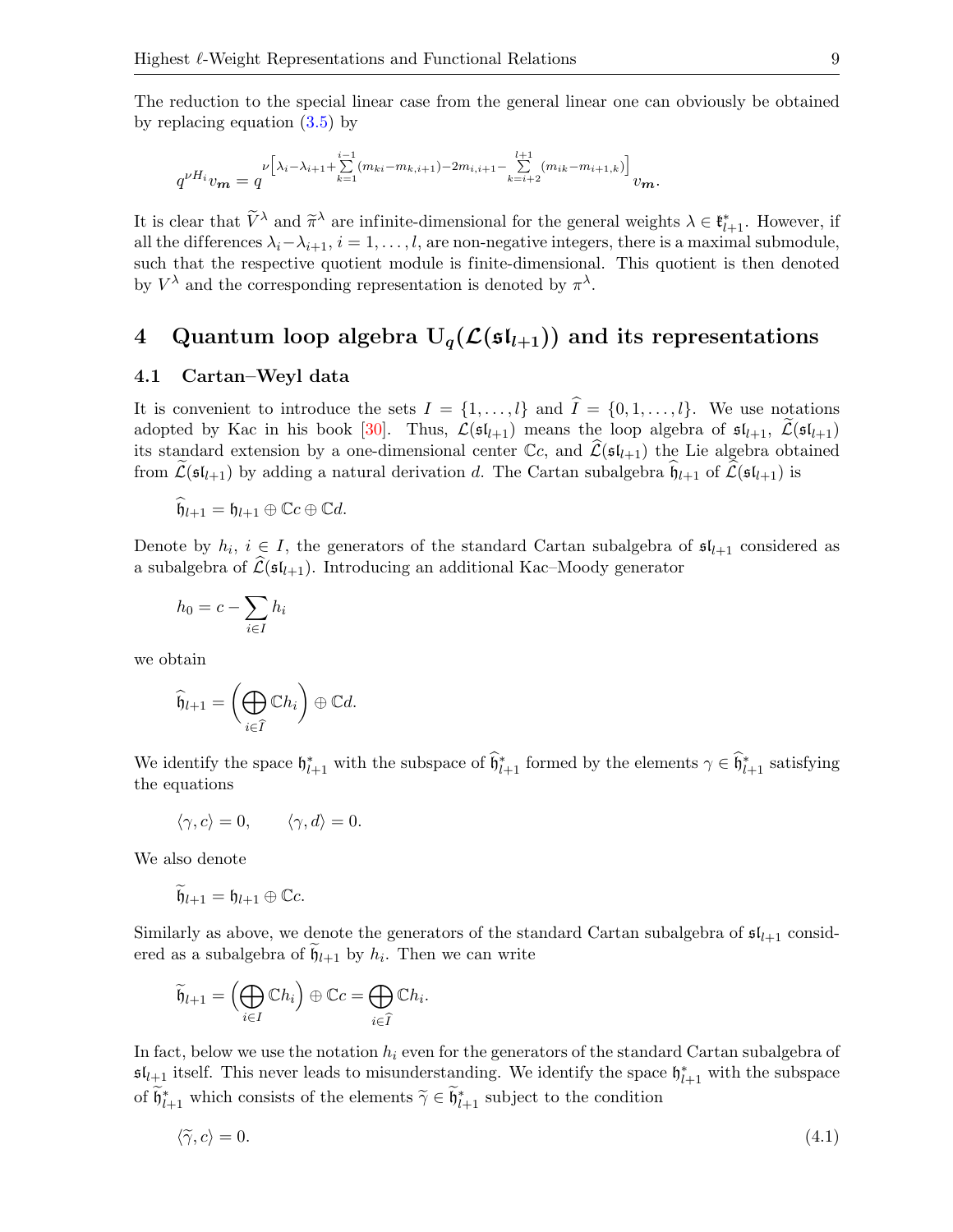Here and everywhere below we mark such elements by a tilde. Explicitly the identification is performed as follows. The element  $\tilde{\gamma} \in \tilde{\mathfrak{h}}_{l+1}^*$  satisfying [\(4.1\)](#page-8-1) is identified with the element  $\gamma \in \mathfrak{h}_{l+1}^*$  defined by the equations

$$
\langle \gamma, h_i \rangle = \langle \widetilde{\gamma}, h_i \rangle, \qquad i \in I.
$$

In the opposite direction, given an element  $\gamma \in \mathfrak{h}_{l+1}^*$ , we identify it with the element  $\tilde{\gamma} \in \tilde{\mathfrak{h}}_{l+1}^*$ determined by the relations

$$
\langle \widetilde{\gamma}, h_0 \rangle = -\sum_{i \in I} \langle \gamma, h_i \rangle, \qquad \langle \widetilde{\gamma}, h_i \rangle = \langle \gamma, h_i \rangle, \quad i \in I.
$$

It is clear that  $\tilde{\gamma}$  satisfies [\(4.1\)](#page-8-1).

The simple roots  $\alpha_i \in \widehat{\mathfrak{h}}_{l+1}^*$ ,  $i \in \widehat{I}$ , of the Lie algebra  $\widehat{\mathcal{L}}(\mathfrak{sl}_{l+1})$  are defined by the relations

$$
\langle \alpha_i, h_j \rangle = a_{ji}, \quad i, j \in \widehat{I}, \qquad \langle \alpha_0, d \rangle = 1, \qquad \langle \alpha_i, d \rangle = 0, \quad i \in I.
$$

Here  $a_{ij}$ ,  $i, j \in \hat{I}$ , are the entries of the extended Cartan matrix of  $\mathfrak{sl}_{l+1}$ . The full system  $\hat{\triangle}_{+}$  of positive roots of the Lie algebra  $\mathcal{L}(\mathfrak{sl}_{l+1})$  is related to the system  $\Delta_+$  of positive roots of  $\mathfrak{sl}_{l+1}$ as

$$
\widehat{\triangle}_{+} = \{ \gamma + n\delta \mid \gamma \in \triangle_{+}, n \in \mathbb{Z}_{+} \} \cup \{ n\delta \mid n \in \mathbb{N} \} \cup \{ (\delta - \gamma) + n\delta \mid \gamma \in \triangle_{+}, n \in \mathbb{Z}_{+} \},\
$$

where

$$
\delta = \sum_{i \in \widehat{I}} \alpha_i
$$

is the minimal positive imaginary root. We note here that

$$
\alpha_0 = \delta - \sum_{i \in I} \alpha_i = \delta - \theta,
$$

where  $\theta$  is the highest root of  $\mathfrak{sl}_{l+1}$ . The system of negative roots  $\widehat{\Delta}_-$  is  $\widehat{\Delta}_- = -\widehat{\Delta}_+$ , and the full system of roots is

$$
\widehat{\triangle} = \widehat{\triangle}_+ \sqcup \widehat{\triangle}_- = \{ \gamma + n\delta \mid \gamma \in \triangle, n \in \mathbb{Z} \} \cup \{ n\delta \mid n \in \mathbb{Z} \setminus \{0\} \}.
$$

The set formed by the restriction of the simple roots  $\alpha_i$  to  $\tilde{\mathfrak{h}}_{l+1}$  is linearly dependent, as the restriction of  $\delta$  on  $\widetilde{\mathfrak{h}}_{l+1}$  evidently vanishes. This is exactly why we pass from  $\widetilde{\mathcal{L}}(\mathfrak{sl}_{l+1})$  to  $\widehat{\mathcal{L}}(\mathfrak{sl}_{l+1})$ .

A non-degenerate symmetric bilinear form on  $\mathfrak{h}_{l+1}$  is fixed by the equations

$$
(h_i | h_j) = a_{ij},
$$
  $(h_i | d) = \delta_{i0},$   $(d | d) = 0,$ 

where  $i, j \in \hat{I}$ . For the corresponding symmetric bilinear form on  $\hat{\mathfrak{h}}_{l+1}^*$  one has

 $(\alpha_i | \alpha_j) = a_{ij}.$ 

This relation implies that

 $(\delta | \alpha_{ij}) = 0, \qquad (\delta | \delta) = 0$ 

for all  $1 \leq i < j \leq l+1$ .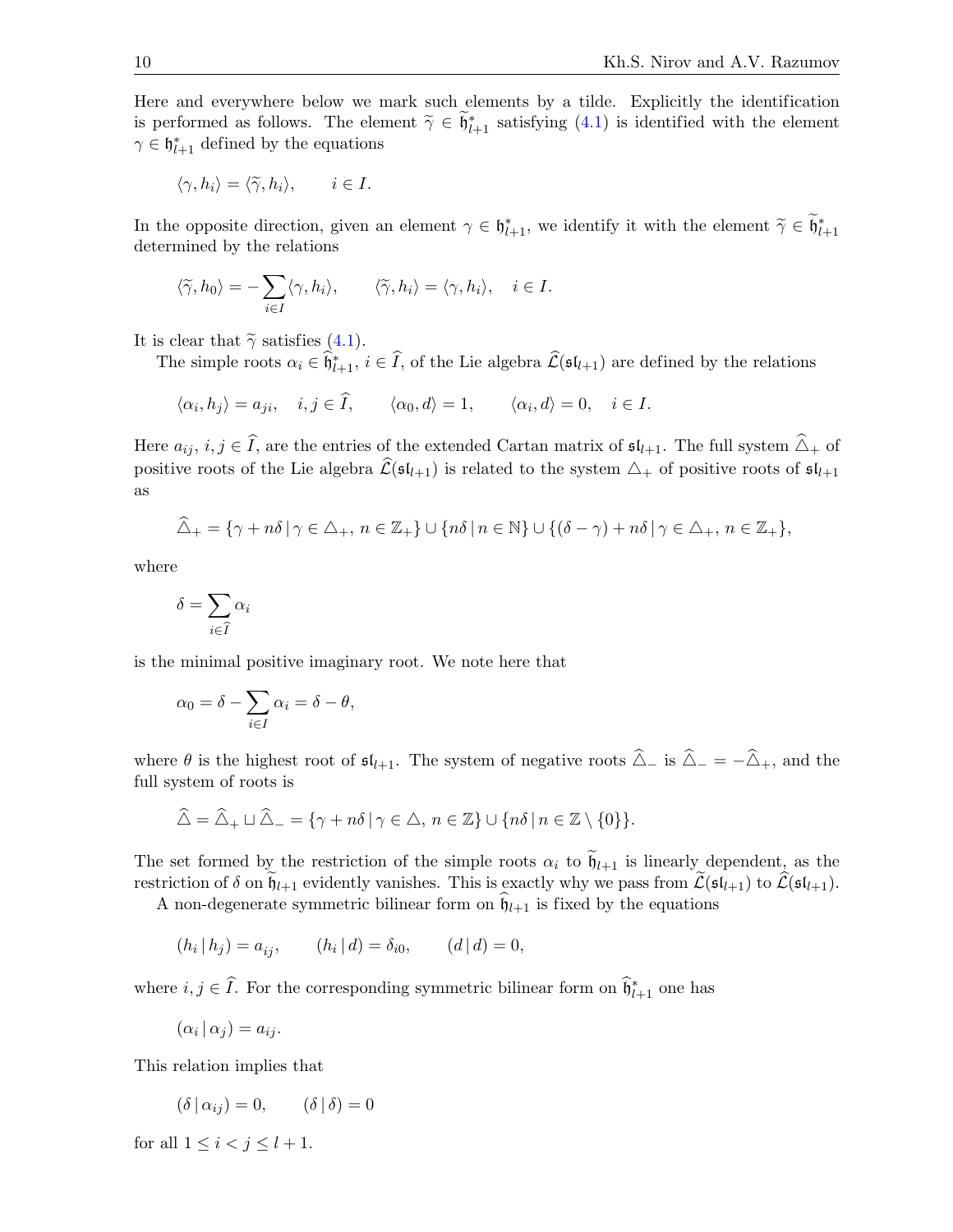To define the quantum loop algebra  $U_q(\mathcal{L}(\mathfrak{sl}_{l+1}))$ , it is reasonable to start with the quantum group  $U_q(\hat{L}(\mathfrak{sl}_{l+1}))$ . The latter is generated by the elements  $e_i, f_i, i \in \hat{I}$ , and  $q^x, x \in \hat{\mathfrak{h}}_{l+1}$ , subject to the relations

<span id="page-10-1"></span>
$$
q^0 = 1, \qquad q^{x_1} q^{x_2} = q^{x_1 + x_2}, \tag{4.2}
$$

$$
q^x e_i q^{-x} = q^{\langle \alpha_i, x \rangle} e_i, \qquad q^x f_i q^{-x} = q^{-\langle \alpha_i, x \rangle} f_i,
$$
\n
$$
(4.3)
$$

$$
[e_i, f_j] = \delta_{ij} \frac{q^{h_i} - q^{-h_i}}{q - q^{-1}},
$$
\n(4.4)

<span id="page-10-0"></span>
$$
\sum_{k=0}^{1-a_{ij}} (-1)^k e_i^{(1-a_{ij}-k)} e_j e_i^{(k)} = 0, \qquad \sum_{k=0}^{1-a_{ij}} (-1)^k f_i^{(1-a_{ij}-k)} f_j f_i^{(k)} = 0,
$$
\n(4.5)

where  $e_i^{(n)} = e_i^n/[n]_q!$ ,  $f_i^{(n)} = f_i^n/[n]_q!$ , and the indices i and j in the Serre relations [\(4.5\)](#page-10-0) are distinct.  $U_q(\hat{L}(\mathfrak{sl}_{l+1}))$  is a Hopf algebra with respect to the co-multiplication, antipode and co-unit defined as

$$
\Delta(q^x) = q^x \otimes q^x, \qquad \Delta(e_i) = e_i \otimes 1 + q^{h_i} \otimes e_i, \qquad \Delta(f_i) = f_i \otimes q^{-h_i} + 1 \otimes f_i,
$$
  
\n
$$
S(q^x) = q^{-x}, \qquad S(e_i) = -q^{-h_i}e_i, \qquad S(f_i) = -f_i q^{h_i},
$$
  
\n
$$
\epsilon(q^x) = 1, \qquad \epsilon(e_i) = 0, \qquad \epsilon(f_i) = 0.
$$

The quantum group  $U_q(\hat{\mathcal{L}}(\mathfrak{sl}_{l+1}))$  does not have any finite-dimensional representations with a nontrivial action of the element  $q^{\nu c}$  [\[13,](#page-29-0) [14\]](#page-29-1). In contrast, the quantum loop algebra  $U_q(\mathcal{L}(\mathfrak{sl}_{l+1}))$ possesses, apart from the infinite-dimensional representations, also nontrivial finite-dimensional representations. Therefore, we proceed to the quantum loop algebra  $U_q(\mathcal{L}(\mathfrak{sl}_{l+1}))$ . First, we define the quantum group  $U_q(\widetilde{\mathcal{L}}(\mathfrak{sl}_{l+1}))$  as a Hopf subalgebra of  $U_q(\widehat{\mathcal{L}}(\mathfrak{sl}_{l+1}))$  generated by the elements  $e_i$ ,  $f_i$ ,  $i \in \hat{I}$ , and  $q^x$ ,  $x \in \tilde{b}_{l+1}$ , with relations  $(4.2)$ – $(4.5)$  and the above Hopf algebra structure. Second, the quantum loop algebra  $U_q(\mathcal{L}(\mathfrak{sl}_{l+1}))$  is defined as the quotient algebra of  $U_q(\widetilde{\mathcal{L}}(\mathfrak{sl}_{l+1}))$  by the two-sided Hopf ideal generated by the elements of the form  $q^{\nu c} - 1$ with  $\nu \in \mathbb{C}^{\times}$ . It is convenient to treat the quantum loop algebra  $U_q(\mathcal{L}(\mathfrak{sl}_{l+1}))$  as a complex algebra with the same generators as  $U_q(\tilde{\mathcal{L}}(\mathfrak{sl}_{l+1}))$ , but satisfying, additionally to relations [\(4.2\)](#page-10-1)–[\(4.5\)](#page-10-0), also the relations

$$
q^{\nu c} = 1, \qquad \nu \in \mathbb{C}^{\times}.
$$

For the quantum group under consideration one can also define the root vectors and construct a Poincaré–Birkhoff–Witt basis. This basis is used, in particular, to relate two realizations of the quantum loop algebra. To define the root vectors, we introduce the root lattice of  $\mathcal{L}(\mathfrak{sl}_{l+1})$ . This is the abelian group

$$
\widehat{Q} = \bigoplus_{i \in \widehat{I}} \mathbb{Z} \alpha_i.
$$

The algebra  $U_q(\mathcal{L}(\mathfrak{sl}_{l+1}))$  becomes  $\widehat{Q}$ -graded if we assume

$$
e_i \in U_q(\mathcal{L}(\mathfrak{sl}_{l+1}))_{\alpha_i}, \qquad f_i \in U_q(\mathcal{L}(\mathfrak{sl}_{l+1}))_{-\alpha_i}, \qquad q^x \in U_q(\mathcal{L}(\mathfrak{sl}_{l+1}))_0
$$

for any  $i \in \hat{I}$  and  $x \in \tilde{b}$ . Then, an element a of  $U_q(\mathcal{L}(\mathfrak{sl}_{l+1}))$  is called a root vector corresponding to a root  $\gamma$  of  $\widehat{\mathcal{L}}(\mathfrak{sl}_{l+1})$  if  $a \in U_q(\mathcal{L}(\mathfrak{sl}_{l+1}))_\gamma$ . The generators  $e_i$  and  $f_i$  are root vectors corresponding to the roots  $\alpha_i$  and  $-\alpha_i$ .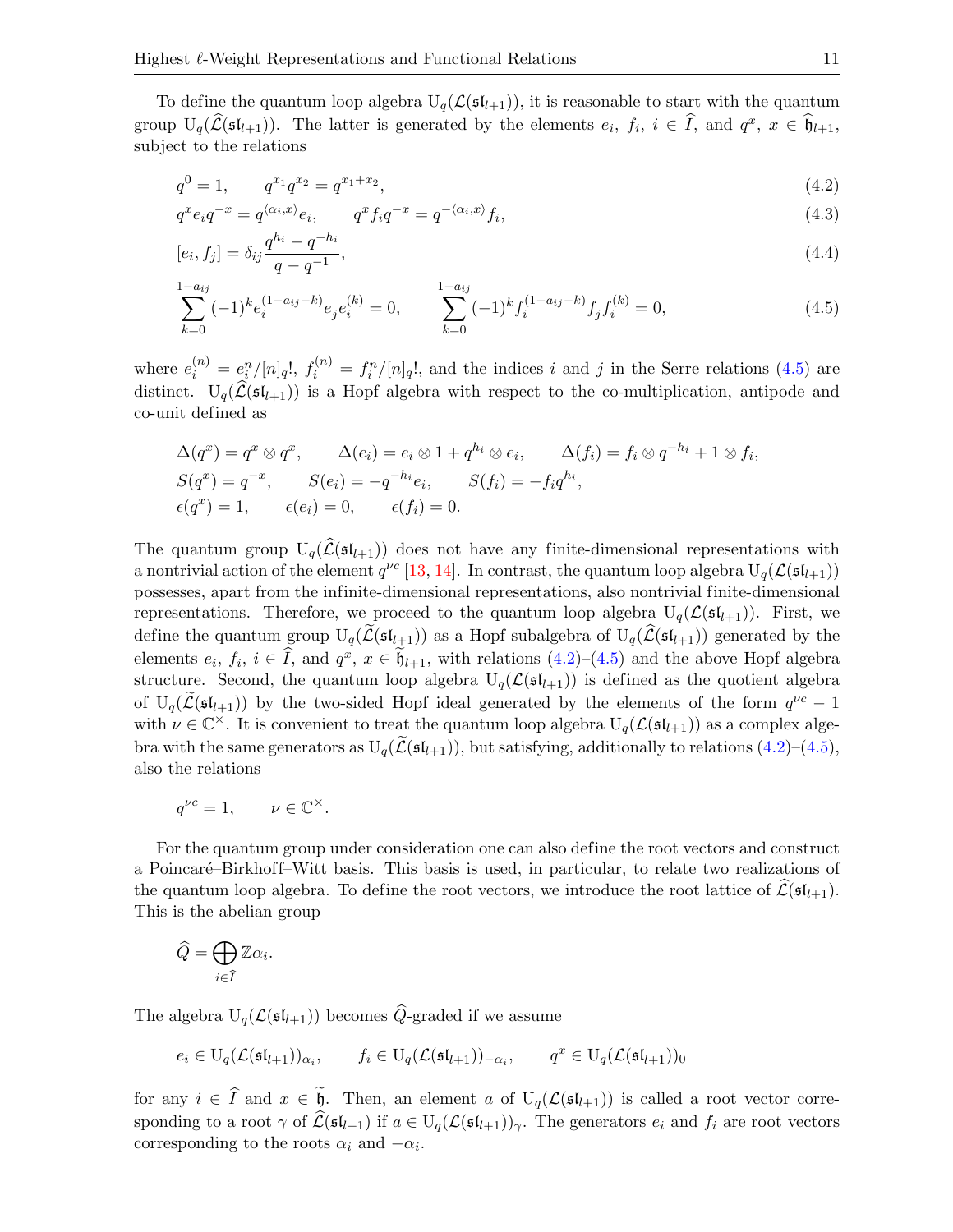Now we obtain linearly independent root vectors corresponding to the roots from  $\Delta$ . We use here the procedure of Khoroshkin and Tolstoy [\[31,](#page-30-15) [39\]](#page-30-16) as the most suitable for the purpose. The root vectors, together with the elements  $q^x$ ,  $x \in \tilde{\mathfrak{h}}$ , are the Cartan–Weyl generators of  $U_q(\mathcal{L}(\mathfrak{sl}_{l+1}))$ .

We endow  $\Delta_+$  with an order  $\prec$  in the following way. First we assume that imaginary roots follow each other in any order. Then we additionally assume that

<span id="page-11-0"></span>
$$
\alpha + k\delta \prec m\delta \prec (\delta - \beta) + n\delta \tag{4.6}
$$

for any  $\alpha, \beta \in \Delta_+$  and  $k, m, n \in \mathbb{Z}_+$ . Finally we impose a normal order in the sense of [\[1,](#page-29-11) [33\]](#page-30-12) on the system of real positive roots from  $\Delta_{+}$ . We specify this normal order as described, for example, in  $[34]$ . It is clear from  $(4.6)$  that it is sufficient to define the ordering separately for the roots  $\alpha + k\delta$  and  $(\delta - \beta) + n\delta$ , where  $\alpha, \beta \in \Delta_+$ . We assume that  $\alpha_{ij} + r\delta \prec \alpha_{mn} + s\delta$  if  $i < m$ , or if  $i = m$  and  $r < s$ , or if  $i = m$ ,  $r = s$  and  $j < n$ . Similarly,  $(\delta - \alpha_{ij}) + r\delta \prec (\delta - \alpha_{mn}) + s\delta$ if  $i > m$ , or if  $i = m$  and  $r > s$ , or if  $i = m$ ,  $r = s$  and  $j < n$ . The restriction of this ordering to  $\Delta_+$  gives the lexicographic ordering described in the preceding Section [3.](#page-4-0)

The root vectors can be defined inductively. We start with the root vectors corresponding to the simple roots, which are nothing but the generators of  $U_q(\mathcal{L}(\mathfrak{sl}_{l+1}))$ ,

$$
e_{\delta-\theta} = e_0, \qquad e_{\alpha_i} = e_i, \qquad f_{\delta-\theta} = f_0, \qquad f_{\alpha_i} = f_i, \qquad i \in I.
$$

As usual, a root vector corresponding to a positive root  $\gamma$  is denoted by  $e_{\gamma}$ , and a root vector corresponding to a negative root  $-\gamma$  is denoted by  $f_{\gamma}$ . Let a root  $\gamma \in \hat{\Delta}_+$  be such that  $\gamma = \alpha + \beta$ for some  $\alpha, \beta \in \tilde{\Delta}_+$ . For definiteness, we assume that  $\alpha \prec \gamma \prec \beta$ , and there are no other roots  $\alpha' \succ \alpha$  and  $\beta' \prec \beta$  such that  $\gamma = \alpha' + \beta'$ . Then, if the root vectors  $e_{\alpha}$ ,  $e_{\beta}$  and  $f_{\alpha}$ ,  $f_{\beta}$  are already defined, we put  $[31, 39]$  $[31, 39]$ 

$$
e_{\gamma} = [e_{\alpha}, e_{\beta}]_q, \qquad f_{\gamma} = [f_{\beta}, f_{\alpha}]_q,
$$

where the q-commutator  $\left[ \ , \ \right]_q$  is defined by the relations

$$
[e_{\alpha}, e_{\beta}]_q = e_{\alpha}e_{\beta} - q^{-(\alpha|\beta)}e_{\beta}e_{\alpha}, \qquad [f_{\alpha}, f_{\beta}]_q = f_{\alpha}f_{\beta} - q^{(\alpha|\beta)}f_{\beta}f_{\alpha}
$$

with ( | ) standing for the symmetric bilinear form on  $\hat{\mathfrak{h}}^*$ .

Next we define root vectors corresponding to the roots  $\alpha_{ij}$  and  $-\alpha_{ij}$ . The root vectors  $e_{\alpha_{i,i+1}}$ and  $f_{\alpha_{i,i+1}}$  corresponding to the roots  $\alpha_{i,i+1} = \alpha_i$  and  $-\alpha_{i,i+1} = -\alpha_i$  are already given. The higher root vectors for the positive and negative composite roots can be defined by the relations

$$
e_{\alpha_{ij}}=[e_{\alpha_{i,i+1}},e_{\alpha_{i+1,j}}]_q=e_{\alpha_{i,i+1}}e_{\alpha_{i+1,j}}-qe_{\alpha_{i+1,j}}e_{\alpha_{i,i+1}}
$$

and

$$
f_{\alpha_{ij}} = [f_{\alpha_{i+1,j}}, f_{\alpha_{i,i+1}}]_q = f_{\alpha_{i+1,j}} f_{\alpha_{i,i+1}} - q^{-1} f_{\alpha_{i,i+1}} f_{\alpha_{i+1,j}},
$$

respectively. These definitions uniquely give

$$
e_{\alpha_{ij}} = [e_{\alpha_i}, \dots [e_{\alpha_{j-2}}, e_{\alpha_{j-1}}]_q \dots ]_q, \qquad f_{\alpha_{ij}} = [\dots [f_{\alpha_{j-1}}, f_{\alpha_{j-2}}]_q \dots , f_{\alpha_i}]_q.
$$

In general, we begin with the simple root  $\alpha_{i-1} = \alpha_{i-1,j}$  and sequentially append necessary simple roots from the left to obtain the final root  $\alpha_{ij}$ . We can certainly start with any simple root  $\alpha_k$  with  $i < k < j$  and go by adding the appropriate simple roots from the left or from the right in arbitrary order. However, the resulting root vector will always be the same.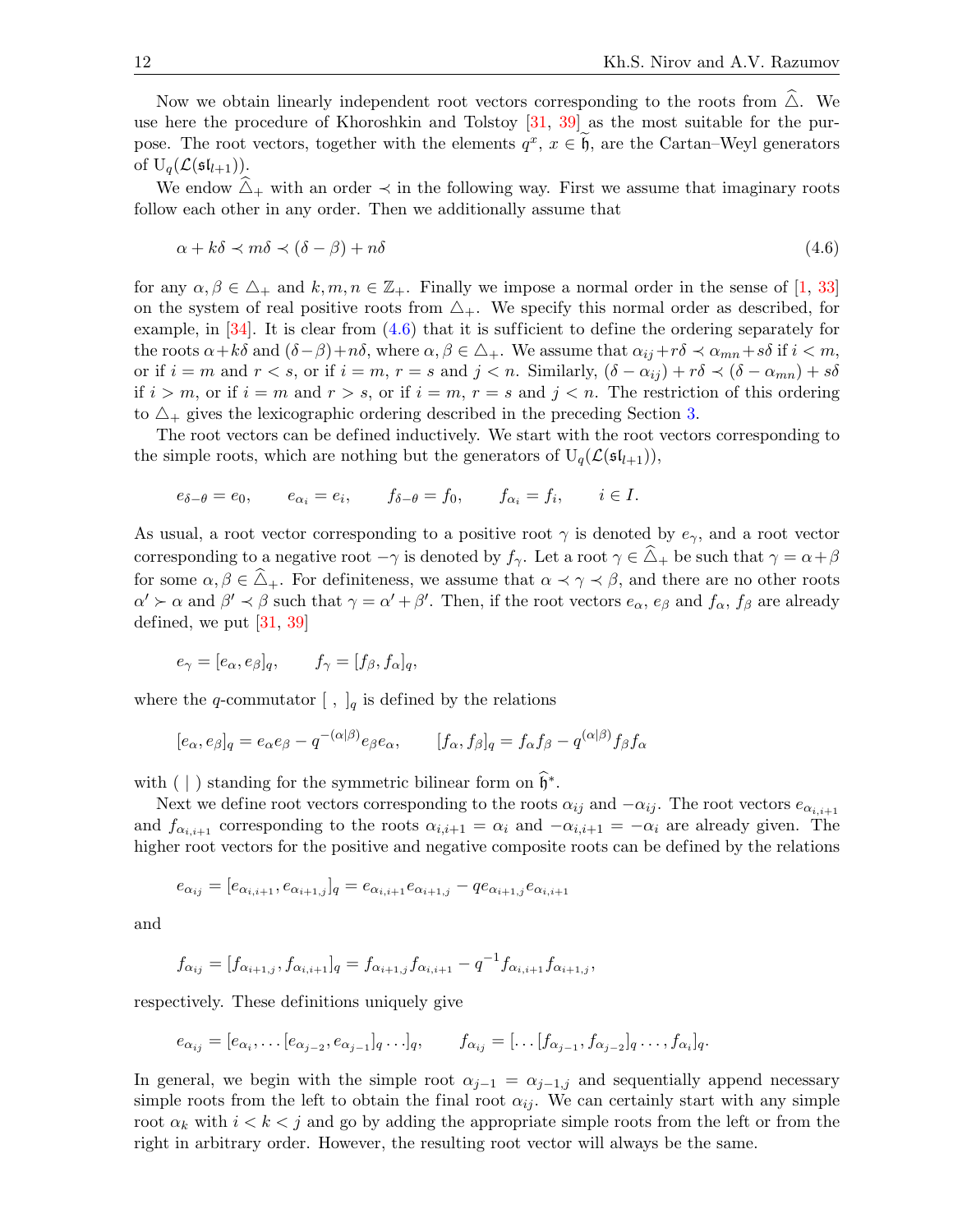Further, we proceed to the roots of the form  $\delta - \alpha_{ij}$  and  $-(\delta - \alpha_{ij})$ . First, we note that the root vectors  $e_{\delta-\theta}$  and  $f_{\delta-\theta}$  corresponding to the roots  $\delta-\theta=\delta-\alpha_{1,l+1}$  and  $-(\delta-\theta)=-(\delta-\alpha_{1,l+1})$ are already given. Then, we define inductively

<span id="page-12-0"></span>
$$
e_{\delta - \alpha_{ij}} = [e_{\alpha_{i-1,i}}, e_{\delta - \alpha_{i-1,j}}]_q = e_{\alpha_{i-1,i}} e_{\delta - \alpha_{i-1,j}} - q e_{\delta - \alpha_{i-1,j}} e_{\alpha_{i-1,i}},
$$
\n(4.7)

<span id="page-12-1"></span>
$$
f_{\delta-\alpha_{ij}} = [f_{\delta-\alpha_{i-1,j}}, f_{\alpha_{i-1,i}}]_q = f_{\delta-\alpha_{i-1,j}} f_{\alpha_{i-1,i}} - q^{-1} f_{\alpha_{i-1,i}} f_{\delta-\alpha_{i-1,j}} \tag{4.8}
$$

if  $i > 1$ , and

<span id="page-12-2"></span>
$$
e_{\delta - \alpha_{1j}} = [e_{\alpha_{j,j+1}}, e_{\delta - \alpha_{1,j+1}}]_q = e_{\alpha_{j,j+1}} e_{\delta - \alpha_{1,j+1}} - q e_{\delta - \alpha_{1,j+1}} e_{\alpha_{j,j+1}},
$$
(4.9)

<span id="page-12-3"></span>
$$
f_{\delta-\alpha_{1j}} = [f_{\delta-\alpha_{1,j+1}}, f_{\alpha_{j,j+1}}]_q = f_{\delta-\alpha_{1,j+1}} f_{\alpha_{j,j+1}} - q^{-1} f_{\alpha_{j,j+1}} f_{\delta-\alpha_{1,j+1}}
$$
(4.10)

for  $j < l + 1$ . The inductive rules [\(4.7\)](#page-12-0), [\(4.8\)](#page-12-1) and [\(4.9\)](#page-12-2), [\(4.10\)](#page-12-3) uniquely lead to the expressions

$$
e_{\delta-\alpha_{ij}} = [e_{\alpha_{i-1}}, \dots [e_{\alpha_1}, [e_{\alpha_j}, \dots [e_{\alpha_l}, e_{\delta-\theta}]_q \dots ]_q]_q \dots ]_q,
$$
\n
$$
(4.11)
$$

<span id="page-12-5"></span><span id="page-12-4"></span>
$$
f_{\delta-\alpha_{ij}} = [\dots[[\dots[f_{\delta-\theta}, f_{\alpha_l}]_q, \dots, f_{\alpha_j}]_q, f_{\alpha_1}]_q, \dots, f_{\alpha_{i-1}}]_q.
$$
\n(4.12)

Generally speaking, we begin with the highest root  $\theta$  and sequentially subtract redundant simple roots first from the right and then from the left. We can arbitrarily interchange subtractions from the left and from the right, but the result will be the same. Indeed, there is another obvious possibility to write relations  $(4.11)$ ,  $(4.12)$ , namely

$$
e_{\delta-\alpha_{ij}} = [e_{\alpha_j}, \dots [e_{\alpha_l}, [e_{\alpha_{i-1}}, \dots [e_{\alpha_1}, e_{\delta-\theta}]_q \dots ]_q]_q \dots ]_q,
$$
  

$$
f_{\delta-\alpha_{ij}} = [\dots [[\dots [f_{\delta-\theta}, f_{\alpha_1}]_q, \dots f_{\alpha_{i-1}}]_q, f_{\alpha_l}]_q, \dots f_{\alpha_j}]_q.
$$

Finally, for  $j = i + 1$ , so that  $\alpha_{ij}$  at the left hand side of relations [\(4.11\)](#page-12-4), [\(4.12\)](#page-12-5) means any of the simple roots  $\alpha_{i,i+1} = \alpha_i, i \in I$ , we obtain

<span id="page-12-6"></span>
$$
e_{\delta - \alpha_1} = [e_{\alpha_2}, [e_{\alpha_3}, \dots [e_{\alpha_l}, e_{\delta - \theta}]_q \dots ]_q]_q, \tag{4.13}
$$

$$
e_{\delta - \alpha_i} = [e_{\alpha_{i-1}}, \dots [e_{\alpha_1}, [e_{\alpha_{i+1}}, \dots [e_{\alpha_l}, e_{\delta - \theta}]_q \dots ]_q]_q \dots ]_q, \quad i = 2, \dots, l - 1,
$$
\n(4.14)

$$
e_{\delta - \alpha_l} = [e_{\alpha_{l-1}}, \dots [e_{\alpha_2}, [e_{\alpha_1}, e_{\delta - \theta}]_q]_q \dots]_q
$$
\n(4.15)

and, similarly,

<span id="page-12-7"></span>
$$
f_{\delta-\alpha_1} = [[\dots[f_{\delta-\theta}, f_{\alpha_l}]_q, \dots, f_{\alpha_3}]_q, f_{\alpha_2}]_q, \qquad (4.16)
$$

$$
f_{\delta-\alpha_i} = [\dots[[\dots[f_{\delta-\theta}, f_{\alpha_i}]_q, \dots f_{\alpha_{i+1}}]_q, f_{\alpha_1}]_q, \dots f_{\alpha_{i-1}}]_q, \quad i = 2, \dots, l-1,
$$
\n(4.17)

$$
f_{\delta - \alpha_l} = [\dots[[f_{\delta - \theta}, f_{\alpha_1}]_q, f_{\alpha_2}]_q, \dots f_{\alpha_{l-1}}]_q.
$$
\n(4.18)

It is clear that  $(4.14)$  and  $(4.17)$  can also be written equivalently as

$$
e_{\delta-\alpha_i} = [e_{\alpha_{i+1}}, \dots [e_{\alpha_l}, [e_{\alpha_{i-1}}, \dots [e_{\alpha_1}, e_{\delta-\theta}]_q \dots ]_q]_q \dots ]_q,
$$
  

$$
f_{\delta-\alpha_i} = [\dots [[\dots [f_{\delta-\theta}, f_{\alpha_1}]_q, \dots f_{\alpha_{i-1}}]_q, f_{\alpha_l}]_q, \dots f_{\alpha_{i+1}}]_q.
$$

When the root vectors corresponding to all the roots  $\alpha_{ij}$  and  $\delta - \alpha_{ij}$  with  $\alpha_{ij} \in \Delta_+$  are defined, we can continue by adding imaginary roots  $n\delta$ . The root vectors corresponding to the imaginary roots are additionally labelled by the positive roots  $\gamma \in \Delta_+$  of  $\mathfrak{sl}_{l+1}$  and are given by the relations

$$
e'_{\delta,\gamma} = [e_{\gamma}, e_{\delta-\gamma}]_q, \qquad f'_{\delta,\gamma} = [f_{\delta-\gamma}, f_{\gamma}]_q.
$$

The remaining higher root vectors are defined iteratively by [\[31,](#page-30-15) [39\]](#page-30-16)

$$
e_{\gamma+n\delta} = ([2]_q)^{-1} [e_{\gamma+(n-1)\delta}, e'_{\delta,\gamma}]_q, \qquad f_{\gamma+n\delta} = ([2]_q)^{-1} [f'_{\delta,\gamma}, f_{\gamma+(n-1)\delta}]_q,
$$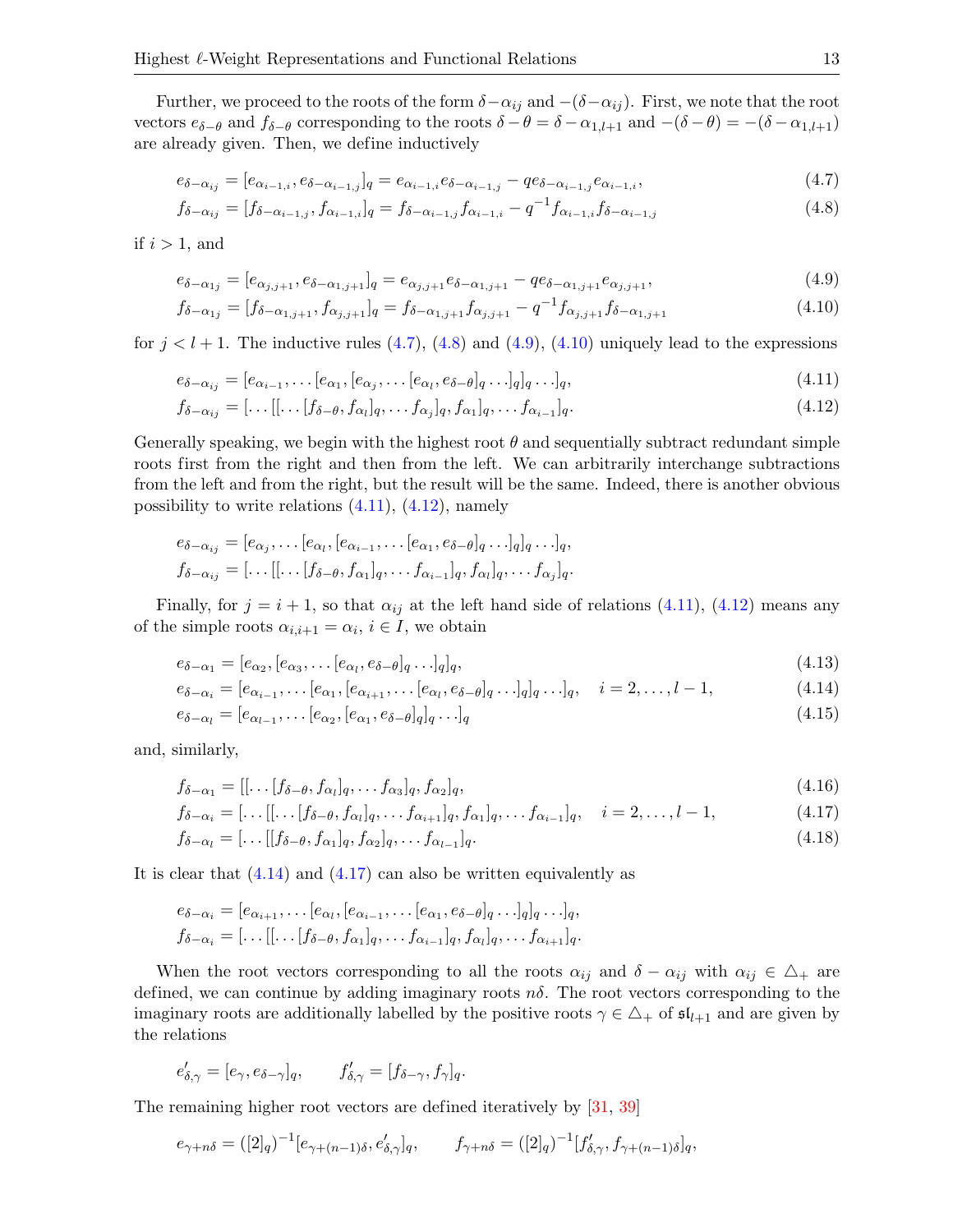$$
e_{(\delta-\gamma)+n\delta} = ([2]_q)^{-1} [e'_{\delta,\gamma}, e_{(\delta-\gamma)+(n-1)\delta}]_q,
$$
  
\n
$$
f_{(\delta-\gamma)+n\delta} = ([2]_q)^{-1} [f_{(\delta-\gamma)+(n-1)\delta}, f'_{\delta,\gamma}]_q,
$$
  
\n
$$
e'_{n\delta,\gamma} = [e_{\gamma+(n-1)\delta}, e_{\delta-\gamma}]_q, \qquad f'_{n\delta,\gamma} = [f_{\delta-\gamma}, f_{\gamma+(n-1)\delta}]_q,
$$

where we use that  $(\alpha_{ij} | \alpha_{ij}) = 2$  for all i and j. It is worth to note that, among all imaginary root vectors  $e'_{n\delta,\gamma}$  and  $f'_{n\delta,\gamma}$  only the root vectors  $e'_{n\delta,\alpha_i}$  and  $f'_{n\delta,\alpha_i}$ ,  $i \in I$ , are independent and required for the construction of the Poincaré–Birkhoff–Witt basis.

Besides, there is another set of useful root vectors introduced by the functional equations

<span id="page-13-0"></span>
$$
-\kappa_q e_{\delta,\gamma}(u) = \log(1 - \kappa_q e'_{\delta,\gamma}(u)),\tag{4.19}
$$

<span id="page-13-1"></span>
$$
\kappa_q f_{\delta,\gamma}(u^{-1}) = \log(1 + \kappa_q f'_{\delta,\gamma}(u^{-1})),\tag{4.20}
$$

where the generating functions

$$
e'_{\delta,\gamma}(u) = \sum_{n=1}^{\infty} e'_{n\delta,\gamma} u^n, \qquad e_{\delta,\gamma}(u) = \sum_{n=1}^{\infty} e_{n\delta,\gamma} u^n,
$$
  

$$
f'_{\delta,\gamma}(u^{-1}) = \sum_{n=1}^{\infty} f'_{n\delta,\gamma} u^{-n}, \qquad f_{\delta,\gamma}(u^{-1}) = \sum_{n=1}^{\infty} f_{n\delta,\gamma} u^{-n}
$$

are defined as formal power series. The unprimed imaginary root vectors arise, for example, in formulas for the universal  $R$ -matrix of quantum affine algebras [\[31,](#page-30-15) [39\]](#page-30-16).

#### 4.2 Drinfeld's second realization

Drinfeld realized  $U_q(\mathcal{L}(\mathfrak{sl}_{l+1}))$  also in a different way [\[18,](#page-30-7) [19\]](#page-30-18), as an algebra generated by  $\xi_{i,n}^{\pm}$ ,  $i \in I, n \in \mathbb{Z}, q^x, x \in \mathfrak{h}, \text{ and } \chi_{i,n}, i \in I, n \in \mathbb{Z} \setminus \{0\}.$  These generators satisfy the defining relations

$$
q^{0} = 1, \t q^{x_{1}} q^{x_{2}} = q^{x_{1} + x_{2}},
$$
  
\n
$$
[\chi_{i,n}, \chi_{j,m}] = 0, \t q^{x} \chi_{j,n} = \chi_{j,n} q^{x},
$$
  
\n
$$
q^{x} \xi_{i,n}^{\pm} q^{-x} = q^{\pm \langle \alpha_{i}, x \rangle} \xi_{i,n}^{\pm}, \t [\chi_{i,n}, \xi_{j,m}^{\pm}] = \pm \frac{1}{n} [na_{ij}]_{q} \xi_{j,n+m}^{\pm},
$$
  
\n
$$
\xi_{i,n+1}^{\pm} \xi_{j,m}^{\pm} - q^{\pm a_{ij}} \xi_{j,m}^{\pm} \xi_{i,n+1}^{\pm} = q^{\pm a_{ij}} \xi_{i,n}^{\pm} \xi_{j,m+1}^{\pm} - \xi_{j,m+1}^{\pm} \xi_{i,n}^{\pm},
$$
  
\n
$$
[\xi_{i,n}^{+}, \xi_{j,m}^{-}] = \delta_{ij} \frac{\phi_{i,n+m}^{+} - \phi_{i,n+m}^{-}}{q - q^{-1}}.
$$

Besides, there are the Serre relations. However, their explicit form is not relevant, and so, we do not put them here. In the above relations,  $a_{ij}$  are the entries of the Cartan matrix of  $\mathfrak{sl}_{l+1}$ . The quantities  $\phi_{i,n}^{\pm}$ ,  $i \in I$ ,  $n \in \mathbb{Z}$ , are given by the formal power series

<span id="page-13-2"></span>
$$
\sum_{n=0}^{\infty} \phi_{i,\pm n}^{\pm} u^{\pm n} = q^{\pm h_i} \exp\left(\pm \kappa_q \sum_{n=1}^{\infty} \chi_{i,\pm n} u^{\pm n}\right),\tag{4.21}
$$

where the conditions

$$
\phi_{i,n}^+ = 0
$$
,  $n < 0$ ,  $\phi_{i,n}^- = 0$ ,  $n > 0$ 

are assumed.

There is an isomorphism of the two realizations of the quantum loop algebras. In the case under consideration, the generators of the Drinfeld's second realization are connected with the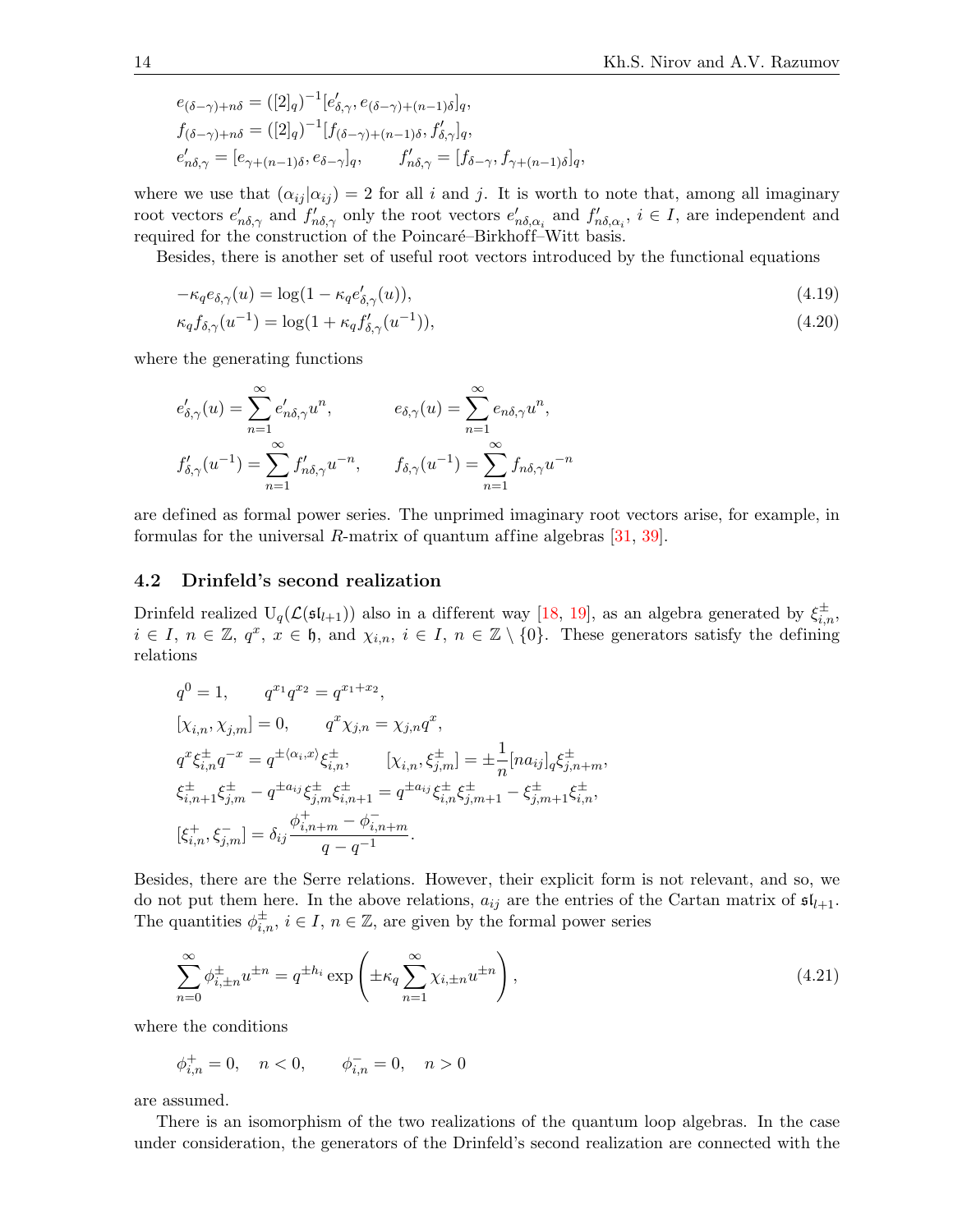Cartan–Weyl generators as follows [\[31,](#page-30-15) [32\]](#page-30-19). The generators  $q^x$  in the Drinfeld–Jimbo's and Drinfeld's second realizations are the same, with an important exception that in the first case  $x \in \widetilde{\mathfrak{h}}$ , and in the second case  $x \in \mathfrak{h} \subset \widetilde{\mathfrak{h}}$ . For the generators  $\xi_{i,n}^{\pm}$  and  $\chi_{i,n}$  of the Drinfeld's second realization one has explicitly

<span id="page-14-1"></span>
$$
\xi_{i,n}^{+} = \begin{cases}\n(-1)^{ni} e_{\alpha_i + n\delta}, & n \ge 0, \\
-(-1)^{ni} q^{-h_i} f_{(\delta - \alpha_i) - (n+1)\delta}, & n < 0,\n\end{cases}
$$
\n(4.22)

$$
\xi_{i,n}^{-} = \begin{cases}\n-(-1)^{(n+1)i} e_{(\delta - \alpha_i) + (n-1)\delta} q^{h_i}, & n > 0, \\
(-1)^{ni} f_{\alpha_i - n\delta}, & n \le 0,\n\end{cases}
$$
\n(4.23)

<span id="page-14-0"></span>
$$
\chi_{i,n} = \begin{cases}\n-(-1)^{ni} e_{n\delta,\alpha_i}, & n > 0, \\
-(-1)^{ni} f_{-n\delta,\alpha_i}, & n < 0.\n\end{cases}
$$
\n(4.24)

As follows from [\(4.19\)](#page-13-0), [\(4.20\)](#page-13-1), [\(4.21\)](#page-13-2) and [\(4.24\)](#page-14-0),

$$
\phi_{i,n}^+ = \begin{cases}\n-(-1)^{ni} \kappa_q q^{h_i} e'_{n\delta, \alpha_i}, & n > 0, \\
q^{h_i}, & n = 0,\n\end{cases} \qquad \phi_{i,n}^- = \begin{cases}\nq^{-h_i}, & n = 0, \\
(-1)^{ni} \kappa_q q^{-h_i} f'_{-n\delta, \alpha_i}, & n < 0.\n\end{cases}
$$

Introducing the generating functions  $\phi_i^+(u)$  and  $\phi_i^-(u)$  by the formal power series

$$
\phi_i^+(u) = \sum_{n=0}^{\infty} \phi_{i,n}^+ u^n, \qquad \phi_i^-(u^{-1}) = \sum_{n=0}^{\infty} \phi_{i,-n}^- u^{-n},
$$

we obtain

$$
\phi_i^+(u) = q^{h_i} \left( 1 - \kappa_q e_{\delta, \alpha_i}' \left( (-1)^i u \right) \right),\tag{4.25}
$$

<span id="page-14-4"></span><span id="page-14-3"></span>
$$
\phi_i^-(u^{-1}) = q^{-h_i} \left( 1 + \kappa_q f'_{\delta, \alpha_i} \left( (-1)^i u^{-1} \right) \right). \tag{4.26}
$$

We refer also to [\[6\]](#page-29-12), where this isomorphism between two realizations of the untwisted quan-tum loop algebra is established by means of a different approach. Besides, in [\[15\]](#page-30-20) for more general case of twisted affine quantum algebras it was shown that the relation between the two realizations of the quantum group, defined as a  $\mathbb{C}(q)$ -algebra, is given by a surjective homomorphism from the Drinfeld's second realization to the Drinfeld–Jimbo's realization, and later, in [\[16\]](#page-30-21), this surjective homomorphism was shown to be injective, thus proving the isomorphism between the two realizations.

#### <span id="page-14-2"></span>4.3 Jimbo's homomorphism

Highest weight representations of the quantum loop algebra  $U_q(\mathcal{L}(\mathfrak{sl}_{l+1}))$  are based on the evaluation homomorphism  $\varepsilon$  from  $U_q(\mathcal{L}(sl_{l+1}))$  to  $U_q(\mathfrak{gl}_{l+1})$  [\[28\]](#page-30-11). It is defined by the relations

$$
\varepsilon(q^{\nu h_0}) = q^{\nu(K_{l+1} - K_1)}, \qquad \varepsilon(q^{\nu h_i}) = q^{\nu(K_i - K_{i+1})},
$$
  
\n
$$
\varepsilon(e_0) = F_{1,l+1} q^{K_1 + K_{l+1}}, \qquad \varepsilon(e_i) = E_{i,i+1},
$$
  
\n
$$
\varepsilon(f_0) = E_{1,l+1} q^{-K_1 - K_{l+1}}, \qquad \varepsilon(f_i) = F_{i,i+1},
$$

where i takes all integer values from 1 to l. Thus, if  $\pi$  is a representation of  $U_q(\mathfrak{gl}_{l+1})$ , then the composition  $\pi \circ \varepsilon$  gives a representation of  $U_q(\mathcal{L}(\mathfrak{sl}_{l+1}))$ .

In quantum integrable systems, one considers families of representations parameterized by the so-called spectral parameters. We introduce a spectral parameter by means of the mappings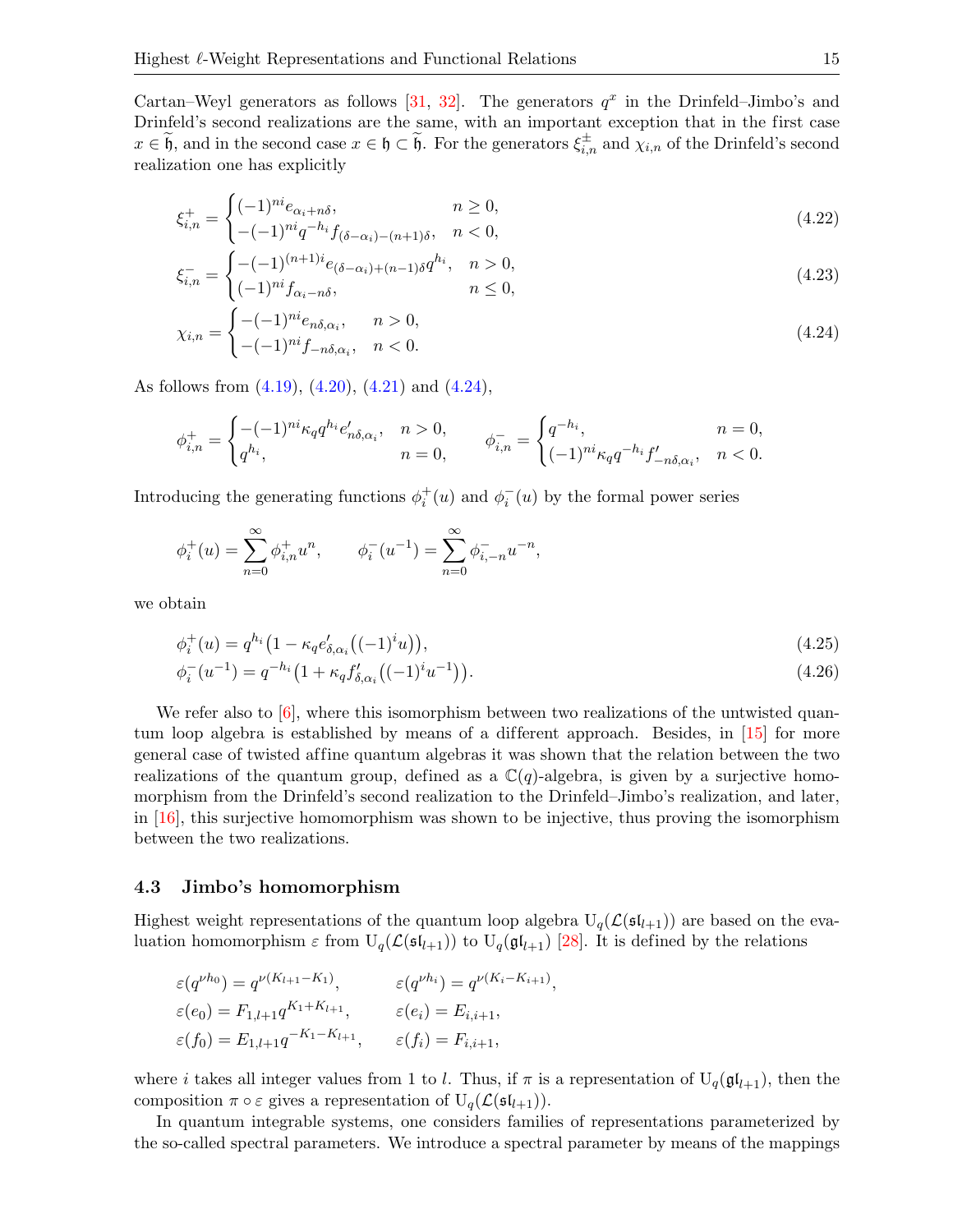$\Gamma_{\zeta}: U_q(\mathcal{L}(\mathfrak{sl}_{l+1})) \to U_q(\mathcal{L}(\mathfrak{sl}_{l+1}))$ ,  $\zeta \in \mathbb{C}^{\times}$ , defined explicitly by the following action on the generators:

$$
\Gamma_{\zeta}(q^x) = q^x
$$
,  $\Gamma_{\zeta}(e_i) = \zeta^{s_i} e_i$ ,  $\Gamma_{\zeta}(f_i) = \zeta^{-s_i} f_i$ .

Here,  $s_i$  are arbitrary integers, and it is convenient to denote their total sum by s. Further, given any representation  $\varphi$  of  $U_q(\mathcal{L}(\mathfrak{sl}_{l+1}))$ , we define the corresponding family  $\varphi_{\zeta}$  of representations as

$$
\varphi_{\zeta} = \varphi \circ \Gamma_{\zeta}.
$$

We are interested in the representations  $(\tilde{\varphi}^{\lambda})_{\zeta}$  and  $(\varphi^{\lambda})_{\zeta}$  related to infinite- and finite-dimensional representations  $\tilde{\varphi}^{\lambda}$  and  $\pi^{\lambda}$  of  $\Pi$  ( $\pi^{\prime}$ ). They are defined as onal representations  $\tilde{\pi}^{\lambda}$  and  $\pi^{\lambda}$  of  $U_q(\mathfrak{gl}_{l+1})$ . They are defined as

$$
(\widetilde{\varphi}^{\lambda})_{\zeta} = \widetilde{\pi}^{\lambda} \circ \varepsilon \circ \Gamma_{\zeta}, \qquad (\varphi^{\lambda})_{\zeta} = \pi^{\lambda} \circ \varepsilon \circ \Gamma_{\zeta}.
$$

Slightly abusing notation we denote the corresponding  $U_q(\mathcal{L}(\mathfrak{sl}_{l+1}))$ -modules by  $\widetilde{V}^{\lambda}$  and  $V^{\lambda}$ . The defining relations for these modules were obtained in [\[37\]](#page-30-5) and are as follows:

$$
q^{\nu h_0} v_m = q^{\nu \left[ \lambda_{l+1} - \lambda_1 + \sum_{i=2}^{l} (m_{1i} + m_{i,l+1}) + 2m_{1,l+1} \right]} v_m,
$$
\n
$$
q^{\nu h_i} v_m = q^{\nu \left[ \lambda_i - \lambda_{i+1} + \sum_{k=1}^{i-1} (m_{ki} - m_{k,i+1}) - 2m_{i,i+1} - \sum_{k=i+2}^{l+1} (m_{ik} - m_{i+1,k}) \right]} v_m,
$$
\n
$$
e_0 v_m = \zeta^{s_0} q^{\lambda_1 + \lambda_{l+1} + \sum_{i=2}^{l} m_{i,l+1}} v_{m+\epsilon_{1,l+1}},
$$
\n
$$
e_i v_m = \zeta^{s_i} \left[ \lambda_i - \lambda_{i+1} - \sum_{j=i+2}^{l+1} (m_{ij} - m_{i+1,j}) - m_{i,i+1} + 1 \right]_q \left[ m_{i,i+1} \right]_q v_{m-\epsilon_{i,i+1}} + \zeta^{s_i} q^{\lambda_i - \lambda_{i+1} - 2m_{i,i+1} - \sum_{j=i+2}^{l+1} (m_{ij} - m_{i+1,j})} \sum_{j=1}^{i-1} q^{\sum_{k=j}^{i-1} (m_{ki} - m_{k,i+1})} \left[ m_{j,i+1} \right]_q v_{m-\epsilon_{j,i+1} + \epsilon_{ji}}
$$
\n
$$
- \zeta^{s_i} \sum_{j=i+2}^{l+1} q^{-\lambda_i + \lambda_{i+1} - 2 + \sum_{k=j}^{l+1} (m_{ik} - m_{i+1,k})} \left[ m_{ij} \right]_q v_{m-\epsilon_{ij} + \epsilon_{i+1,j}},
$$
\n
$$
f_i v_m = \zeta^{-s_i} q^{-\sum_{j=1}^{i-1} (m_{ji} - m_{j,i+1})} v_{m+\epsilon_{i,i+1}} + \zeta^{-s_i} \sum_{j=1}^{i-1} q^{-\sum_{k=1}^{j-1} (m_{ki} - m_{k,i+1})} \left[ m_{ji} \right]_q v_{m-\epsilon_{ji} + \epsilon_{j,i+1}},
$$

where  $i \in I$ . To complete the defining  $U_q(\mathcal{L}(\mathfrak{sl}_{l+1}))$ -module relations, one also needs an expression for  $f_0v_m$ , see [\[37\]](#page-30-5), but its explicit form is not used here and we omit it.

Twisting  $(\tilde{\varphi}^{\lambda})_{\zeta}$  and  $({\varphi}^{\lambda})_{\zeta}$  by the automorphisms of  $U_q(\mathcal{L}(\mathfrak{sl}_{l+1}))$ , we can construct more representations of this quantum loop algebra. There are two automorphisms which can be used for the purpose. They are defined by the relations

$$
\sigma(q^{\nu h_i}) = q^{\nu h_{i+1}}, \qquad \sigma(e_i) = e_{i+1}, \qquad \sigma(f_i) = f_{i+1}, \qquad i \in \widehat{I},
$$

where we use the identification  $q^{\nu h_{l+1}} = q^{\nu h_0}$ ,  $e_{l+1} = e_0$ ,  $f_{l+1} = f_0$ , and

$$
\tau(q^{h_0}) = q^{h_0}, \qquad \tau(q^{h_i}) = q^{h_{l-i+1}}, \qquad i \in I,
$$
  
\n
$$
\tau(e_0) = e_0, \qquad \tau(e_i) = e_{l-i+1}, \qquad \tau(f_0) = f_0, \qquad \tau(f_i) = f_{l-i+1}, \qquad i \in I.
$$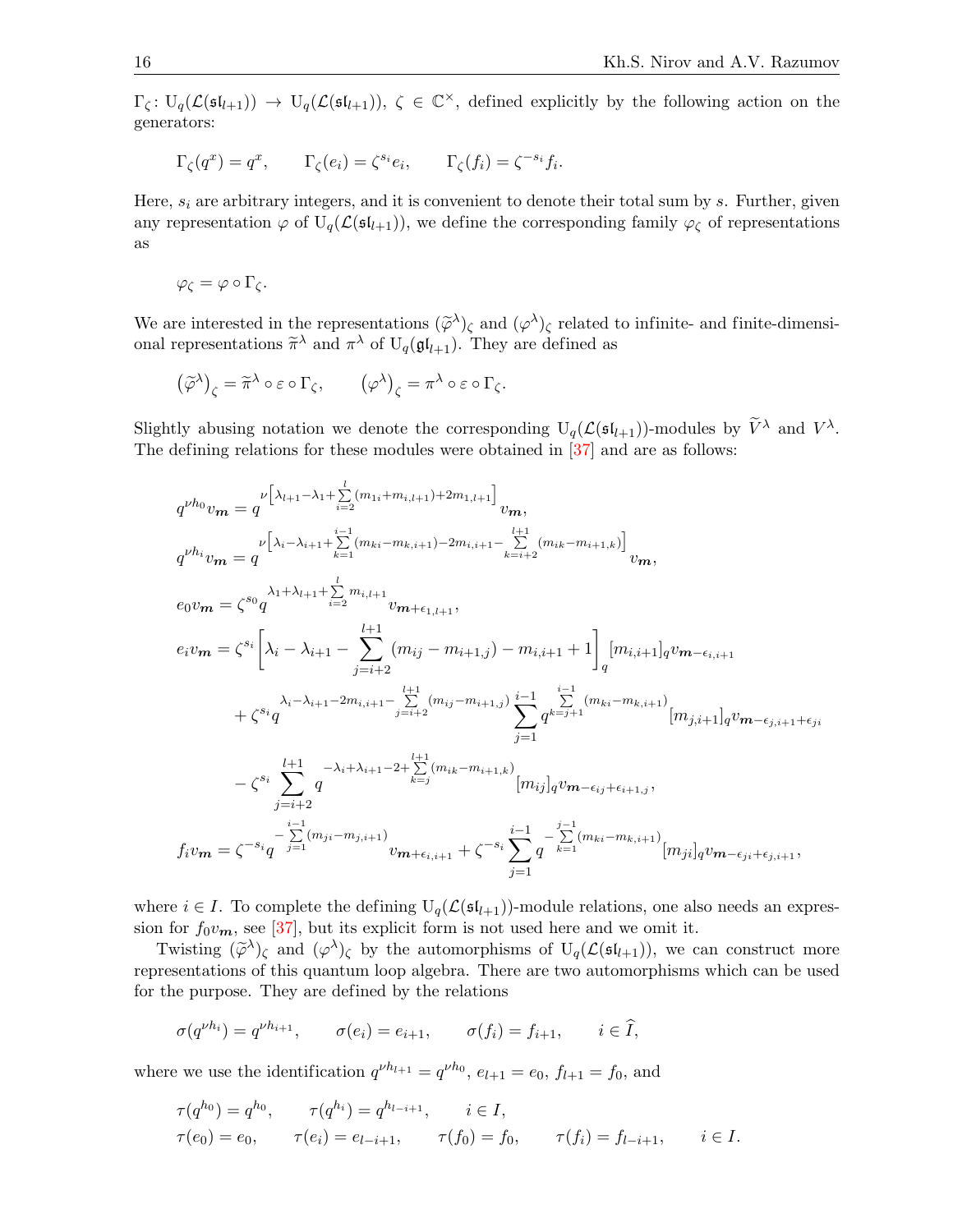Here we have  $\sigma^{l+1}$  = id and  $\tau^2$  = id. We note that the transfer operators related to the twisting of  $(\tilde{\varphi}^{\lambda})_{\zeta}$  and  $(\varphi^{\lambda})_{\zeta}$  by any powers of  $\sigma$  differ from each other only by permutations of the components of the highest weight  $\lambda \in \mathfrak{k}_{l+1}^*$ , see, for example, [\[9\]](#page-29-6). However, considering representations of the Borel subalgebras of  $U_q(\mathcal{L}(\mathfrak{sl}_{l+1}))$ , we can use the automorphism  $\sigma$  to obtain new interesting representations. Also the twisting of  $(\tilde{\varphi}^{\lambda})_{\zeta}$  and  $(\varphi^{\lambda})_{\zeta}$  by  $\tau$  leads to equivally different representations of U  $(C(\zeta_{\lambda})_{\zeta})$  and its Borel subalgebras. actually different representations of  $U_q(\mathcal{L}(\mathfrak{sl}_{l+1}))$  and its Borel subalgebras.

### 4.4  $U_q(b_+)$ -modules

The quantum loop algebra  $U_q(\mathcal{L}(\mathfrak{sl}_{l+1}))$  has two Borel subalgebras, the positive and the negative ones, denoted by  $U_q(\mathfrak{b}_+)$  and  $U_q(\mathfrak{b}_-)$ , respectively. Representations of these standard Borel subalgebras are what is usually required for the application in quantum integrable systems. In terms of the generators of the Drinfeld–Jimbo's realization of the quantum loop algebra, the Borel subalgebras are defined in the following simple way. The positive Borel subalgebra is the subalgebra generated by  $e_i, i \in \hat{I}$ , and  $q^x, x \in \hat{b}$ , and the negative Borel subalgebra is the subalgebra generated by  $f_i, i \in \hat{I}$ , and  $q^x, x \in \hat{b}$ . It is important that the Borel subalgebras are Hopf subalgebras of  $U_q(\mathcal{L}(\mathfrak{sl}_{l+1}))$ . The description of  $U_q(\mathfrak{b}_+)$  and  $U_q(\mathfrak{b}_-)$  in terms of the generators of the Drinfeld's second realization of  $U_q(\mathcal{L}(\mathfrak{sl}_{l+1}))$  is more intricate. Based on  $(4.22)-(4.24)$  $(4.22)-(4.24)$ , we note that  $U_q(\mathfrak{b}_+)$  contains the Drinfeld generators  $\xi_{i,n}^+$ ,  $\xi_{i,m}^-$ ,  $\chi_{i,m}$  with  $i \in I$ ,  $n \geq 0$  and  $m > 0$ , while  $U_q(\mathfrak{b}_-)$  contains the Drinfeld generators  $\xi_{i,n}^-, \xi_{i,m}^+, \chi_{i,m}$  with  $i \in I, n \leq 0$  and  $m < 0$ . Since the positive and negative Borel subalgebras are related by the quantum Chevalley involution, we restrict ourselves to the consideration of  $U_q(\mathfrak{b}_+)$  only.

Restricting any representation of  $U_q(\mathcal{L}(\mathfrak{sl}_{l+1}))$  to  $U_q(\mathfrak{b}_+)$  one comes to a representation of  $U_q(\mathfrak{b}_+)$ . In particular, one can consider the restriction of  $(\tilde{\varphi}^{\lambda})_\zeta$  and  $(\varphi^{\lambda})_\zeta$ . The corresponding  $U(\mathfrak{b}_+)$  module velocities are obtained by singling out the symposions for  $\zeta^{h}$  is a produce ding  $U_q(\mathfrak{b}_+)$ -module relations are obtained by singling out the expressions for  $q^{\nu h_i}v_m$  and  $e_i v_m$ ,  $i \in I$ , from the  $U_q(\mathcal{L}(\mathfrak{sl}_{l+1}))$ -module relations in Section [4.3.](#page-14-2) The representations of type  $\varphi$ introduced in Section [2,](#page-2-0) specified later as  $({\tilde{\varphi}}^{\lambda})_{\zeta}$  and  $({\varphi}^{\lambda})_{\zeta}$ , are used for the construction of the<br>transfer energtors. The representations of type a from Section 2 used for the construction of the transfer operators. The representations of type  $\rho$  from Section [2](#page-2-0) used for the construction of the Q-operators are very different. For the quantum integrable systems related to  $U_q(\mathcal{L}(\mathfrak{sl}_{l+1}))$  the desirable representations of type  $\rho$  for the Q-operators can be obtained from  $(\tilde{\varphi}^{\lambda})_{\zeta}$  as submo-<br>dules of equipments are equipments of difference  $\lambda$ dules of certain degenerations, sending each difference  $\lambda_i - \lambda_{i+1}$ ,  $i \in I$ , to positive or negative infinity, see, e.g., [\[2\]](#page-29-5) and [\[9,](#page-29-6) [36\]](#page-30-3) for the particular cases  $l = 1$  and  $l = 2$ .

The general case with arbitrary l was considered in  $[37]$ . There, it was shown, in particular, that the relations

<span id="page-16-0"></span>
$$
q^{\nu h_0} v_{m} = q^{\nu \left(2m_1 + \sum\limits_{j=2}^{l} m_j\right)} v_{m}, \tag{4.27}
$$

$$
q^{\nu h_i} v_m = q^{\nu (m_{i+1} - m_i)} v_m, \qquad i = 1, \dots, l-1,
$$
\n(4.28)

$$
q^{\nu h_l} v_{\mathbf{m}} = q^{-\nu \left(2m_l + \sum\limits_{i=1}^{l-1} m_i\right)} v_{\mathbf{m}},\tag{4.29}
$$

$$
e_0 v_{\mathbf{m}} = q^{\sum_{j=2}^{l} m_j} v_{\mathbf{m}+\epsilon_1},\tag{4.30}
$$

$$
e_i v_{\mathbf{m}} = -q^{m_i - m_{i+1} - 1} [m_i]_q v_{\mathbf{m} - \epsilon_i + \epsilon_{i+1}}, \qquad i = 1, \dots, l - 1,
$$
\n(4.31)

<span id="page-16-1"></span>
$$
e_l v_{\mathbf{m}} = -\kappa_q^{-1} q^{m_l} [m_l]_q v_{\mathbf{m}-\epsilon_l},\tag{4.32}
$$

where **m** denotes the *l*-tuple of nonnegative integers  $(m_1, \ldots, m_l)$ , and  $m + \nu \epsilon_i$  means the respective shift of  $m_i$ , define an irreducible representation of  $U_q(\mathfrak{b}_+)$ . Actually, these are defining relations for a submodule of a degeneration of a shifted  $U_q(\mathfrak{b}_+)$ -module [\[37\]](#page-30-5). Comparing these relations with the defining relations for the representation  $(\tilde{\varphi}^{\lambda})_{\zeta}$  in Section [4.3,](#page-14-2) we can see the<br>limit relation between the universal transfer operator associated with  $(\tilde{\varphi}^{\lambda})_{\zeta}$  and the universal  $\$ limit relation between the universal transfer operator associated with  $(\tilde{\varphi}^{\lambda})_{\zeta}$  and the universal  $Q$ -<br>congreter associated with the representation given by (4.27), (4.29). Such limit relations between operator associated with the representation given by  $(4.27)$ – $(4.32)$ . Such limit relations between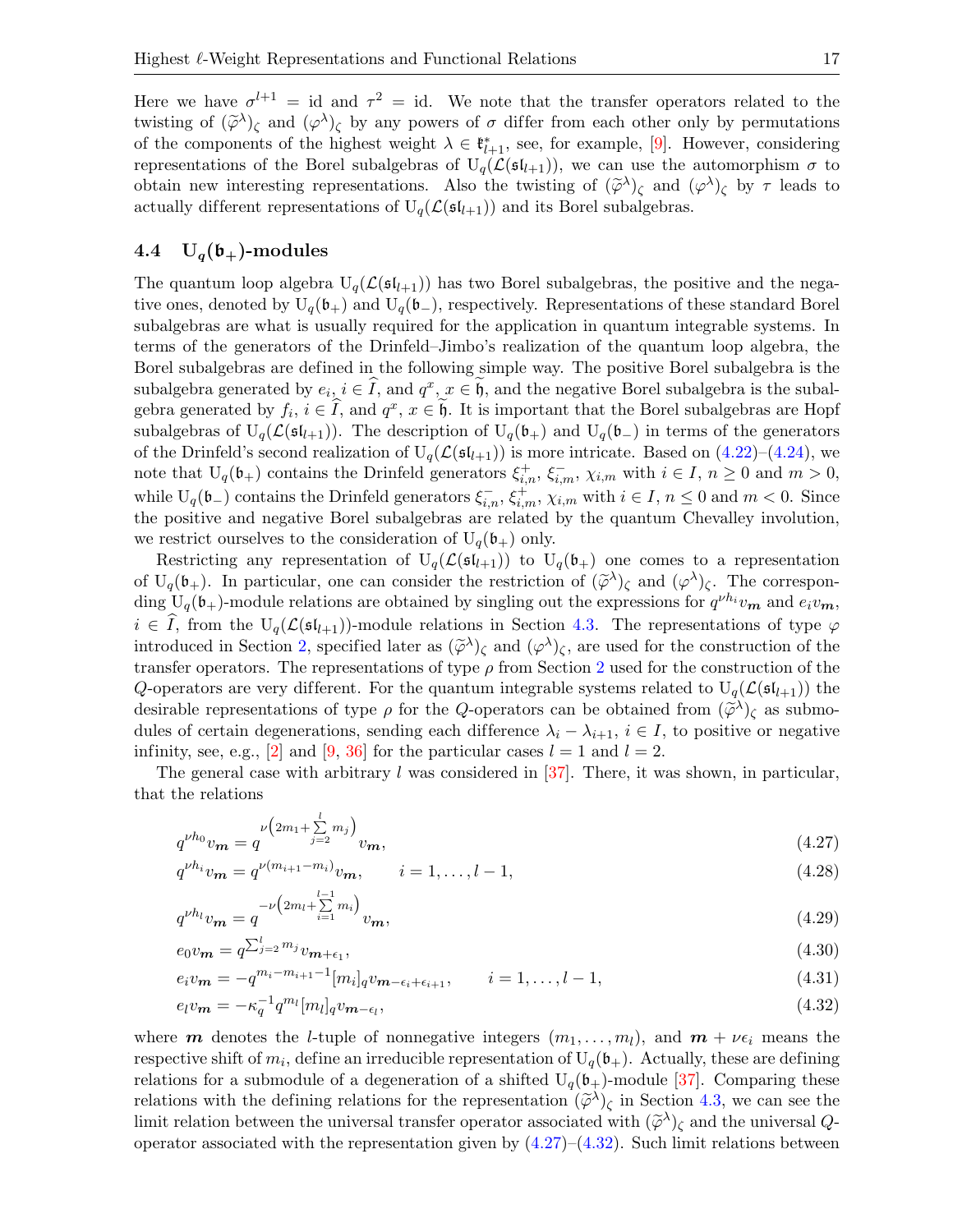the universal transfer and Q-operators for  $l = 1$  and  $l = 2$  were established in [\[8,](#page-29-8) [36\]](#page-30-3) and [\[9\]](#page-29-6), respectively.

Relations [\(4.27\)](#page-16-0)–[\(4.32\)](#page-16-1) define a representation of type  $\rho$  described in Section [2,](#page-2-0) that is, this representation and its twisting by the automorphisms  $\sigma$  and  $\tau$  are exactly what we need for the construction of representations for the Q-operators.

## <span id="page-17-0"></span>5 Highest  $\ell$ -weight representations

#### 5.1 Rational  $\ell$ -weights

Here we consider  $U_q(\mathcal{L}(\mathfrak{sl}_{l+1}))$ -modules in the category  $\mathcal O$  only. For the definition of this category, we refer to the original papers  $[24, 25]$  $[24, 25]$ , and also to the later paper  $[35]$  as the most appropriate for our purposes. A very useful tool to analyze these modules is the notion of  $\ell$ -weights and  $\ell$ -weight vectors, see, for example, the papers [\[21,](#page-30-23) [23,](#page-30-24) [35\]](#page-30-1). One defines an  $\ell$ -weight  $\Psi$  as a triple

<span id="page-17-2"></span>
$$
\mathbf{\Psi} = (\lambda, \mathbf{\Psi}^+, \mathbf{\Psi}^-), \tag{5.1}
$$

where  $\lambda \in \mathfrak{h}^*, \ \Psi^+$  and  $\Psi^-$  are *l*-tuples

$$
\Psi^{+} = (\Psi_{i}^{+}(u))_{i \in I}, \qquad \Psi^{-} = (\Psi_{i}^{-}(u^{-1}))_{i \in I}
$$

of formal series

$$
\Psi^+_i(u) = \sum_{n \in \mathbb{Z}_+} \Psi^+_{i,n} u^n \in \mathbb{C}[[u]], \qquad \Psi^+_i(u^{-1}) = \sum_{n \in \mathbb{Z}_+} \Psi^+_{i,n} u^{-n} \in \mathbb{C}\big[\big[u^{-1}\big]\big],
$$

such that

<span id="page-17-1"></span>
$$
\Psi_{i,0}^+ = q^{\langle \lambda, h_i \rangle}, \qquad \Psi_{i,0}^- = q^{-\langle \lambda, h_i \rangle}.
$$
\n(5.2)

For an  $\ell$ -weight vector v of  $\ell$ -weight  $\Psi$  we then have

$$
q^xv=q^{\langle\tilde\lambda,x\rangle}v
$$

for any  $x \in \widetilde{\mathfrak{h}}$ , and

$$
\phi_{i,n}^+ v = \Psi_{i,n}^+ v, \qquad \phi_{i,-n}^- v = \Psi_{i,-n}^- v, \qquad i \in I, \quad n \in \mathbb{Z}_+,
$$

or, equivalently,

$$
\phi_i^+(u)v = \Psi_i^+(u)v, \qquad \phi_i^-(u^{-1})v = \Psi_i^-(u^{-1})v, \qquad i \in I.
$$

A  $U_q(\mathcal{L}(\mathfrak{sl}_{l+1}))$ -module V in the category  $\mathcal O$  is called a highest  $\ell$ -weight module with highest  $\ell$ -weight  $\Psi$ , if there exists an  $\ell$ -weight vector  $v \in V$  of  $\ell$ -weight  $\Psi$ , such that

$$
\xi_{i,n}^+ v = 0, \qquad i \in I, \quad n \in \mathbb{Z},
$$

and

$$
V = U_q(\mathcal{L}(\mathfrak{sl}_{l+1}))v.
$$

Up to a scalar factor, such a vector v is determined uniquely. It is called the highest  $\ell$ -weight vector of  $V$ .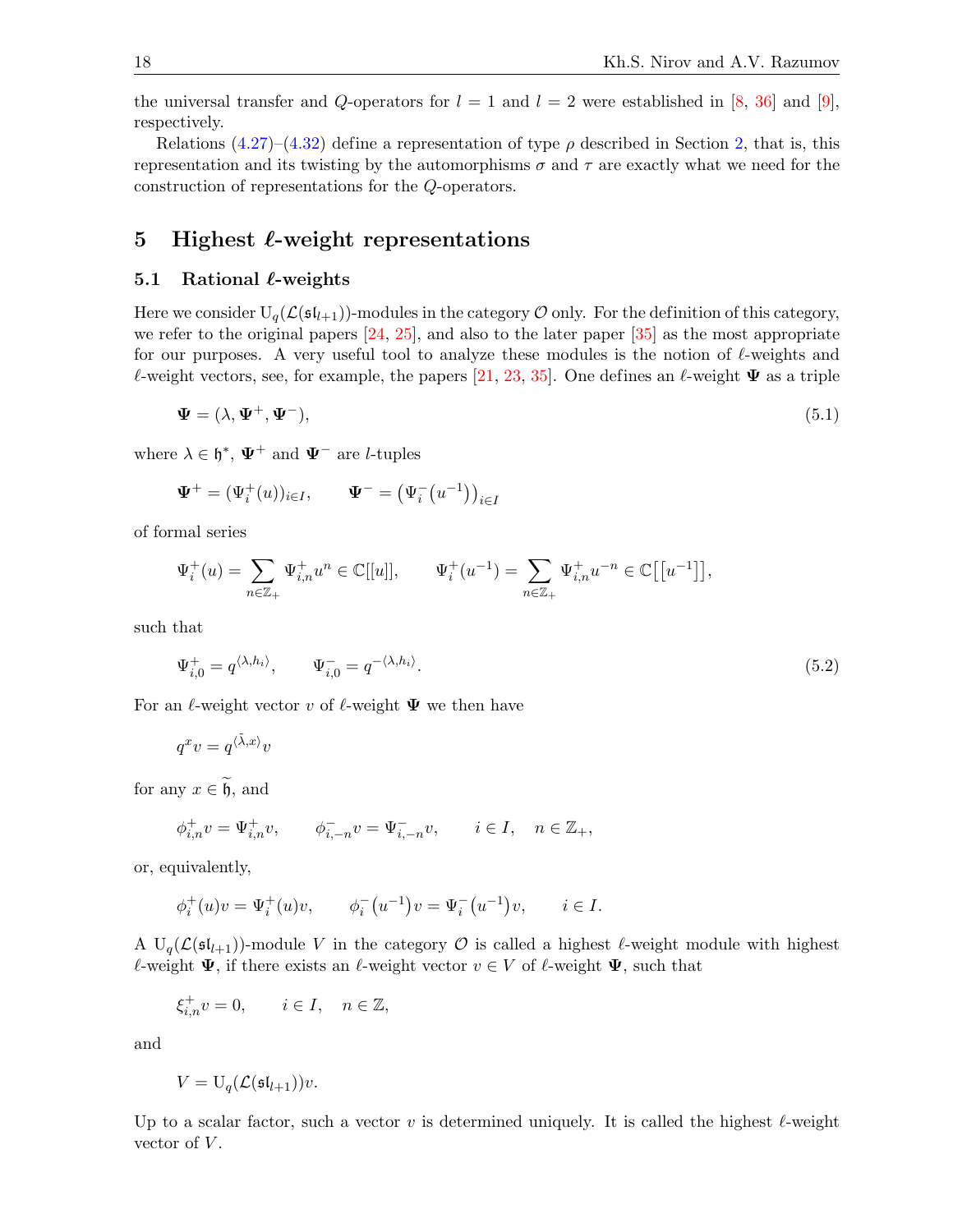If for some non-negative integers  $p_i$ ,  $i \in I$ , and complex numbers  $a_{ik}$ ,  $b_{ik}$ ,  $i \in I$ ,  $0 \le k \le p_i$ , one has

$$
\Psi_{i}^{+}(u) = \frac{a_{ip_{i}}u^{p_{i}} + a_{i,p_{i}-1}u^{p_{i}-1} + \dots + a_{i0}}{b_{ip_{i}}u^{p_{i}} + b_{i,p_{i}-1}u^{p_{i}-1} + \dots + b_{i0}},
$$
\n(5.3)

$$
\Psi_i^-(u^{-1}) = \frac{a_{ip_i} + a_{i,p_i-1}u^{-1} + \dots + a_{i0}u^{-p_i}}{b_{ip_i} + b_{i,p_i-1}u^{-1} + \dots + b_{i0}u^{-p_i}},
$$
\n(5.4)

then one says that the corresponding  $\ell$ -weight  $\Psi$  is rational. The numbers  $a_{ip_i}, a_{i0}, b_{ip_i}, b_{i0}$ must be nonzero, such that

$$
\frac{a_{i0}}{b_{i0}} = q^{\langle \lambda, h_i \rangle}, \qquad \frac{a_{ip}}{b_{ip}} = q^{-\langle \lambda, h_i \rangle}.
$$

These equations are equivalent to  $(5.2)$ .

All  $\ell$ -weights of a  $U_q(\mathcal{L}(\mathfrak{sl}_{l+1}))$ -module in the category  $\mathcal O$  are rational, see [\[35\]](#page-30-1) and references therein. In fact, for any rational  $\ell$ -weight  $\Psi$  there is a simple  $U_q(\mathcal{L}(\mathfrak{sl}_{l+1}))$ -module  $L(\Psi)$  with highest  $\ell$ -weight  $\Psi$ . Any simple  $U_q(\mathcal{L}(\mathfrak{sl}_{l+1}))$ -module in the category  $\mathcal O$  is isomorphic to  $L(\Psi)$ for some rational  $\ell$ -weight  $\Psi$ . Thus, there is a one-to-one correspondence between the rational  $\ell$ -weights and the equivalence classes of the simple  $U_q(\mathcal{L}(\mathfrak{sl}_{l+1}))$ -modules in the category  $\mathcal{O}$ .

In general, the rational  $\ell$ -weights, given explicitly by [\(5.3\)](#page-18-0), [\(5.4\)](#page-18-1), correspond to infinite-dimensional  $U_q(\mathcal{L}(\mathfrak{sl}_{l+1}))$ -modules. For the finite-dimensional modules they have a special form, see [\[23,](#page-30-24) Proposition 1].

One defines the product of  $\ell$ -weights  $\Psi_1 = (\lambda_1, \Psi_1^+, \Psi_1^-)$  and  $\Psi_2 = (\lambda_2, \Psi_2^+, \Psi_2^-)$  as the triple

$$
\mathbf{\Psi}_1\mathbf{\Psi}_2=\big(\lambda_1+\lambda_2,\mathbf{\Psi}_1^+\mathbf{\Psi}_2^+,\mathbf{\Psi}_1^-\mathbf{\Psi}_2^-\big),
$$

where

$$
\Psi_1^+ \Psi_2^+ = (\Psi_{1i}^+(u)\Psi_{2i}^+(u))_{i \in I} \qquad \Psi_1^- \Psi_2^- = (\Psi_{1i}^-(u^{-1})\Psi_{2i}^-(u^{-1}))_{i \in I}
$$

Given rational  $\ell$ -weights  $\Psi_1$  and  $\Psi_2$ , the submodule of the tensor product  $L(\Psi_1) \otimes L(\Psi_2)$ generated by the tensor product of the highest  $\ell$ -weight vectors is a highest  $\ell$ -weight  $U_q(\mathcal{L}(sI_{l+1}))$ module with highest  $\ell$ -weight  $\Psi_1\Psi_2$ . In particular,  $L(\Psi_1\Psi_2)$  is a subquotient of  $L(\Psi_1)\otimes L(\Psi_2)$ , see [\[35\]](#page-30-1) and references therein. As in [\[12\]](#page-29-10), we denote such subquotient as  $L(\Psi_1) \,\overline{\otimes}\, L(\Psi_2)$ . Note that the operation  $\overline{\otimes}$  is associative.

<span id="page-18-1"></span><span id="page-18-0"></span>.

In the case of the Borel subalgebra  $U_q(\mathfrak{b}_+)$  we are left with only two first components of the triple [\(5.1\)](#page-17-2), and we define an  $\ell$ -weight  $\Psi^+$  as a pair

$$
\mathbf{\Psi} = (\lambda, \mathbf{\Psi}^+),
$$

where  $\lambda \in \mathfrak{h}^*$  and  $\Psi^+$  is an *l*-tuple

$$
\Psi^+ = (\Psi^+_i(u))_{i \in I}
$$

of formal series

$$
\Psi_i^+(u) = \sum_{n \in \mathbb{Z}_+} \Psi_{i,n}^+ u^n \in \mathbb{C}[[u]],
$$

such that

$$
\Psi^+_{i,0} = q^{\langle \lambda, h_i \rangle}.
$$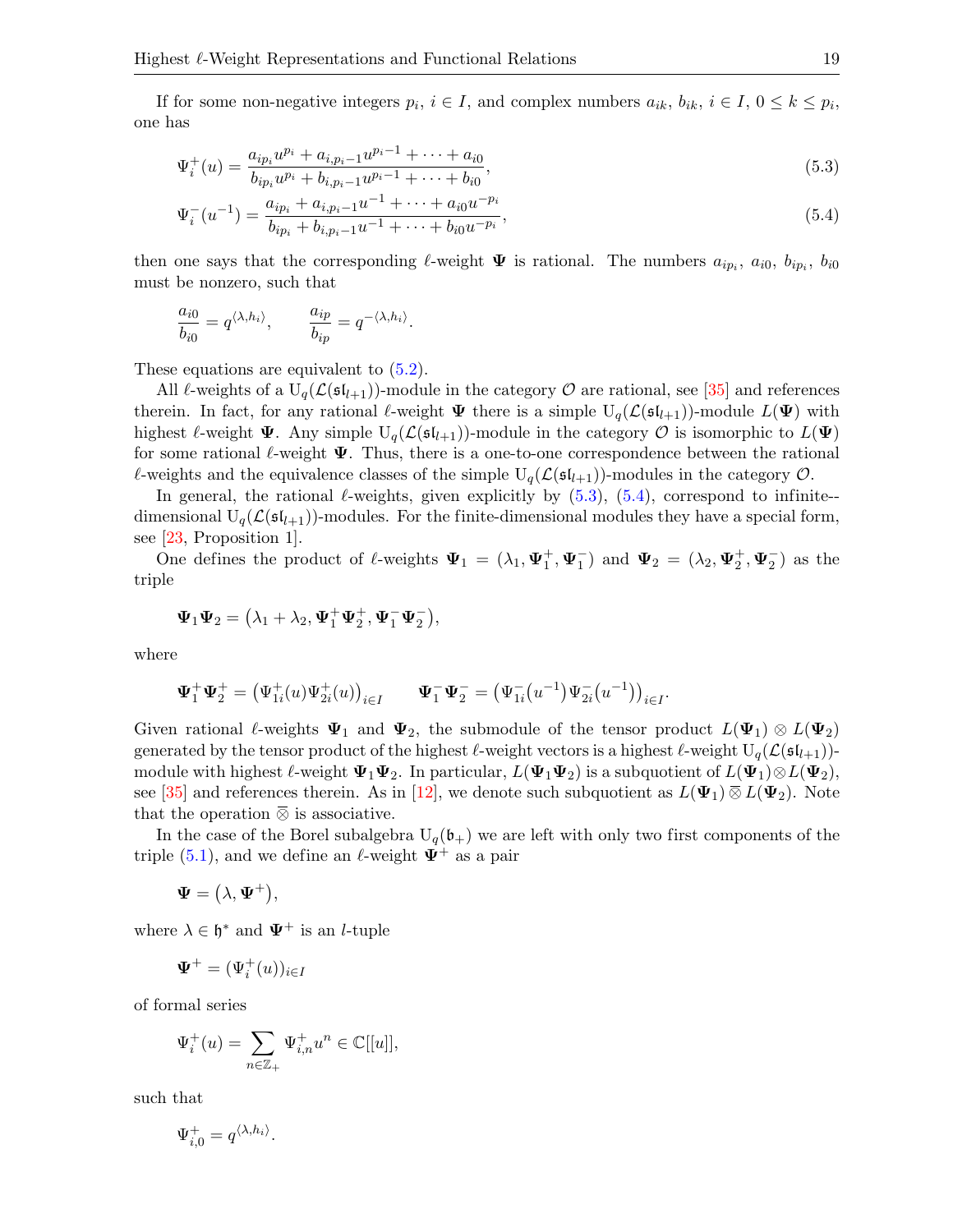For an  $\ell$ -weight vector v of  $\ell$ -weight  $\Psi$  one has

$$
q^xv=q^{\langle \tilde\lambda,x\rangle}v
$$

for any  $x \in \tilde{\mathfrak{h}}$ , and

$$
\phi_{i,n}^+ v = \Psi_{i,n}^+ v, \qquad i \in I, \quad n \in \mathbb{Z}_+,
$$

or, equivalently,

$$
\phi_i^+(u)v = \Psi_i^+(u)v, \qquad i \in I.
$$

A U<sub>q</sub>(b<sub>+</sub>)-module W in the category  $\mathcal O$  is called a highest  $\ell$ -weight module with highest  $\ell$ -weight  $\Psi$  if there exists an  $\ell$ -weight vector  $v \in W$  of  $\ell$ -weight  $\Psi$ , such that

$$
\xi_{i,n}^+ v = 0, \qquad i \in I, \quad n \in \mathbb{Z}_+,
$$

and

$$
W = U_q(\mathfrak{b}_+)v.
$$

Such a vector v is unique up to a scalar factor, and it is called the highest  $\ell$ -weight vector of W.

An  $\ell$ -weight  $\Psi$  of a U<sub>q</sub>(b<sub>+</sub>)-module is said to be rational, if for some non-negative integers  $p_i, q_i, i \in I$ , and complex numbers  $a_{ir}, b_{is}, i \in I, 0 \le r \le p_i, 0 \le s \le q_i$ , one has

<span id="page-19-0"></span>
$$
\Psi_{i}^{+}(u) = \frac{a_{ip_{i}}u^{p_{i}} + a_{i,p_{i}-1}u^{p_{i}-1} + \dots + a_{i0}}{b_{iq_{i}}u^{q_{i}} + b_{i,q_{i}-1}u^{q_{i}-1} + \dots + b_{i0}},
$$
\n(5.5)

where

$$
\frac{a_{i0}}{b_{i0}} = q^{\langle \lambda, h_i \rangle}.
$$

All  $\ell$ -weights of a  $U_q(b_+)$ -module in the category  $\mathcal O$  are rational, see [\[26\]](#page-30-0) and references therein. For any rational  $\ell$ -weight  $\Psi$  there is a simple  $U_q(\mathfrak{b}_+)$ -module  $L(\Psi)$  with highest  $\ell$ weight  $\Psi$ . This module is unique up to isomorphism. Any simple  $U_q(\mathfrak{b}_+)$ -module is isomorphic to  $L(\Psi)$  for some  $\ell$ -weight  $\Psi$ . Thus, there is a one-to-one correspondence between the rational  $\ell$ -weights and the equivalence classes of the simple  $U_q(\mathfrak{b}_+)$ -modules in the category  $\mathcal{O}$ .

Similarly as in the case of  $U_q(\mathcal{L}(\mathfrak{sl}_{l+1}))$ -modules, the general rational  $\ell$ -weights [\(5.5\)](#page-19-0) correspond to infinite-dimensional  $U_q(b_+)$ -modules. For the description of finite-dimensional modules we refer to  $|22$ , Remark 3.11.

Given rational  $\ell$ -weights  $\Psi_1$  and  $\Psi_2$ , the submodule of the tensor product  $L(\Psi_1) \otimes L(\Psi_2)$ generated by the tensor product of the highest  $\ell$ -weight vectors is a highest  $\ell$ -weight U<sub>q</sub>(b<sub>+</sub>)module with highest  $\ell$ -weight  $\Psi_1\Psi_2$ . In particular,  $L(\Psi_1\Psi_2)$  is a subquotient of  $L(\Psi_1)\otimes L(\Psi_2)$ denoted as  $L(\Psi_1) \,\overline{\otimes}\, L(\Psi_2)$ .

We have already noted in Section [4.1](#page-8-2) a special role of the higher root vectors  $e'_{n\delta,\alpha_i}$  and  $f'_{n\delta,\alpha_i}$ . Besides, we see from equations [\(4.25\)](#page-14-3), [\(4.26\)](#page-14-4) and the definition of the highest  $\ell$ -weight representations that only the root vectors  $e'_{n\delta,\alpha_i}$ ,  $f'_{n\delta,\alpha_i}$  are used to determine the highest  $\ell$ -weight vectors and highest  $\ell$ -weights. Relative to the Borel subalgebra  $U_q(\mathfrak{b}_+)$ , it means that only the root vectors  $e'_{n\delta,\alpha_i}$  are used for the corresponding highest  $\ell$ -weight vectors and highest  $\ell$ -weights.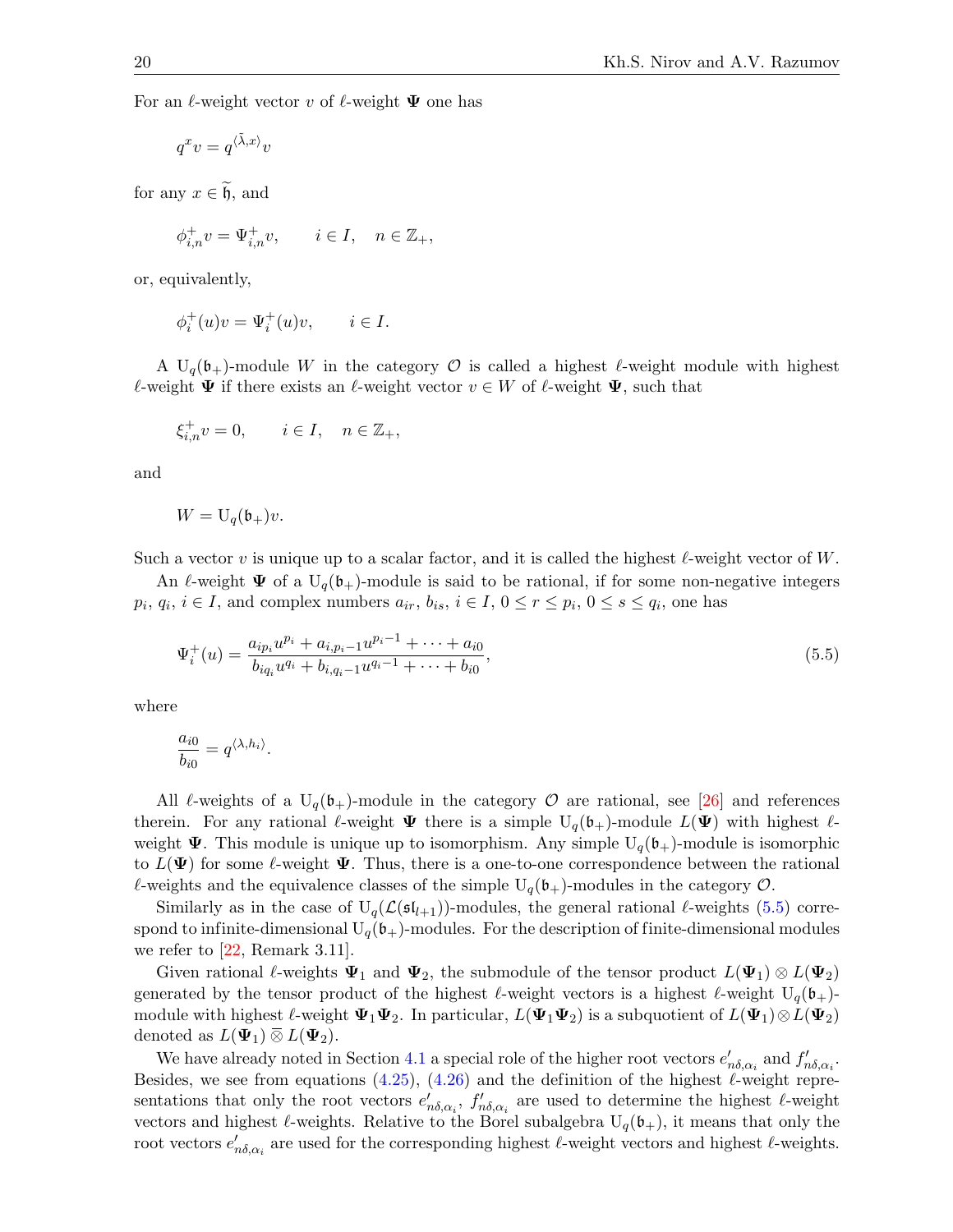#### 5.2 Prefundamental and  $q$ -oscillator representations

The first example of the highest  $\ell$ -weight representations of the Borel subalgebras is given by the prefundamental representations [\[26\]](#page-30-0). They are defined by simple highest  $\ell$ -weight U<sub>q</sub>(b<sub>+</sub>)modules  $L^{\pm}_{i,a}$  with the highest  $\ell$ -weights  $(\lambda_{i,a},(\Psi^{\pm}_{i,a})^+)$  of the simplest nontrivial form with

$$
\lambda_{i,a} = 0, \qquad (\Psi_{i,a}^{\pm})^+ = (\underbrace{1, \ldots, 1}_{i-1}, (1 - au)^{\pm 1}, \underbrace{1, \ldots, 1}_{l-i}), \quad i \in I, \quad a \in \mathbb{C}^{\times}.
$$

Also the one-dimensional representation with the highest  $\ell$ -weight  $\Psi_{\xi} = (\lambda_{\xi}, (\Psi_{\xi})^+)$  defined as

$$
\lambda_{\xi} = \xi, \qquad (\mathbf{\Psi}_{\xi})^{+} = (q^{\langle \xi, h_1 \rangle}, \dots q^{\langle \xi, h_l \rangle}) \tag{5.6}
$$

is treated as a prefundamental representation. The corresponding  $U_q(b_+)$ -module is denoted by  $L_{\xi}$ . We see that, in the case under consideration, there are actually 2l really different prefundamental representations.

It is relevant to recall here the notion of a shifted  $U_q(\mathfrak{b}_+)$ -module. Let V be a  $U_q(\mathfrak{b}_+)$ -module in the category O. Given an element  $\xi \in \mathfrak{h}^*$ , the shifted  $U_q(\mathfrak{b}_+)$ -module  $V[\xi]$  is defined as follows. If  $\varphi$  is the representation of  $U_q(\mathfrak{b}_+)$  corresponding to the module V and  $\varphi[\xi]$  is the representation corresponding to the module  $V[\xi]$ , then

$$
\varphi[\xi](e_i) = \varphi(e_i), \quad i \in I, \qquad \varphi[\xi](q^x) = q^{\langle \tilde{\xi}, x \rangle} \varphi(q^x), \quad x \in \tilde{\mathfrak{h}}.
$$

It is clear that the module  $V[\xi]$  is in the category O and is isomorphic to  $V \otimes L_{\xi}$ . Any  $U_q(\mathfrak{b}_+)$ module in the category  $\mathcal O$  is a subquotient of a tensor product of prefundamental representations [\[26\]](#page-30-0).

The second example of the highest  $\ell$ -weight representations of  $U_q(b_+)$  is provided by the q-oscillator representations. The q-oscillator algebra  $\text{Osc}_q$  is a unital associative C-algebra with generators  $b^{\dagger}$ ,  $b$ ,  $q^{\nu N}$ ,  $\nu \in \mathbb{C}$ , satisfying the relations

$$
\begin{aligned} q^0&=1,\qquad q^{\nu_1N}q^{\nu_2N}=q^{(\nu_1+\nu_2)N},\\ q^{\nu N}b^\dagger q^{-\nu N}=q^\nu b^\dagger,\qquad q^{\nu N}b q^{-\nu N}=q^{-\nu}b,\\ b^\dagger b=\frac{q^N-q^{-N}}{q-q^{-1}},\qquad b b^\dagger=\frac{qq^N-q^{-1}q^{-N}}{q-q^{-1}}. \end{aligned}
$$

We use two representations of  $\text{Osc}_q$ . First, let  $W^+$  denote the free vector space generated by the set  $\{v_0, v_1, \ldots\}$ . The relations

$$
q^{\nu N}v_m = q^{\nu m}v_m
$$
,  $b^{\dagger}v_m = v_{m+1}$ ,  $bv_m = [m]_q v_{m-1}$ ,

where it is assumed that  $v_{-1} = 0$ , endow  $W^+$  with the structure of an Osc<sub>q</sub>-module. The corresponding representation of  $\text{Osc}_q$  is denoted by  $\chi^+$ . Second, let  $W^-$  denote the free vector space generated by the set  $\{v_0, v_1, \ldots\}$ . The relations

$$
q^{\nu N}v_m = q^{-\nu(m+1)}v_m
$$
,  $bv_m = v_{m+1}$ ,  $b^{\dagger}v_m = -[m]_qv_{m-1}$ ,

where it is assumed that  $v_{-1} = 0$ , endow the vector space  $W^-$  with the structure of an Osc<sub>q</sub>module. The corresponding representation of  $\text{Osc}_q$  by  $\chi^-$ .

In the case under consideration, we need the tensor product of  $l$  copies of the  $q$ -oscillator algebra,  $\text{Osc}_q \otimes \ldots \otimes \text{Osc}_q = (\text{Osc}_q)^{\otimes l}$ . Here we introduce the notation

$$
b_i = 1 \otimes \cdots \otimes 1 \otimes b \otimes 1 \otimes \cdots \otimes 1, \qquad b_i^{\dagger} = 1 \otimes \cdots \otimes 1 \otimes b^{\dagger} \otimes 1 \otimes \cdots \otimes 1, q^{\nu N_i} = 1 \otimes \cdots \otimes 1 \otimes q^{\nu N} \otimes 1 \otimes \cdots \otimes 1,
$$

where b,  $b^{\dagger}$  and  $q^{\nu N}$  take only the *i*-th place of the respective tensor products.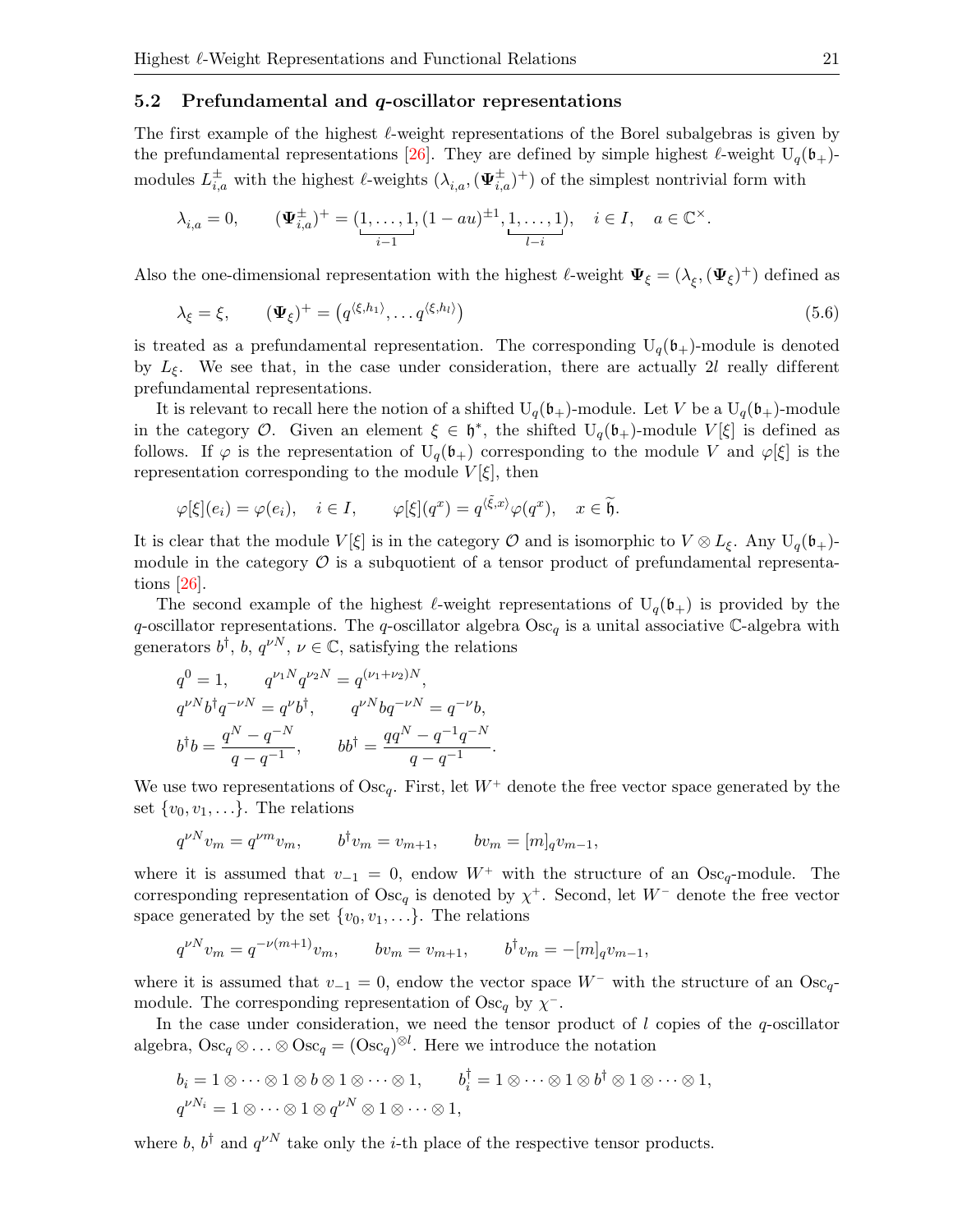As was shown in [\[37\]](#page-30-5), the mapping  $\rho: U_q(\mathfrak{b}_+) \to (\Omega \text{sc}_q)^{\otimes l}$  defined by the relations

<span id="page-21-1"></span>
$$
\rho(q^{\nu h_0}) = q^{\nu\left(2N_1 + \sum\limits_{j=2}^{l} N_j\right)}, \qquad \rho(e_0) = b_1^{\dagger} q^{\sum\limits_{j=2}^{l} N_j}, \tag{5.7}
$$

<span id="page-21-2"></span>
$$
\rho(q^{\nu h_i}) = q^{\nu(N_{i+1} - N_i)}, \qquad \rho(e_i) = -b_i b_{i+1}^{\dagger} q^{N_i - N_{i+1} - 1}, \qquad (5.8)
$$

$$
\rho(q^{\nu h_l}) = q^{-\nu \left(2N_l + \sum\limits_{j=1}^{l-1} N_j\right)}, \qquad \rho(e_l) = -\kappa_q^{-1} b_l q^{N_l}, \tag{5.9}
$$

where  $i = 1, \ldots, l-1$ , is a homomorphism from the Borel subalgebra  $U_q(\mathfrak{b}_+)$  to the respective tensor power of the q-oscillator algebra. Indeed, relations  $(5.7)$ – $(5.9)$  give an obvious interpretation of the  $U_q(\mathfrak{b}_+)$ -module relations  $(4.27)$ – $(4.32)$  in terms of the q-oscillators. To get further a representation of  $U_q(\mathfrak{b}_+)$ , one takes the composition of a representation of  $(\text{Osc}_q)^{\otimes l}$  with the mapping  $\rho$ .

### <span id="page-21-0"></span>6 Automorphisms and further representations

Fixing a finite-dimensional representation of the quantum loop algebra in the quantum space, we can construct explicitly the monodromy- and L-operators corresponding to the homomorphisms  $\varepsilon \circ \Gamma_{\zeta}$  and  $\rho \circ \Gamma_{\zeta}$ , respectively. Here,  $\varepsilon$  is the Jimbo's homomorphism defined in Section [4.3](#page-14-2) and  $\rho$  is defined in the preceding section as a homomorphism of  $U_q(\mathfrak{b}_+)$  to the q-oscillator alge-bra [\[37\]](#page-30-5). Besides,  $\Gamma_{\zeta}$  from Section [4.3](#page-14-2) is the grading automorphism of  $U_q(\mathcal{L}(\mathfrak{sl}_{l+1}))$  introducing the spectral parameter.

Let the finite-dimensional representation in the quantum space be the first fundamental representation  $(\varphi^{(1,0,\ldots,0)})_{\eta}$ , so that the monodromy operator is given by the expression

$$
M(\zeta|\eta) = (\varepsilon_{\zeta} \otimes (\varphi^{(1,0,\ldots,0)})_{\eta})(\mathcal{R}).
$$

It is clear that  $M(\zeta|\eta) \in U_q(\mathfrak{gl}_{l+1}) \otimes \text{End}(\mathbb{C}^{l+1})$  for any  $\zeta, \eta \in \mathbb{C}^\times$ . It follows from the structure of the universal R-matrix that

$$
M(\zeta \nu | \eta \nu) = M(\zeta | \eta).
$$

Therefore, one can write

$$
M(\zeta|\eta) = M(\zeta\eta^{-1}|1) = M(\zeta\eta^{-1}),
$$

where  $M(\zeta) = M(\zeta|1)$ . Identifying End $(\mathbb{C}^{l+1})$  with  $\text{Mat}_{l+1}(\mathbb{C})$ , one can represent  $M(\zeta)$  as

$$
M(\zeta)=\sum_{i,j=1}^{l+1}\mathbb{M}(\zeta)_{ij}\otimes E_{ij}.
$$

Here  $\mathbb{M}(\zeta)_{ij} \in U_q(\mathfrak{gl}_{l+1}),$  and  $E_{ij} \in \text{Mat}_{l+1}(\mathbb{C})$  are the standard matrix units.<sup>[2](#page-21-3)</sup> We denote by  $\mathbb{M}(\zeta)$  the matrix with the matrix entries  $\mathbb{M}(\zeta)_{ij}$ . Generalizing the results of the papers [\[36\]](#page-30-3) and [\[38\]](#page-30-25), we see that this matrix has the form

$$
\mathbb{M}(\zeta) = q^{K/(l+1)} e^{F(\zeta^s)} \widetilde{\mathbb{M}}(\zeta),
$$

where  $F(\zeta)$  is a transcendental function of  $\zeta$ , while the entries of  $\widetilde{\mathbb{M}}(\zeta)$  are rational functions. We use the notation

$$
K = \sum_{i=1}^{l+1} K_i, \qquad s = \sum_{i=0}^{l} s_i.
$$

<span id="page-21-3"></span><sup>&</sup>lt;sup>2</sup>Do not confuse with generators of  $U_q(\mathfrak{gl}_{l+1})$ .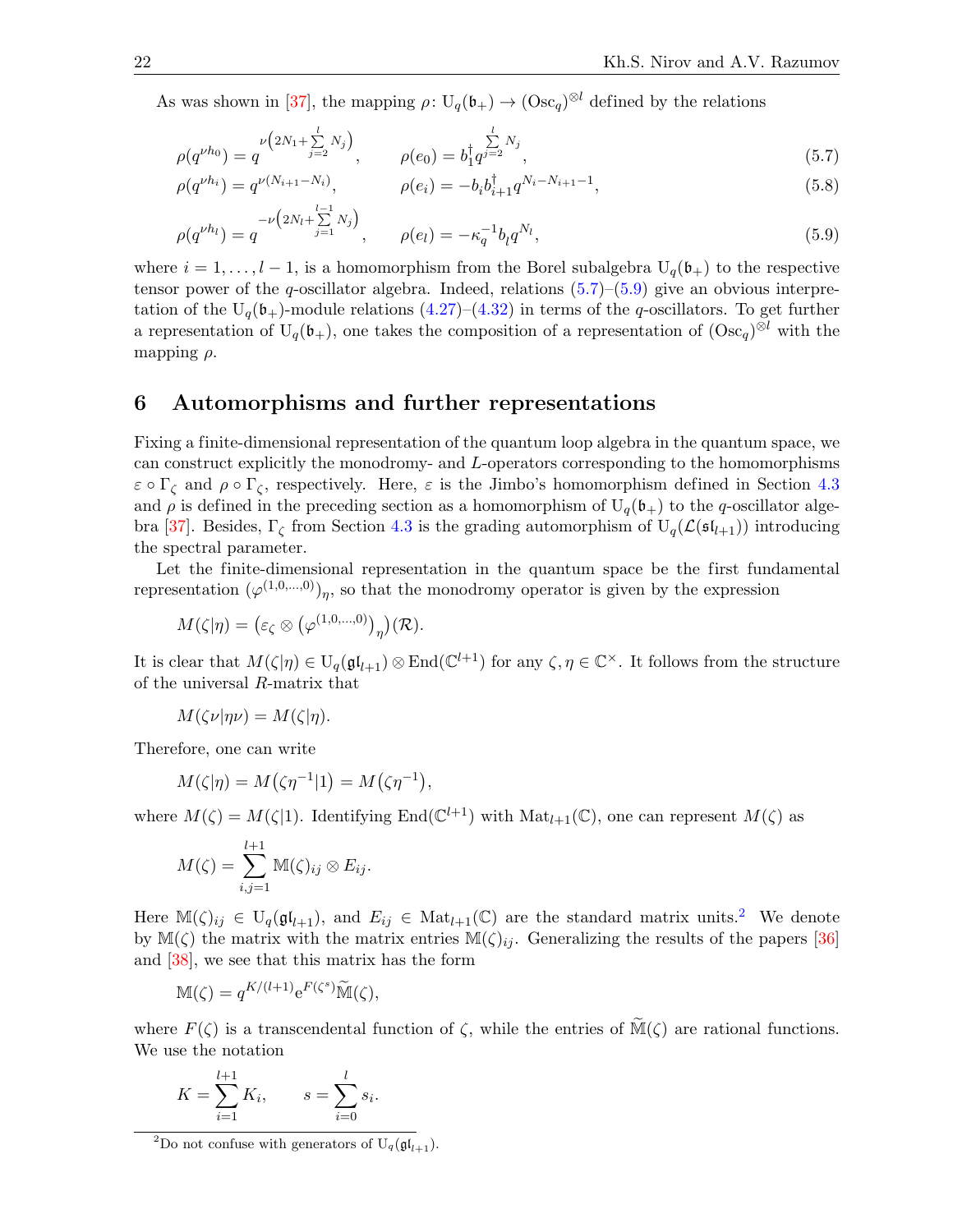The function  $F(\zeta)$  is defined as follows:

$$
F(\zeta) = \sum_{m \in \mathbb{N}} \frac{C_m}{[l+1]_{q^m}} \frac{\zeta^m}{m},
$$

where one has

$$
\sum_{m \in \mathbb{N}} C_m \frac{\zeta^m}{m} = -\log \left( 1 - \sum_{k=1}^{l+1} C^{(k)} \zeta^k \right),
$$

where the elements  $C^{(k)}$ ,  $k = 1, ..., l + 1$ , are the appropriately normalized quantum Casimir operators of the quantum group  $U_q(\mathfrak{gl}_{l+1})$ . For  $F(\zeta)$ , one also has the defining relations

$$
\sum_{i=0}^{l} F(q^{l-2i}\zeta) = -\log\left(1 - \sum_{k=1}^{l+1} C^{(k)}\zeta^k\right).
$$

The off-diagonal matrix entries  $\widetilde{\mathbb{M}}(\zeta)_{ij}$  are explicitly given by the relations

$$
\widetilde{\mathbb{M}}(\zeta)_{ij} = -\zeta^{s-s_{ij}} \kappa_q q^{K_i} F_{ij}, \qquad 1 \le i < j \le l+1,
$$
  

$$
\widetilde{\mathbb{M}}(\zeta)_{ij} = -\zeta^{s_{ji}} \kappa_q E_{ji} q^{-K_j}, \qquad 1 \le j < i \le l+1,
$$

while for the diagonal ones we have

$$
\widetilde{\mathbb{M}}(\zeta)_{ii} = q^{-K_i} - \zeta^s q^{K_i}, \qquad i = 1, \dots, l+1.
$$

Here and below we denote

$$
s_{ij} = \sum_{k=i}^{j-1} s_k.
$$

Under the automorphism

$$
E_i \to q^{1/2} E_i q^{K_i - K_{i+1}}, \qquad F_i \to q^{-1/2} q^{-(K_i - K_{i+1})} F_i, \qquad q^{\nu K_i} \to q^{\nu K_i}
$$

the matrix  $\widetilde{\mathbb{M}}(\zeta)$  transforms to the matrix for which

$$
\widetilde{\mathbb{M}}(\zeta)_{ij} = -\zeta^{s-s_{ij}} \kappa_q q^{(K_i + K_j - 1)/2} F_{ij}, \qquad 1 \le i < j \le l+1,
$$
\n
$$
\widetilde{\mathbb{M}}(\zeta)_{ij} = -\zeta^{s_{ji}} \kappa_q E_{ji} q^{-(K_i + K_j - 1)/2}, \qquad 1 \le j < i \le l+1.
$$

The diagonal entries remain the same. Thus, up to a factor belonging to the center of  $U_q(\mathfrak{gl}_{l+1}),$ we reproduce the result obtained by Jimbo [\[28\]](#page-30-11).

In a similar way we define the L-operator

$$
L(\zeta|\eta) = (\rho_{\zeta} \otimes (\varphi^{(1,0,\dots,0)})_{\eta})(\mathcal{R})
$$

and denote by  $\mathbb{L}(\zeta)$  the corresponding matrix with the entries in  $(\text{Osc}_q)^{\otimes l}$ . One has

$$
\mathbb{L}(\zeta) = e^{f(\zeta^s)} \widetilde{\mathbb{L}}(\zeta),
$$

where the transcendental function  $f$  is given by the defining equation

$$
\sum_{j=0}^{l} f(q^{2j-l}\zeta) = -\log(1-\zeta)
$$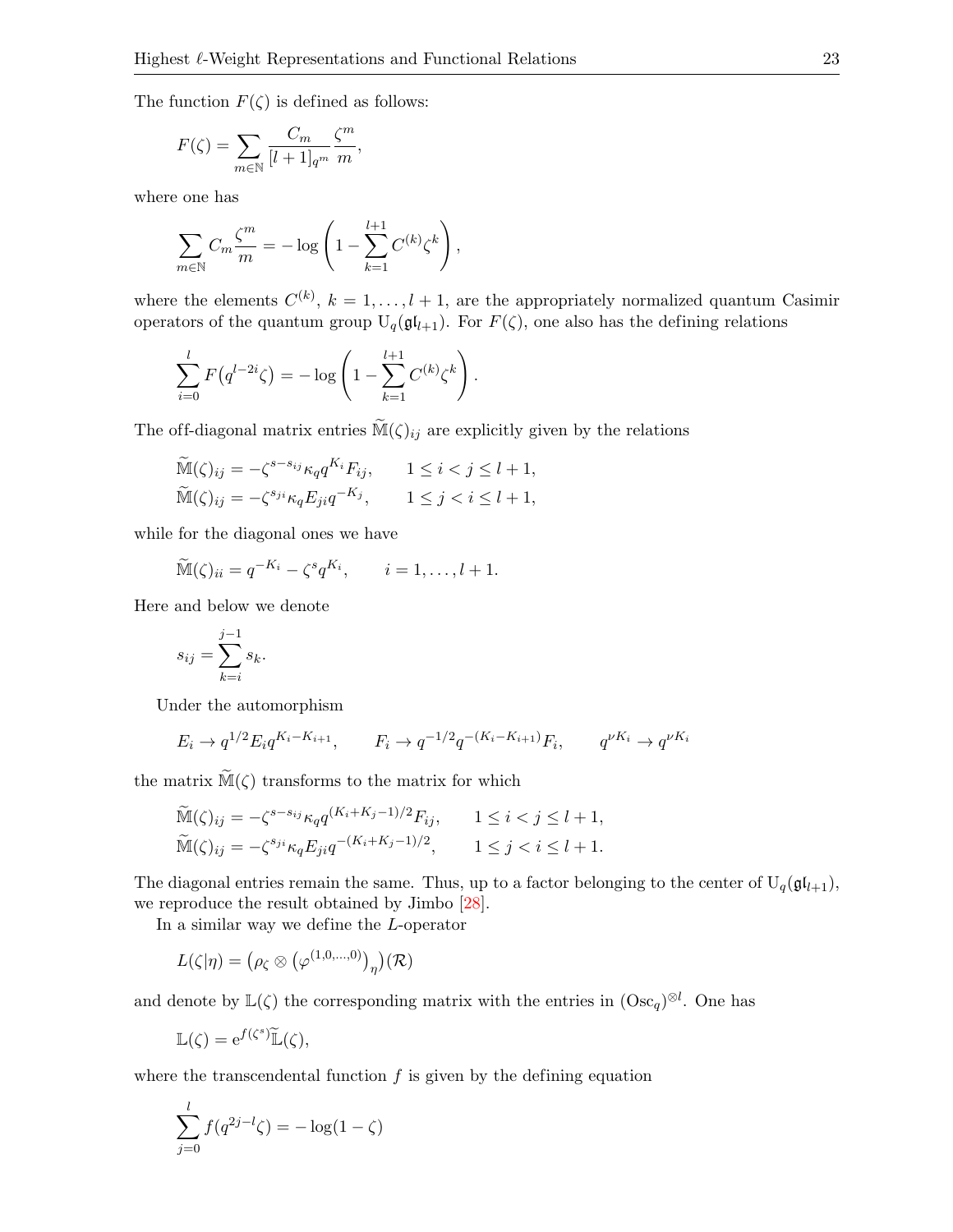and can explicitly be written as a series

$$
f(\zeta) = \sum_{m \in \mathbb{N}} \frac{1}{[l+1]_{q^m}} \frac{\zeta^m}{m}.
$$

The entries of  $\mathbb{L}(\zeta)$  are rational functions. For the entries below and above the diagonal we have

$$
\widetilde{\mathbb{L}}(\zeta)_{ij} = -\zeta^{s_{ji}} \kappa_q b_j b_i^{\dagger} q^{N_j + N_{ji} - N_i + i - j - 2}, \qquad 1 < i - j < l,\n\widetilde{\mathbb{L}}(\zeta)_{i+1,i} = \zeta^{s_i} \kappa_q b_i b_{i+1}^{\dagger} q^{2N_i - N_{i+1} - 1}, \qquad i = 1, ..., l - 1,\n\widetilde{\mathbb{L}}(\zeta)_{l+1,i} = \zeta^{s_{i,l+1}} b_i q^{N_i + N_{i,l+1} + l - i}, \qquad i = 1, ..., l,
$$

and

$$
\widetilde{\mathbb{L}}(\zeta)_{i,l+1} = -\zeta^{s-s_{i,l+1}} \kappa_q b_i^{\dagger} q^{2N_{1i} + N_{1,l+1} + N_{i+1,l+1} + i - 1}, \qquad i = 1, ..., l,
$$
  

$$
\widetilde{\mathbb{L}}(\zeta)_{ij} = 0, \qquad i < j < l+1,
$$

respectively. The diagonal elements of  $\widetilde{\mathbb{L}}(\zeta)$  are

$$
\widetilde{\mathbb{L}}(\zeta)_{ii} = q^{N_i}, \qquad i = 1, ..., l, \qquad \widetilde{\mathbb{L}}(\zeta)_{l+1,l+1} = q^{-N_{1,l+1}} - \zeta^s q^{N_{1,l+1}+l+1}.
$$

Here we use the convention

$$
N_{ij} = \sum_{k=i}^{j-1} N_k.
$$

For the cases  $l = 1$  and  $l = 2$  we refer to the paper [\[7\]](#page-29-13), where such L-operators were constructed from the universal R-matrix.

The monodromy operator  $\mathbb{M}(\zeta)$  and the L-operator  $\mathbb{L}(\zeta)$  satisfy the Yang–Baxter equation with the R-matrix

$$
R(\zeta) = q^{-l/(l+1)} e^{f(q^{-l}\zeta^s) - f(q^l\zeta^s)} \widetilde{R}(\zeta),
$$

where

$$
\widetilde{R}(\zeta) = \sum_{i=1}^{l+1} E_{ii} \otimes E_{ii} + a(\zeta^s) \sum_{\substack{i,j=1 \ i \neq j}}^{l+1} E_{ii} \otimes E_{jj}
$$
\n
$$
+ b(\zeta^s) \left( \sum_{i < j} \zeta^{s_{ij}} E_{ij} \otimes E_{ji} + \sum_{i < j} \zeta^{s-s_{ij}} E_{ji} \otimes E_{ij} \right)
$$

and we have denoted

$$
a(\zeta) = \frac{q(1-\zeta)}{1-q^2\zeta}, \qquad b(\zeta) = \frac{1-q^2}{1-q^2\zeta}.
$$

Similarly as in Section [4.3](#page-14-2) more representations of type  $\varphi$  were produced by twisting an initial basic representation  $(\tilde{\varphi}^{\lambda})_{\zeta}$  or  $(\varphi^{\lambda})_{\zeta}$  by the automorphisms of  $U_q(\mathcal{L}(\mathfrak{sl}_{l+1}))$ , also more representations of type  $\rho$  can be produced from the initial homomorphism  $\rho$  [\(5.7\)](#page-21-1)–[\(5.9\)](#page-21-2) twisting it by the automorphisms of  $U_q(\mathfrak{b}_+)$ . The latter can be obtained as the restriction of the automorphisms  $\sigma$ and  $\tau$  from  $U_q(\mathcal{L}(\mathfrak{sl}_{l+1}))$  to  $U_q(\mathfrak{b}_+)$  and are explicitly defined as follows:

$$
\sigma(q^{\nu h_i}) = q^{\nu h_{i+1}}, \qquad \sigma(e_i) = e_{i+1}, \qquad i \in \widehat{I},
$$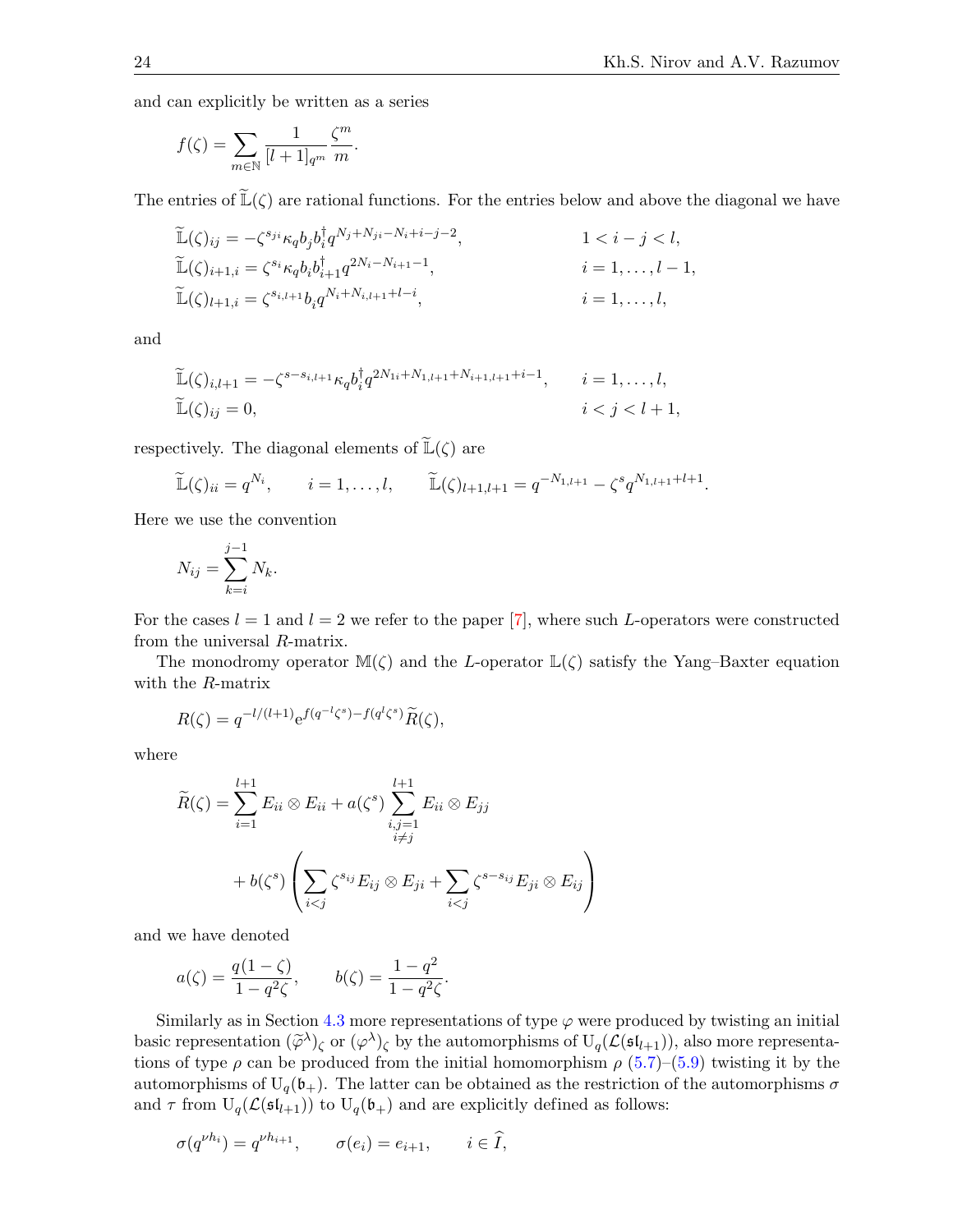where the identification  $q^{\nu h_{l+1}} = q^{\nu h_0}$  and  $e_{l+1} = e_0$  is assumed, and

$$
\tau(q^{h_0}) = q^{h_0}, \qquad \tau(q^{h_i}) = q^{h_{l-i+1}}, \qquad \tau(e_0) = e_0, \qquad \tau(e_i) = e_{l-i+1}, \qquad i \in I.
$$

Here we have that  $\sigma^{l+1}$  and  $\tau^2$  are the identity transformations. Now we define

<span id="page-24-0"></span>
$$
\rho_a = \rho \circ \sigma^{-a}, \qquad \overline{\rho}_a = \rho \circ \tau \circ \sigma^{-a+1}, \qquad a = 1, \dots, l+1,
$$
\n(6.1)

and note that  $\bar{\rho}_a$  in [\(6.1\)](#page-24-0) can also be written in another form with the help of the relation

$$
\tau \circ \sigma^{-a+1} = \sigma^{a-1} \circ \tau = \sigma^{a-l-2} \circ \tau, \qquad a = 1, \dots, l+1.
$$

Then we obtain from relations  $(5.7)$ – $(5.9)$ 

$$
\rho_a(q^{\nu h_i}) = q^{\nu(N_{i-a+1} - N_{i-a})}, \qquad i = a+1, \dots, l, \dots, l+a-1,\tag{6.2}
$$

$$
\rho_a(q^{\nu h_{a-1}}) = q^{-\nu(2N_l + \sum\limits_{j=1}^{l-1} N_j)}, \qquad \rho_a(q^{\nu h_a}) = q^{\nu(2N_l + \sum\limits_{j=2}^{l} N_j)}, \qquad (6.3)
$$

$$
\rho_a(e_i) = -b_{i-a}b_{i-a+1}^{\dagger}q^{N_{i-a}-N_{i-a+1}-1}, \qquad i = a+1, \dots, l, \dots, l+a-1,\tag{6.4}
$$

$$
\rho_a(e_{a-1}) = -\kappa_q^{-1} b_l q^{N_l}, \qquad \rho_a(e_a) = b_1^{\dagger} q^{j=2}^{N_j}, \qquad (6.5)
$$

where  $a = 1, \ldots, l+1$ , and the index i at the left hand side of  $(6.2)$  and  $(6.4)$  takes values modulo  $l + 1$ . The latter assumption means that the identification  $q^{\nu h_{l+1}} = q^{\nu h_0}$  and  $e_{l+1} = e_0$  holds.

Using tensor products of the representations  $\chi^-$  and  $\chi^+$ , we define the representations  $\theta_a$  as

$$
\theta_a = (\underbrace{\chi^- \otimes \cdots \otimes \chi^-}_{l-a+1} \otimes \underbrace{\chi^+ \otimes \cdots \otimes \chi^+}_{a-1}) \circ \rho_a, \qquad a = 1, \dots, l+1. \tag{6.6}
$$

These representations are chosen so as to obtain highest  $\ell$ -weight representations. The corresponding basis vectors can be defined as

$$
v_m^{(a)} = b_1^{m_1} \cdots b_{l-a+1}^{m_{l-a+1}} b_{l-a+2}^{\dagger m_{l-a+2}} \cdots b_l^{\dagger m_l} v_0,
$$

where  $m_i \in \mathbb{Z}_+$  for all  $i = 1, \ldots, l$  and we use the notation  $\mathbf{m} = (m_1, \ldots, m_l)$  and  $v_0 = v_{(0,\ldots,0)}$ . For the mappings  $\bar{\rho}_a$ ,  $a = 1, \ldots, l + 1$ , we obtain the following relations:

$$
\overline{\rho}_a(q^{\nu h_i}) = q^{\nu(N_{a-i} - N_{a-i-1})}, \qquad i = 0, 1, ..., a-2,
$$
  
\n
$$
\overline{\rho}_a(q^{\nu h_{a-1}}) = q^{\nu(2N_1 + \sum_{j=2}^{l} N_j)}, \qquad \overline{\rho}_a(q^{\nu h_a}) = q^{\nu(N_{l+a-i+1} - N_{l+a-i})}, \qquad i = a+1, a+2, ..., l,
$$
  
\n
$$
\overline{\rho}_a(e_i) = -b_{a-i-1}b_{a-i}^{\dagger}q^{N_{a-i-1} - N_{a-i} - 1}, \qquad i = 0, 1, ..., a-2,
$$
  
\n
$$
\overline{\rho}_a(e_{a-1}) = b_1^{\dagger}q^{j=2}, \qquad \overline{\rho}_a(e_a) = -\kappa_q^{-1}b_lq^{N_l},
$$
  
\n
$$
\overline{\rho}_a(e_i) = -b_{l+a-i}b_{l+a-i+1}^{\dagger}q^{N_{l+a-i} - N_{l+a-i+1} - 1}, \qquad i = a+1, a+2, ..., l.
$$

Respectively, the homomorphisms  $\bar{\theta}_a$  allowing one to obtain highest  $\ell$ -weight representations are now defined as

$$
\overline{\theta}_a = (\underbrace{\chi^- \otimes \cdots \otimes \chi^-}_{a-1} \otimes \underbrace{\chi^+ \otimes \cdots \otimes \chi^+}_{l-a+1}) \circ \overline{\rho}_a, \qquad a = 1, \ldots, l+1.
$$

<span id="page-24-3"></span><span id="page-24-2"></span><span id="page-24-1"></span>,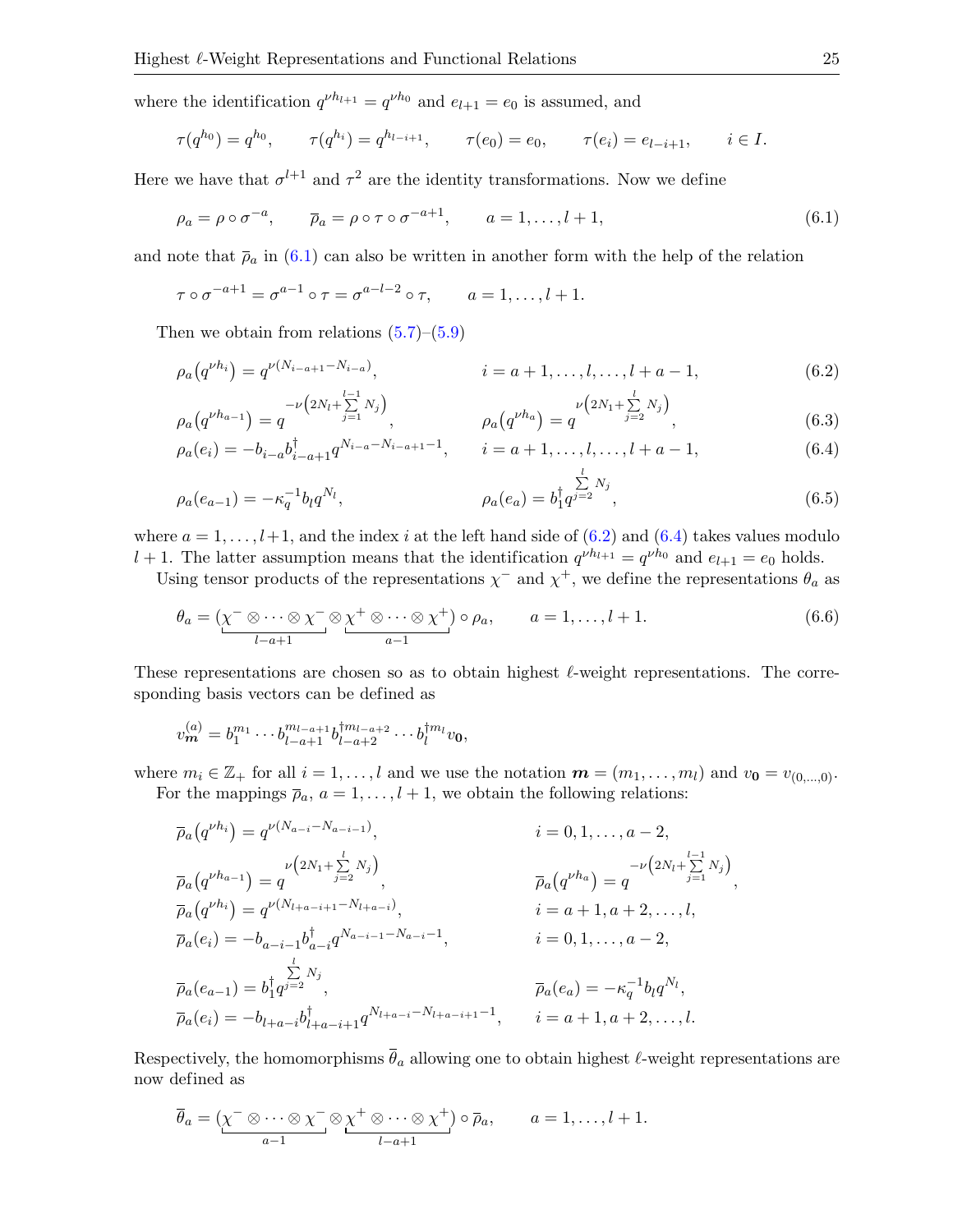Then the corresponding basis vectors are given by

$$
\overline{v}_{m}^{(a)} = b_{1}^{m_{1}} \cdots b_{a-1}^{m_{a-1}} b_{a}^{\dagger m_{a}} \cdots b_{l}^{\dagger m_{l}} v_{0}.
$$

The vectors  $v_m^{(a)}$  and  $\bar{v}_m^{(a)}$  are actually  $\ell$ -weight vectors for the representations  $\theta_a$  and  $\bar{\theta}_a$ , respectively. Starting from the representations  $\ddot{\theta}_a$  and  $\bar{\theta}_a$  we define the families  $(\theta_a)_\zeta$  and  $(\bar{\theta}_a)_\zeta$ as

$$
(\theta_a)_{\zeta} = \theta_a \circ \Gamma_{\zeta}, \qquad (\overline{\theta}_a)_{\zeta} = \overline{\theta}_a \circ \Gamma_{\zeta}.
$$

Note here that for a representation  $\varphi$  of  $U_q(\mathcal{L}(\mathfrak{sl}_{l+1}))$  we have

<span id="page-25-0"></span>
$$
\varphi_{\zeta}(\phi_i^+(u)) = \varphi(\phi_i^+(\zeta^s u)), \qquad \varphi_{\zeta}(\phi_i^-(u^{-1})) = \varphi(\phi_i^-(\zeta^{-s} u^{-1})). \tag{6.7}
$$

If  $\varphi$  is a representation of  $U_q(\mathfrak{b}_+)$ , only the first one of the above two equations is to be considered. The vectors  $v_m^{(a)}$  and  $\bar{v}_m^{(a)}$  are  $\ell$ -weight vectors for the representations  $(\theta_a)_{\zeta}$  and  $(\bar{\theta}_a)_{\zeta}$  as well. We use for the corresponding  $\ell$ -weights the notation given by the equations

$$
(\theta_a)_{\zeta}(\phi_i^+(u))v_m^{(a)} = \theta_a(\phi_i^+(\zeta^s u))v_m^{(a)} = \Psi_{i,m,a}^+(u)v_m^{(a)},
$$
  

$$
(\overline{\theta}_a)_{\zeta}(\phi_i^+(u))\overline{v}_m^{(a)} = \overline{\theta}_a(\phi_i^+(\zeta^s u))\overline{v}_m^{(a)} = \overline{\Psi}_{i,m,a}^+(u)\overline{v}_m^{(a)},
$$

where the first equation of  $(6.7)$  is taken into account. The corresponding elements of  $\mathfrak{h}^*$  are denoted as  $\lambda_{m,a}$  and  $\overline{\lambda}_{m,a}$ . It is worthwhile to note that

$$
\bar{\rho}_a(q^{\nu h_i}) = \rho_{l-a+2}(q^{\nu h_{l-i+1}}), \qquad \bar{\rho}_a(e_i) = \rho_{l-a+2}(e_{l-i+1})
$$

and

$$
\bar{v}_{m}^{(a)} = v_{m}^{(l-a+2)}, \qquad a = 1, \ldots, l+1.
$$

Applied to the relation between  $\phi_i^+(u)$  and  $e'_{n\delta,\alpha_i}$  in [\(4.25\)](#page-14-3), this leads us to the conclusion that the  $\ell$ -weights  $\overline{\Psi}_{i,m,a}^+(u)$  are connected with the  $\ell$ -weights  $\Psi_{i,m,a}^+(u)$  as

<span id="page-25-2"></span>
$$
\overline{\Psi}_{i,m,a}^{+}(u) = \Psi_{l-i+1,m,l-a+2}^{+} \left( -(-1)^{l} u \right).
$$
\n(6.8)

For the elements  $\bar{\lambda}_{m,a}$  we have

<span id="page-25-3"></span>
$$
\overline{\lambda}_{m,a} = \iota(\lambda_{m,l-a+2}),\tag{6.9}
$$

where the linear mapping  $\iota: \mathfrak{h}^* \to \mathfrak{h}^*$  is determined by the relation

$$
\iota(\omega_i)=\omega_{l-i+1}.
$$

We have thus  $2(l + 1)$  different highest  $\ell$ -weight q-oscillator representations.<sup>[3](#page-25-1)</sup> And this is actually the number of different  $L$ - and respective  $Q$ -operators to be considered in the quantum integrable systems associated with the quantum loop algebra  $U_q(\mathcal{L}(\mathfrak{sl}_{l+1}))$ .

<span id="page-25-1"></span><sup>&</sup>lt;sup>3</sup>However, for  $l = 1$  there are only 2 such representations.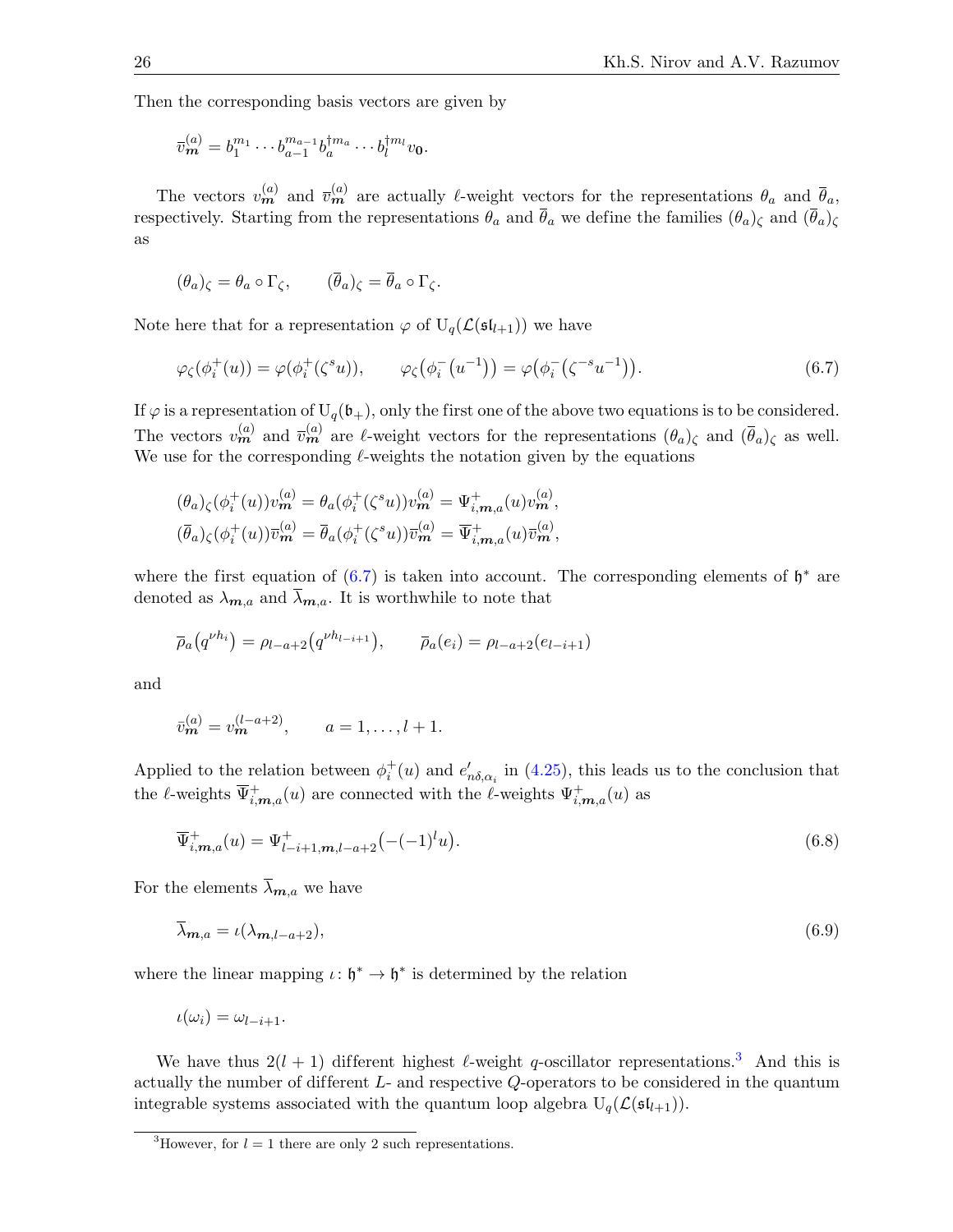## <span id="page-26-0"></span>7 Highest  $\ell$ -weights and functional relations

In our recent paper  $[12]$ , we have presented the  $\ell$ -weights corresponding to the representations  $(\theta_a)_\zeta$  and  $(\theta_a)_\zeta$ ,  $a = 1, \ldots, l + 1$ . As a consequence, putting  $\mathbf{m} = \mathbf{0}$  in those expressions, we obtain the corresponding highest  $\ell$ -weights.

For the representation  $(\theta_a)_{\zeta}$  we have the highest  $\ell$ -weights with

<span id="page-26-1"></span>
$$
\lambda_{0,1} = -(l+1)\omega_1,\tag{7.1}
$$

$$
\Psi_{i,0,1}^{+}(u) = \begin{cases} q^{-l-1} \left(1 - q^{-l} \zeta^s u\right)^{-1}, & i = 1, \\ 1, & i = 2, \dots, l, \end{cases}
$$
\n(7.2)

$$
\lambda_{0,a} = (l - a + 1)\omega_{a-1} - (l - a + 2)\omega_a,\tag{7.3}
$$

$$
\Psi_{i,0,a}^{+}(u) = \begin{cases}\n1, & i = 1, \dots, a-2, \\
q^{l-a+1} \left(1 - q^{-l+a} \zeta^s u\right), & i = a-1, \\
q^{-l+a-2} \left(1 - q^{-l+a-1} \zeta^s u\right)^{-1}, & i = a, \\
1, & i = a+1, \dots, l,\n\end{cases}
$$
\n(7.4)

$$
\lambda_{0,l+1} = 0,\tag{7.5}
$$

<span id="page-26-2"></span>
$$
\Psi_{i,0,l+1}^{+}(u) = \begin{cases} 1, & i = 1, \dots, l-1, \\ 1 - q\zeta^s u, & i = l. \end{cases}
$$
\n(7.6)

Then, using [\(6.8\)](#page-25-2) and [\(6.9\)](#page-25-3), we obtain from  $(7.1)$ – $(7.6)$  the highest  $\ell$ -weights also for the representations  $(\bar{\theta}_a)$ <sub> $\zeta$ </sub>. They are

$$
\bar{\lambda}_{0,1} = 0,
$$
\n
$$
\bar{\Psi}_{i,0,1}^{+}(u) = \begin{cases}\n1 + (-1)^{l} q \zeta^{s} u, & i = 1, \\
1, & i = 2, ..., l,\n\end{cases}
$$
\n
$$
\bar{\lambda}_{0,a} = -a\omega_{a-1} + (a-1)\omega_{a},
$$
\n
$$
\bar{\Psi}_{i,0,a}^{+}(u) = \begin{cases}\n1, & i = 1, ..., a-2, \\
q^{-a} (1 + (-1)^{l} q^{-a+1} \zeta^{s} u)^{-1}, & i = a-1, \\
q^{a-1} (1 + (-1)^{l} q^{-a+2} \zeta^{s} u), & i = a, \\
1, & i = a+1, ..., l,\n\end{cases}
$$
\n
$$
\bar{\lambda}_{0,l+1} = -(l+1)\omega_{l},
$$
\n
$$
\bar{\Psi}_{i,0,l+1}^{+}(u) = \begin{cases}\n1, & i = 1, ..., l-1, \\
q^{-l-1} (1 + (-1)^{l} q^{-l} \zeta^{s} u)^{-1}, & i = l.\n\end{cases}
$$

The explicit forms of the highest  $\ell$ -weights allow us to conclude that the representations  $(\theta_{l+1})_\zeta$  and  $(\bar{\theta}_1)_\zeta$  are isomorphic to prefundamental representations, the representations  $(\theta_1)_\zeta$ and  $(\bar{\theta}_{l+1})$ <sub> $\zeta$ </sub> are isomorphic to shifted prefundamental representations, and the other representations  $(\theta_a)_{\zeta}$  and  $(\theta_a)_{\zeta}$  with  $a = 2, \ldots, l$  are isomorphic to subquotients of tensor products of two certain prefundamental representations of  $U_q(\mathfrak{b}_+)$ . Explicitly we have

$$
(\theta_1)_{\zeta} \cong L_{\xi_1} \otimes L_{1,q^{-l}\zeta^s}^{-},
$$
  
\n
$$
(\theta_a)_{\zeta} \cong L_{\xi_a} \otimes (L_{a-1,q^{-l+a}\zeta^s}^+ \otimes L_{a,q^{-l+a-1}\zeta^s}^-), \qquad a = 2, \ldots, l,
$$
  
\n
$$
(\theta_{l+1})_{\zeta} \cong L_{l,q\zeta^s}^+,
$$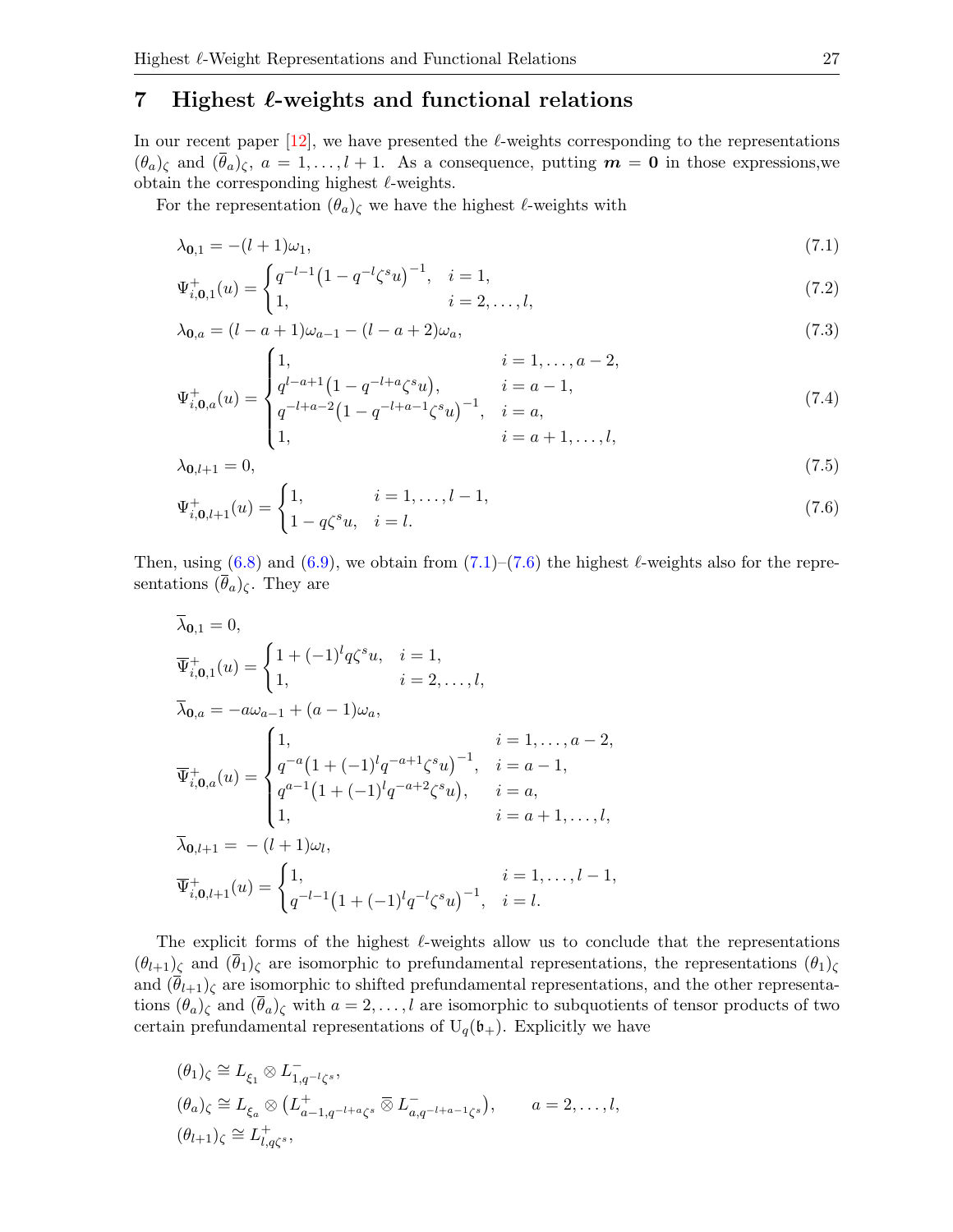where the shifts  $\xi_a$  are determined by the equation

$$
\xi_a = (l - a + 1)\omega_{a-1} - (l - a + 2)\omega_a
$$

for the representations  $(\theta_a)_{\zeta}$ , and

$$
\begin{aligned}\n\left(\overline{\theta}_{1}\right)_{\zeta} &\cong L_{1,(-1)^{l+1}q\zeta^{s}}^{+}, \\
\left(\overline{\theta}_{a}\right)_{\zeta} &\cong L_{\overline{\xi}_{a}} \otimes \left(L_{a-1,(-1)^{l-1}q^{-a+1}\zeta^{s}}^{-\overline{\otimes}} L_{a,(-1)^{l+1}q^{-a+1}\zeta^{s}}^{+}\right), \qquad a=2,\ldots,l, \\
\left(\overline{\theta}_{l+1}\right)_{\zeta} &\cong L_{\overline{\xi}_{l+1}} \otimes L_{l,(-1)^{l+1}q^{-l}\zeta^{s}}^{-\overline{\xi}},\n\end{aligned}
$$

where the shifts  $\bar{\xi}_a$  are determined by the equation

$$
\overline{\xi}_a = -a\omega_{a-1} + (a-1)\omega_a
$$

for the representations  $(\bar{\theta}_a)_\zeta$ . The operation ⊗ means taking the corresponding subquotients, as introduced in Section [5.](#page-17-0)

We can also reverse the above relations in order to express the prefundamental representations via subquotients of tensor products of highest  $\ell$ -weight q-oscillator representations. We obtain

<span id="page-27-0"></span>
$$
L_{\xi_i^-} \otimes L_{i,\zeta^s}^- \cong (\theta_1)_{q^{l+i-1}\zeta^s} \overline{\otimes} (\theta_2)_{q^{l+i-3}\zeta^s} \overline{\otimes} \cdots \overline{\otimes} (\theta_i)_{q^{l-i+1}\zeta^s},\tag{7.7}
$$

where the elements  $\xi_i^-$  are defined as

<span id="page-27-2"></span>
$$
\xi_i^- = -2 \sum_{j=1}^{i-1} \omega_j - (l - i + 2)\omega_i,\tag{7.8}
$$

and

<span id="page-27-4"></span>
$$
L_{\xi_i^+} \otimes L_{i,\zeta^s}^+ \cong (\theta_{i+1})_{q^{l-i-1}\zeta^s} \overline{\otimes} (\theta_{i+2})_{q^{l-i-3}\zeta^s} \overline{\otimes} \cdots \overline{\otimes} (\theta_{l+1})_{q^{-l+i-1}\zeta^s},
$$
\n(7.9)

with the elements  $\xi_i^+$  given by the equation

<span id="page-27-6"></span>
$$
\xi_i^+ = (l - i)\omega_i - 2\sum_{j=i+1}^j \omega_j.
$$
\n(7.10)

Similar relations can also be written for the representations  $\bar{\theta}_a$ . Actually, we have

<span id="page-27-5"></span>
$$
L_{\xi_i^+} \otimes L_{i,\zeta^s}^+ \cong (\overline{\theta}_1)_{(-1)^{l-1}q^{-i}\zeta^s} \overline{\otimes} (\overline{\theta}_2)_{(-1)^{l-1}q^{2-i}\zeta^s} \overline{\otimes} \cdots \overline{\otimes} (\overline{\theta}_i)_{(-1)^{l-1}q^{i-2}\zeta^s},\tag{7.11}
$$

where the elements  $\xi_i^+$  are defined as

<span id="page-27-7"></span>
$$
\xi_i^+ = -2\sum_{j=1}^{i-1} \omega_j + (i-1)\omega_i \tag{7.12}
$$

and

<span id="page-27-1"></span>
$$
L_{\xi_i^-} \otimes L_{i,\zeta^s}^- \cong (\overline{\theta}_{i+1})_{(-1)^{l-1}q^i\zeta^s} \overline{\otimes} (\overline{\theta}_{i+2})_{(-1)^{l-1}q^{i+2}\zeta^s} \overline{\otimes} \cdots \overline{\otimes} (\overline{\theta}_{l+1})_{(-1)^{l-1}q^{2l-i}\zeta^s},\tag{7.13}
$$

with the elements  $\xi_i^-$  given by the equation

<span id="page-27-3"></span>
$$
\xi_i^- = -(i+1)\omega_i - 2\sum_{j=i+1}^l \omega_j.
$$
\n(7.14)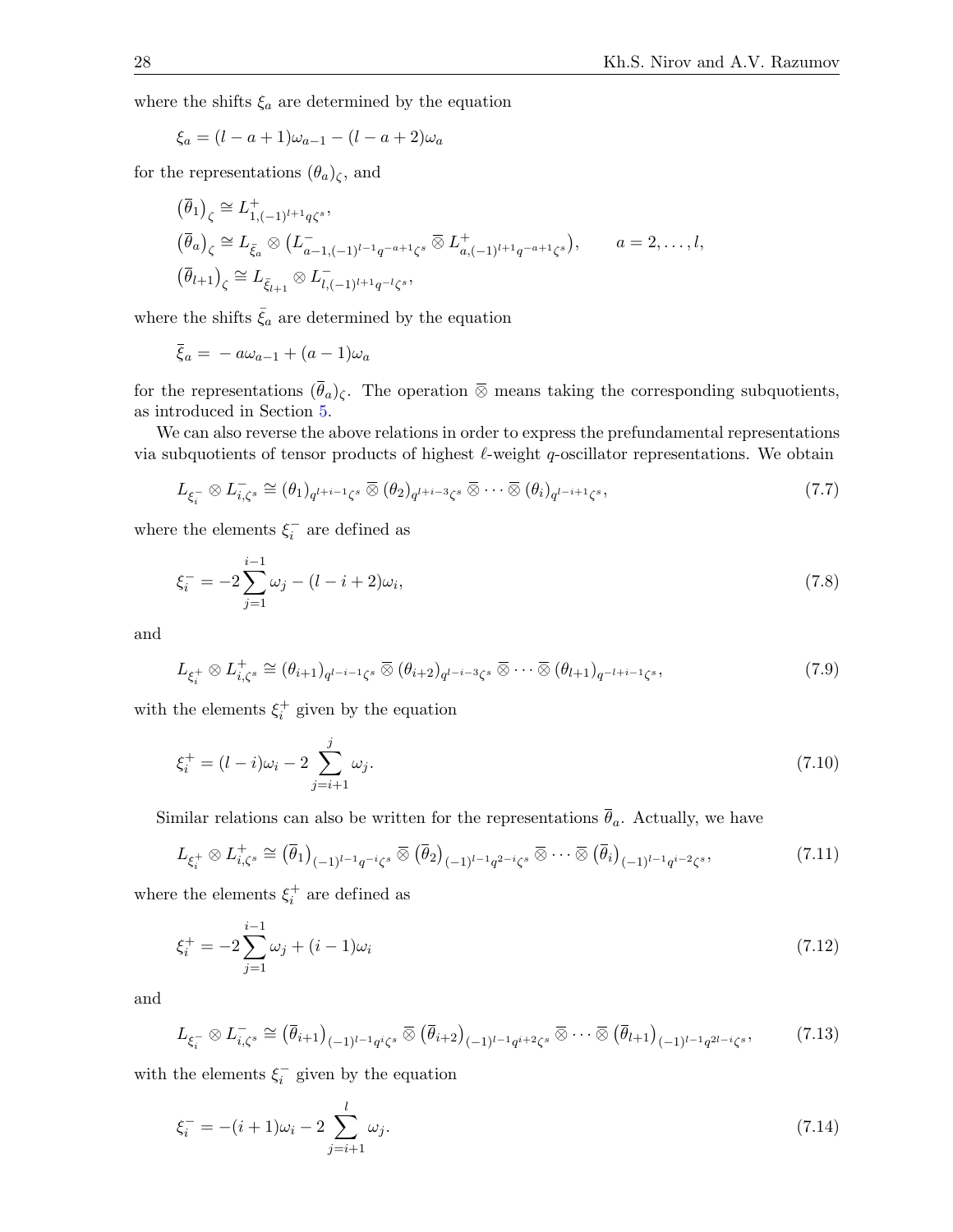Now it is clear that, in the case under consideration, the q-oscillator representations could quite be treated as no less fundamental than the prefundamental ones. Indeed, any  $U_q(\mathfrak{b}_+)$ module in the category  $\mathcal O$  can be presented as a shifted subquotient of a tensor product of q-oscillator representations. And it should also be noted that the highest  $\ell$ -weights of the q-oscillator representations are as simple as the highest  $\ell$ -weights of the prefundamental representations.

We denote the  $U_q(b_+)$ -modules corresponding to the representations  $\theta_a$  defined in [\(6.6\)](#page-24-3) by  $W_a$ ,  $a = 1, \ldots, l + 1$ , and consider the  $U_q(\mathfrak{b}_+)$ -module  $(W_1)_{\zeta_1} \otimes \cdots \otimes (W_{l+1})_{\zeta_{l+1}}$ . Then, the tensor product of the highest  $\ell$ -weight vectors is an  $\ell$ -weight vector of  $\ell$ -weight determined by the functions

$$
\Psi_i^+(u) = q^{-2} \frac{1 - q^{-l+i+1} \zeta_{i+1}^s u}{1 - q^{-l+i-1} \zeta_i^s u}, \qquad i = 1, \dots, l.
$$

And now, let us take the representation  $\tilde{\varphi}^{\lambda}$ ,  $\lambda \in \mathfrak{k}^*$ , of the whole quantum loop algebra<br>U.  $(\mathcal{C}(\varepsilon_{k-1}))$  constructed with the help of the limbo's homomorphism [27] and consider its  $U_q(\mathcal{L}(sl_{l+1}))$  constructed with the help of the Jimbo's homomorphism [\[37\]](#page-30-5) and consider its restriction to the Borel subalgebra  $U_q(\mathfrak{b}_+)$ . We denote this restriction and the corresponding  $U_q(b_+)$ -module again by  $\widetilde{\varphi}^{\lambda}$  and  $\widetilde{V}^{\lambda}$ . It can be shown<sup>[4](#page-28-0)</sup> that the highest  $\ell$ -weight of the  $U_q(\mathfrak{b}_+)$ -module  $(\widetilde{V}^{\lambda})_{\zeta}$  is determined by the functions

$$
\Psi_i^+(u) = q^{\lambda_i - \lambda_{i+1}} \frac{1 - q^{2\lambda_{i+1} - i + 1} \zeta^s u}{1 - q^{2\lambda_i - i + 1} \zeta^s u}, \qquad i = 1, \dots, l.
$$

Let  $\rho$  denote the half-sum of all positive roots of  $\mathfrak{gl}_{l+1}$ . One can show that

$$
\langle \rho, K_i \rangle = \frac{l}{2} - i + 1.
$$

We see that if

$$
\zeta_i = q^{2\langle \lambda + \rho, K_i \rangle / s} \zeta,
$$

then the submodule of  $(W_1)_{\zeta_1} \otimes \cdots \otimes (W_{l+1})_{\zeta_{l+1}}$  generated by the tensor product of the highest  $\ell$ -weight vectors of  $(W_a)_{\zeta_a}$ ,  $a = 1, \ldots, l + 1$ , is isomorphic to the shifted module  $(\widetilde{V}^{\lambda})_{\zeta}[\xi]$ , where the shift  $\xi$  is determined by the equation

$$
\xi = -\sum_{i=1}^{l} (\lambda_i - \lambda_{i+1} + 2)\omega_i.
$$

A similar conclusion holds for  $\theta_a$  as well. This connection between the highest  $\ell$ -weights reflects the basic functional relation between the universal transfer operator based on the infinitedimensional representation  $({\tilde{\varphi}}^{\lambda})_{\zeta}$  and the product of all universal Q-operators based on the a conjunctor connection  $(\theta)$ , at extern values of the apertual parameters. Such relations for q-oscillator representations  $(\theta_a)$ <sub>c</sub> at certain values of the spectral parameters. Such relations for  $l = 1$  and  $l = 2$  were proved in the papers [\[4,](#page-29-3) [5,](#page-29-4) [8,](#page-29-8) [10,](#page-29-7) [36\]](#page-30-3) and [\[2,](#page-29-5) [9\]](#page-29-6), respectively.

Besides, comparing [\(7.7\)](#page-27-0) with [\(7.13\)](#page-27-1), also taking into account the shifts [\(7.8\)](#page-27-2) and [\(7.14\)](#page-27-3), we can relate the integrability objects  $\mathcal{Q}_a(\zeta)$  and  $\overline{\mathcal{Q}}_a(\zeta)$  associated with the representations  $(\theta_a)_{\zeta}$ and  $(\bar{\theta}_a)_\zeta$ , respectively. Specifically, linear combinations of the products  $\mathcal{Q}_1(\zeta_1)\cdots\mathcal{Q}_i(\zeta_i)$  are expressed through the product  $\overline{Q}_{i+1}(\zeta_{i+1})\cdots\overline{Q}_{l+1}(\zeta_{l+1}), i = 1,\ldots,l$ , at certain values of the spectral parameters  $\zeta_a$ ,  $a = 1, \ldots, l+1$ . In the same way, comparing [\(7.9\)](#page-27-4) with [\(7.11\)](#page-27-5), also taking into account the shifts [\(7.10\)](#page-27-6) and [\(7.12\)](#page-27-7), we can relate the products  $\overline{Q}_1(\zeta_1)\cdots\overline{Q}_i(\zeta_i)$  with the products  $Q_{i+1}(\zeta_{i+1})\cdots Q_{l+1}(\zeta_{l+1}), i=1,\ldots,l$ , at certain values of the spectral parameters  $\zeta_a$ ,  $a = 1, \ldots, l + 1$ . Obviously, such relations between the universal Q-operators are absent if  $l = 1$ . For the simplest higher rank case,  $l = 2$ , the corresponding relations were proved in [\[2,](#page-29-5) [9\]](#page-29-6).

<span id="page-28-0"></span><sup>4</sup>Work in progress, to appear elsewhere.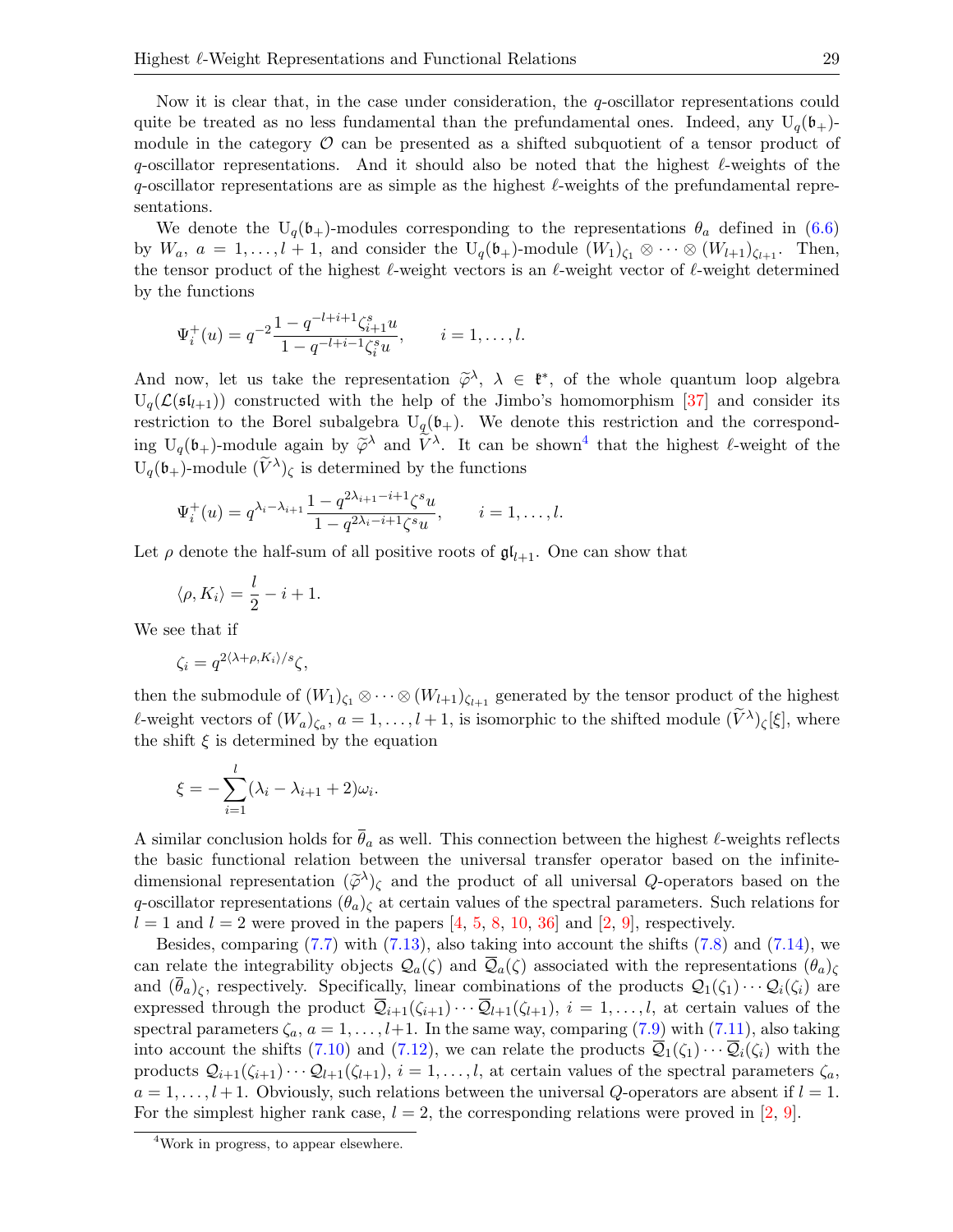### 8 Conclusion

We have explicitly related the highest  $\ell$ -weight q-oscillator representations  $(\theta_a)_{\zeta}$ ,  $(\bar{\theta}_a)_{\zeta}$  of the Borel subalgebra  $U_q(\mathfrak{b}_+)$  of the quantum loop algebra  $U_q(\mathcal{L}(\mathfrak{sl}_{l+1}))$  with arbitrary rank l with the shifted prefundamental representations  $L_{i,x}^{\pm}$  from the category  $\mathcal{O}$ . Thus, not only the q-oscillator representations can be obtained as subquotients of tensor products of the prefundamental representations, but also the latter can be expressed via appropriate tensor products of the former. We have also demonstrated how the information about  $\ell$ -weights can be used for the construction of functional relations.

For all representations  $(\theta_a)_{\zeta}$ ,  $(\overline{\theta}_a)_{\zeta}$  there is a basis of the corresponding representation space consisting of  $\ell$ -weight vectors [\[12\]](#page-29-10). It is worthwhile noting that for  $l \geq 2$  one has  $2(l + 1)$ q-oscillator representations and only 2l prefundamental representations. The case of  $l = 1$  is special in the sense that only 2 representations of both kinds are present [\[11\]](#page-29-9).

#### Acknowledgements

We are grateful to H. Boos, F. Göhmann and A. Klümper for discussions. This work was supported in part by the Deutsche Forschungsgemeinschaft in the framework of the research group FOR 2316, by the DFG grant KL  $645/10-1$ , and by the RFBR grants  $\#$  14-01-91335 and  $\#$  16-01-00473. Kh.S.N. is grateful to the RAQIS'16 Organizers for the invitation and hospitality during the Conference "Recent Advances in Quantum Integrable Systems", August 22–26, 2016, at the University of Geneva.

### References

- <span id="page-29-11"></span>[1] Asherova R.M., Smirnov Yu.F., Tolstoy V.N., Description of a class of projection operators for semisimple complex Lie algebras, [Math. Notes](https://doi.org/10.1007/BF01140268) 26 (1979), 499–504.
- <span id="page-29-5"></span>[2] Bazhanov V.V., Hibberd A.N., Khoroshkin S.M., Integrable structure of  $\mathcal{W}_3$  conformal field theory, quantum Boussinesq theory and boundary affine Toda theory, [Nuclear Phys. B](https://doi.org/10.1016/S0550-3213(01)00595-8) 622 (2002), 475–547, [hep-th/0105177.](https://arxiv.org/abs/hep-th/0105177)
- <span id="page-29-2"></span>[3] Bazhanov V.V., Lukyanov S.L., Zamolodchikov A.B., Integrable structure of conformal field theory, quantum KdV theory and thermodynamic Bethe ansatz, [Comm. Math. Phys.](https://doi.org/10.1007/BF02101898) 177 (1996), 381-398, [hep-th/9412229.](https://arxiv.org/abs/hep-th/9412229)
- <span id="page-29-3"></span>[4] Bazhanov V.V., Lukyanov S.L., Zamolodchikov A.B., Integrable structure of conformal field theory. II. Qoperator and DDV equation, [Comm. Math. Phys.](https://doi.org/10.1007/s002200050240) 190 (1997), 247–278, [hep-th/9604044.](https://arxiv.org/abs/hep-th/9604044)
- <span id="page-29-4"></span>[5] Bazhanov V.V., Lukyanov S.L., Zamolodchikov A.B., Integrable structure of conformal field theory. III. The Yang–Baxter relation, [Comm. Math. Phys.](https://doi.org/10.1007/s002200050531) 200 (1999), 297–324, [hep-th/9805008.](https://arxiv.org/abs/hep-th/9805008)
- <span id="page-29-12"></span>[6] Beck J., Braid group action and quantum affine algebras, *[Comm. Math. Phys.](https://doi.org/10.1007/BF02099423)* **165** (1994), 555–568, [hep-th/9404165.](https://arxiv.org/abs/hep-th/9404165)
- <span id="page-29-13"></span>[7] Boos H., Göhmann F., Klümper A., Nirov Kh.S., Razumov A.V., Exercises with the universal R-matrix, [J. Phys. A: Math. Theor.](https://doi.org/10.1088/1751-8113/43/41/415208) 43 (2010), 415208, 35 pages, [arXiv:1004.5342.](https://arxiv.org/abs/1004.5342)
- <span id="page-29-8"></span>[8] Boos H., Göhmann F., Klümper A., Nirov Kh.S., Razumov A.V., Universal integrability objects, [Theoret.](https://doi.org/10.1007/s11232-013-0002-8) [and Math. Phys.](https://doi.org/10.1007/s11232-013-0002-8) 174 (2013), 21–39, [arXiv:1205.4399.](https://arxiv.org/abs/1205.4399)
- <span id="page-29-6"></span>[9] Boos H., Göhmann F., Klümper A., Nirov Kh.S., Razumov A.V., Quantum groups and functional relations for higher rank, [J. Phys. A: Math. Theor.](https://doi.org/10.1088/1751-8113/47/27/275201) 47 (2014), 275201, 47 pages, [arXiv:1312.2484.](https://arxiv.org/abs/1312.2484)
- <span id="page-29-7"></span>[10] Boos H., Göhmann F., Klümper A., Nirov Kh.S., Razumov A.V., Universal R-matrix and functional relations, [Rev. Math. Phys.](https://doi.org/10.1142/S0129055X14300052) 26 (2014), 1430005, 66 pages, [arXiv:1205.1631.](https://arxiv.org/abs/1205.1631)
- <span id="page-29-9"></span>[11] Boos H., Göhmann F., Klümper A., Nirov Kh.S., Razumov A.V., Oscillator versus prefundamental representations, [J. Math. Phys.](https://doi.org/10.1063/1.4966925) 57 (2016), 111702, 23 pages, [arXiv:1512.04446.](https://arxiv.org/abs/1512.04446)
- <span id="page-29-10"></span>[12] Boos H., Göhmann F., Klümper A., Nirov Kh.S., Razumov A.V., Oscillator versus prefundamental representations. II. Arbitrary higher ranks, [arXiv:1701.0262.](https://arxiv.org/abs/1701.0262)
- <span id="page-29-0"></span>[13] Chari V., Pressley A., Quantum affine algebras, *[Comm. Math. Phys.](https://doi.org/10.1007/BF02102063)* **142** (1991), 261–283.
- <span id="page-29-1"></span>[14] Chari V., Pressley A., A guide to quantum groups, Cambridge University Press, Cambridge, 1994.